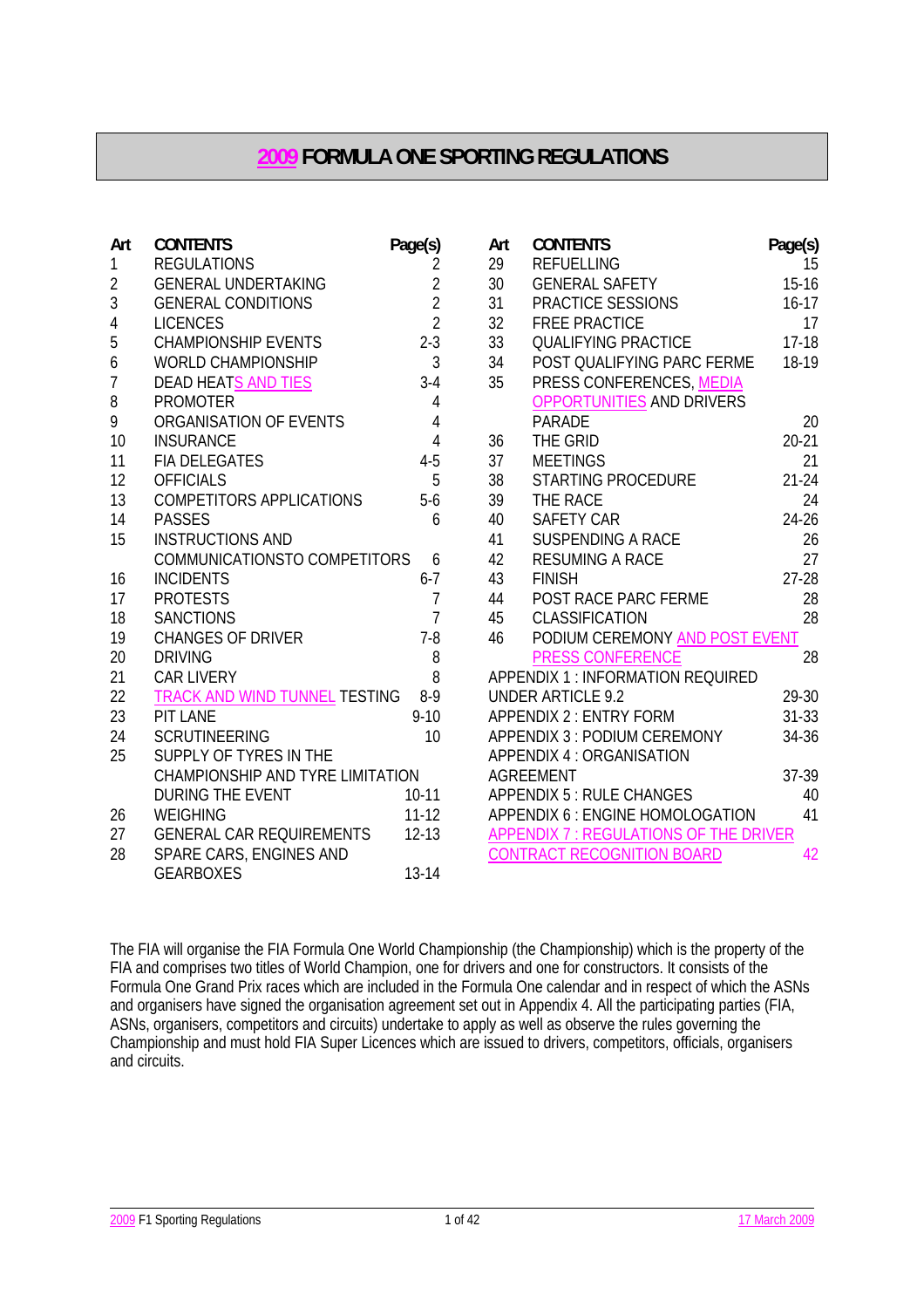# **1) REGULATIONS**

- **1.1** The final text of these Sporting Regulations shall be the English version which will be used should any dispute arise as to their interpretation. Headings in this document are for ease of reference only and do not form part of these Sporting Regulations. Changes to these Sporting Regulations which, in the opinion of the FIA Technical Department, involve a significant change to the design of the car will be announced in accordance with Article 2.2 of the Formula One Technical Regulations. Other changes will be announced no later than the 31 October preceding the season of their introduction. All changes to the Formula One Technical and/or Sporting Regulations will be made in accordance with the procedures set out in Appendix 5.
- **1.2** These Sporting Regulations were published on 17 March 2009 and replace all previous FIA Formula One World Championship Sporting Regulations in respect of the 2009 FIA Formula One World Championship.

# **2) GENERAL UNDERTAKING**

- **2.1** All drivers, competitors and officials participating in the Championship undertake, on behalf of themselves, their employees, agents and suppliers, to observe all the provisions as supplemented or amended of the International Sporting Code (the Code), the Formula One Technical Regulations (the Technical Regulations) and the present Sporting Regulations together referred to as "the Regulations".
- **2.2** The Championship and each of its Events is governed by the FIA in accordance with the Regulations. Event means any event entered into the FIA Formula One Championship Calendar for any year commencing at the scheduled time for scrutineering and sporting checks and including all practice and the race itself and ending at the later of the time for the lodging of a protest under the terms of the Code and the time when a technical or sporting certification has been carried out under the terms of the Code.
- **2.3** Any special national regulations must be submitted to the FIA with the original application for inclusion of an Event on the international calendar. Only with the approval of the FIA can such special regulations come into force for an Event.

## **3) GENERAL CONDITIONS**

- **3.1** It is the competitor's responsibility to ensure that all persons concerned by his entry observe all the requirements of the Regulations. If a competitor is unable to be present in person at the Event he must nominate his representative in writing. The person having charge of an entered car during any part of an Event is responsible jointly and severally with the competitor for ensuring that the requirements are observed.
- **3.2** Competitors must ensure that their cars comply with the conditions of eligibility and safety throughout practice and the race.
- **3.3** The presentation of a car for scrutineering will be deemed an implicit statement of conformity.
- **3.4** All persons concerned in any way with an entered car or present in any other capacity whatsoever in the paddock, pit lane, or track must wear an appropriate pass at all times.

# **4) LICENCES**

**4.1** All drivers, competitors and officials participating in the Championship must hold a FIA Super Licence. Applications for Super Licences must be made annually to the FIA through the applicant's ASN.

# **5) CHAMPIONSHIP EVENTS**

- **5.1** Events are reserved for Formula One cars as defined in the Technical Regulations.
- **5.2** Each Event will have the status of an international restricted competition.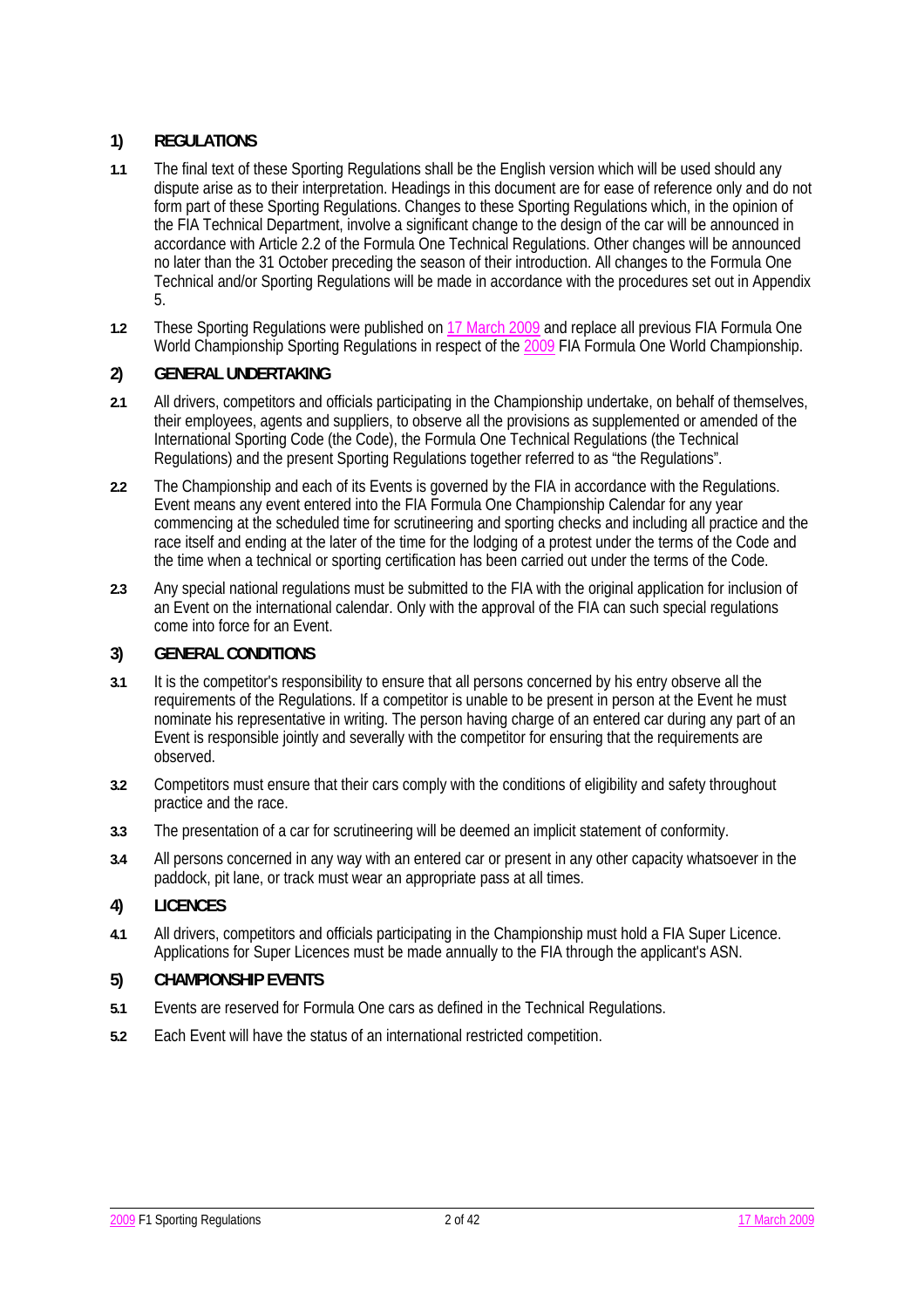**5.3** The distance of all races, from the start signal referred to in Article 38.9 to the chequered flag, shall be equal to the least number of complete laps which exceed a distance of 305 km (Monaco 260km). However, should two hours elapse before the scheduled race distance is completed, the leader will be shown the chequered flag when he crosses the control line (the Line) at the end of the lap during which the two hour period ended. However, should the race be suspended (see Article 41) the length of the suspension will be added to this period.

The Line is a single line which crosses both the track and the pit lane.

- **5.4** The maximum number of Events in the Championship is 20, the minimum is 8.
- **5.5** The final list of Events is published by the FIA before 1 January each year.
- **5.6** An Event which is cancelled with less than three months written notice to the FIA will not be considered for inclusion in the following year's Championship unless the FIA judges the cancellation to have been due to force majeure.
- **5.7** An Event may be cancelled if fewer than 12 cars are available for it.

#### **6) WORLD CHAMPIONSHIP**

**6.1** The Formula One World Championship driver's title will be awarded to the driver who has been classified first in the greatest number of races, all official results from the Championship season being taken into account. Points will be awarded to all drivers in accordance with Article 6.4 below and, in the event that two or more drivers win an equal number of races, the driver with the greatest number of points will be awarded the driver's title.

Points will be used to establish the remaining overall Championship standings.

- **6.2** The title of Formula One World Champion Constructor will be awarded to the make which has scored the highest number of points, results from both cars (see Article 13.6) being taken into account.
- **6.3** The constructor of an engine or rolling chassis is the person (including any corporate or unincorporated body) which owns the intellectual property rights to such engine or chassis. The make of an engine or chassis is the name attributed to it by its constructor.

 If the make of the chassis is not the same as that of the engine, the title will be awarded to the former which shall always precede the latter in the name of the car.

- **6.4** Points for both titles will be awarded at each Event according to the following scale :
	- 1st : 10 points 2nd : 8 points 3rd : 6 points 4th : 5 points 5th : 4 points 6th : 3 points 7th : 2 points 8th : 1 point
- **6.5** If a race is suspended under Article 41, and cannot be resumed, no points will be awarded if the leader has completed less than two laps (and no winner will be declared), half points will be awarded if the leader has completed more than two laps but less than 75% of the original race distance and full points will be awarded if the leader has completed more than 75% of the original race distance.
- **6.6** The drivers finishing first, second and third in the Championship must be present at the annual FIA Prize Giving ceremony.

### **7) DEAD HEATS AND TIES**

**7.1** Points awarded for all the positions of competitors who are involved in a dead heat will be added together and shared equally. In the event of two drivers being involved in a dead heat for first place both will be classified first for the purpose of establishing the driver's title in accordance with Article 6.1 above.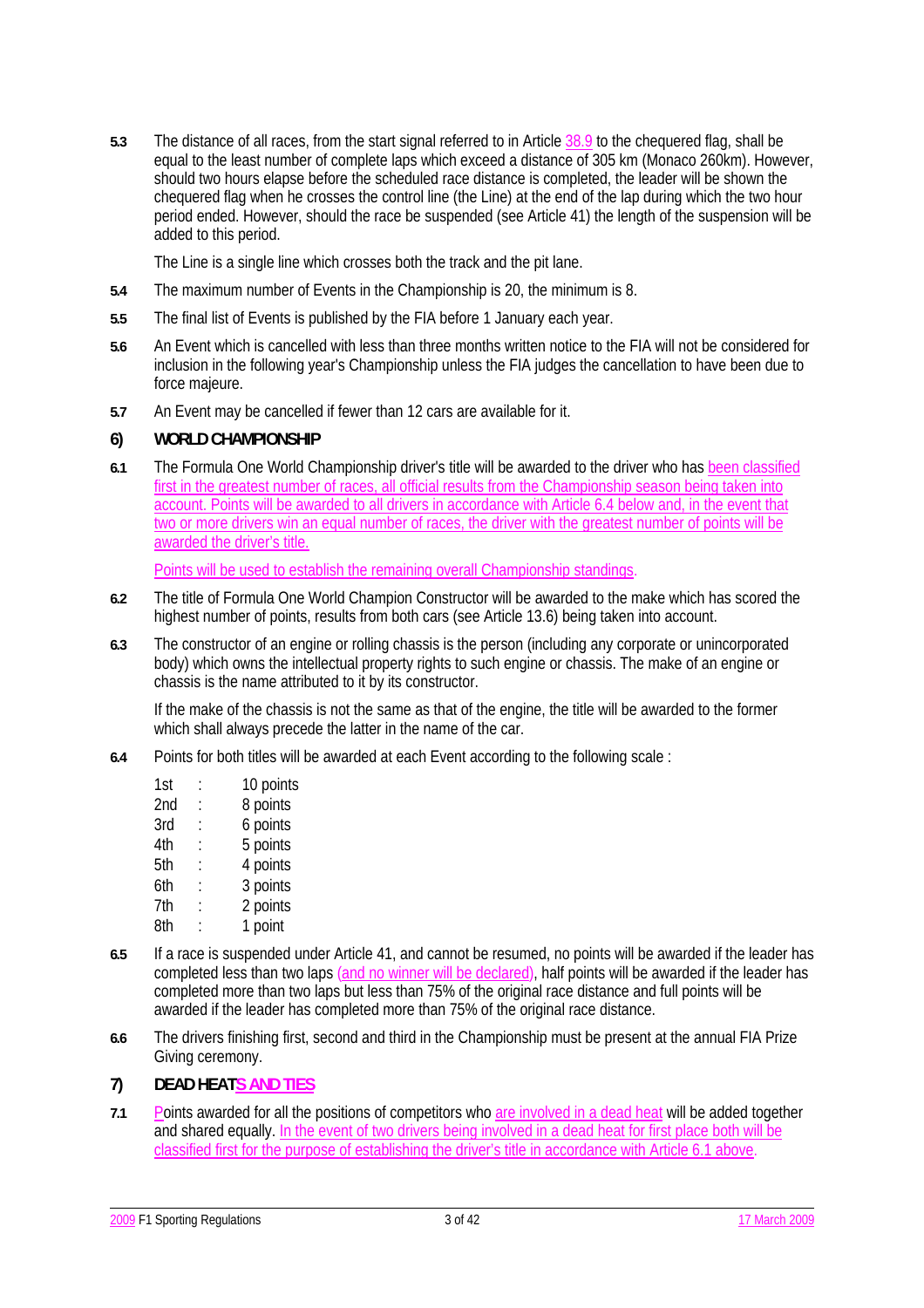- **7.2** If two or more constructors or drivers finish the season with the same number of points, or the same number of points and the same number of wins, the higher place in the Championship (in either case) shall be awarded to :
	- a) if the number of first places is the same, the holder of the greatest number of second places;
	- b) if the number of second places is the same, the holder of the greatest number of third places and so on until a winner emerges ;
	- c) if this procedure fails to produce a result, the FIA will nominate the winner according to such criteria as it thinks fit.

#### **8) PROMOTER**

**8.1** An application to promote an Event must be made to the ASN of the country in which the Event is to take place, which will apply to the FIA. It must be accompanied by written evidence that the promoter has made arrangements to secure the participation of competitors, which arrangements are conditional only upon the FIA entering the Event on the Championship calendar.

#### **9) ORGANISATION OF EVENTS**

- **9.1** An organiser is a body nominated by the ASN and appointed by the FIA. Upon deciding to grant an application to hold an Event, the FIA will invite the relevant ASN to organise it or to nominate an organiser. If the ASN is not in a position to do so, the FIA may itself appoint an organiser. The organiser must be a club or body acceptable to the FIA and must enter into the organisation agreement set out in Appendix 4 when it applies to organise the Event.
- **9.2** Each organiser shall supply the information set out in Appendix 1, part A hereto to the FIA no later than 90 days before the Event. The FIA, if satisfied with such information, shall complete part B and forward both parts to all competitors no later than 60 days before the Event.

#### **10) INSURANCE**

- **10.1** The promoter of an Event must procure that all competitors, their personnel and drivers are covered by third party insurance in accordance with the FIA requirements.
- **10.2** Ninety days before the Event, the promoter must send the FIA details of the risks covered by the insurance policy which must comply with the national laws in force as well as the FIA requirements. Sight of the policy must be available to the competitors on demand.
- **10.3** Third party insurance arranged by the promoter shall be in addition and without prejudice to any personal insurance policy held by a competitor or any other participant in the Event.
- **10.4** Drivers taking part in the Event are not third parties with respect to one another.

### **11) FIA DELEGATES**

- **11.1** For each Event the FIA will nominate the following delegates:
	- safety delegate;
	- medical delegate ;
	- technical delegate ;
	- press delegate.

and may nominate :

- a representative of the President of the FIA ;
- an observer ;
- a stewards advisor ;
- a safety car driver ;
- a medical car driver.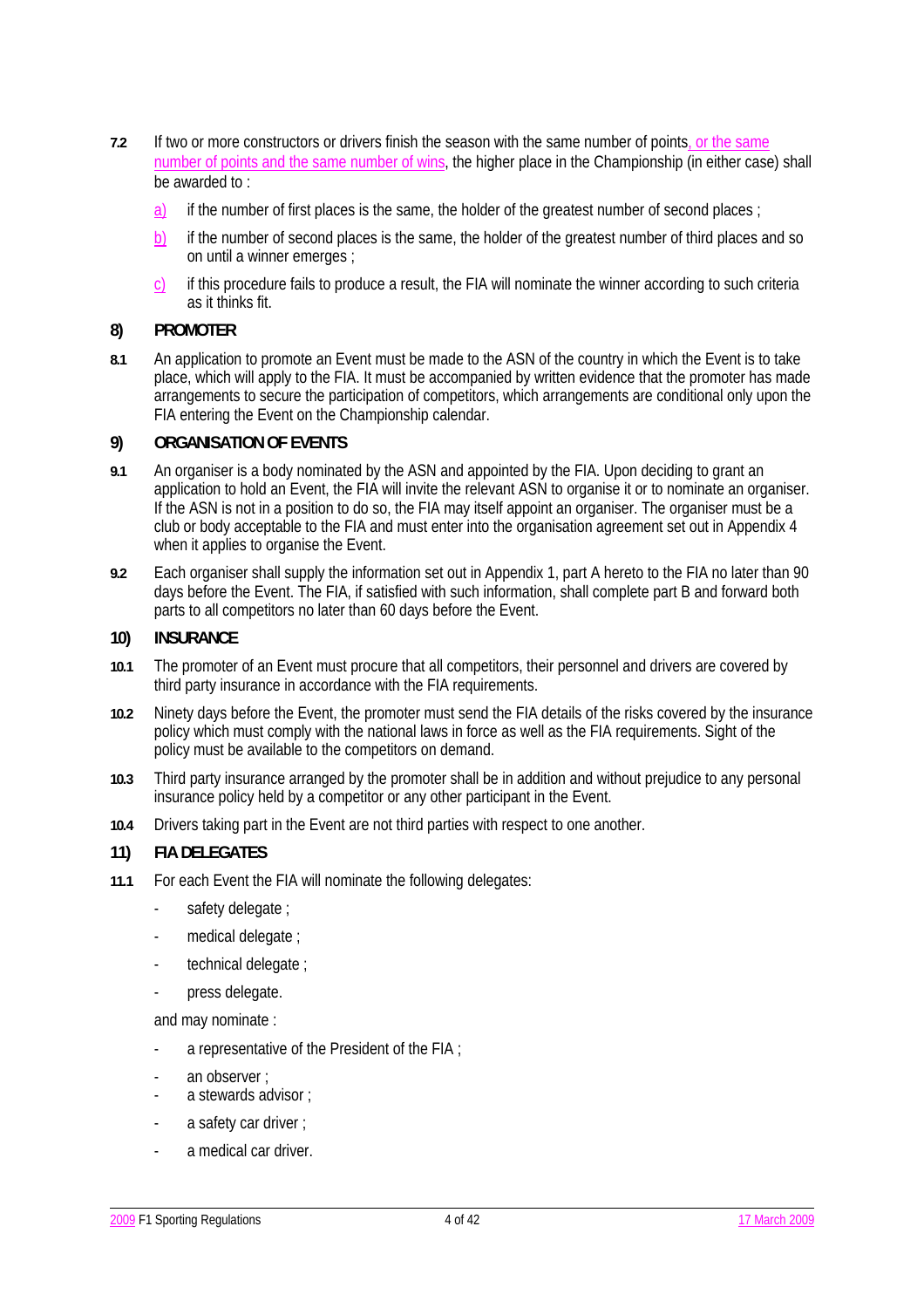- **11.2** The role of the FIA delegates is to help the officials of the Event in their duties, to see within their fields of competence that all the regulations governing the Championship are respected, to make any comments they judge necessary and to draw up any necessary reports concerning the Event.
- **11.3** The technical delegate nominated by the FIA will be responsible for scrutineering and will have full authority over the national scrutineers.
- **12) OFFICIALS**
- **12.1** From among holders of an FIA Super Licence the following officials will be nominated by the FIA :
	- Three stewards one of whom will be permanent and appointed the non-voting chairman :
	- A race director :
	- A permanent starter.
- **12.2** From among holders of an FIA Super Licence the following officials will be nominated by the ASN and their names sent to the FIA at the same time as the application to organise the Event :
	- One steward from among the ASNs nationals ;
	- The clerk of the course.
- **12.3** The clerk of the course shall work in permanent consultation with the race director. The race director shall have overriding authority in the following matters and the clerk of the course may give orders in respect of them only with his express agreement :
	- a) the control of practice and the race, adherence to the timetable and, if he deems it necessary, the making of any proposal to the stewards to modify the timetable in accordance with the Code or Sporting Regulations :
	- b) the stopping of any car in accordance with the Code or Sporting Regulations ;
	- c) the stopping of practice or suspension of the race in accordance with the Sporting Regulations if he deems it unsafe to continue and ensuring that the correct restart procedure is carried out ;
	- d) the starting procedure ;
	- e) the use of the safety car.
- **12.4** The race director, the clerk of the course and the technical delegate must be present at the Event from 10.00 on the day of initial scrutineering and the stewards from 15.00 on the same day.
- **12.5** The race director must be in radio contact with the clerk of the course and the chairman of the stewards at all times when cars are permitted to run on the track. Additionally, the clerk of the course must be in race control and in radio contact with all marshal's posts during these times.

# **13) COMPETITORS APPLICATIONS**

- **13.1** Applications to compete in the Championship may be submitted to the FIA during the period 1-31 July 2008 inclusive on an entry form as set out in Appendix 2 hereto accompanied by an undertaking to pay the entry fee of €309,000 (three hundred and nine thousand Euros) to the FIA no later than 1 November 2008. Applications at other times will only be considered if a place is available. Entry forms will be made available by the FIA who will notify the applicant of the result of the application within thirty days of its receipt. Successful applicants are automatically entered in all Events of the Championship and will be the only competitors at Events.
- **13.2** Applications shall include :
	- a) confirmation that the applicant has read and understood the Regulations and agrees, on its own behalf and on behalf of everyone associated with its participation in the Championship, to observe them ;
	- b) the name of the team (which must include the name of the chassis) ;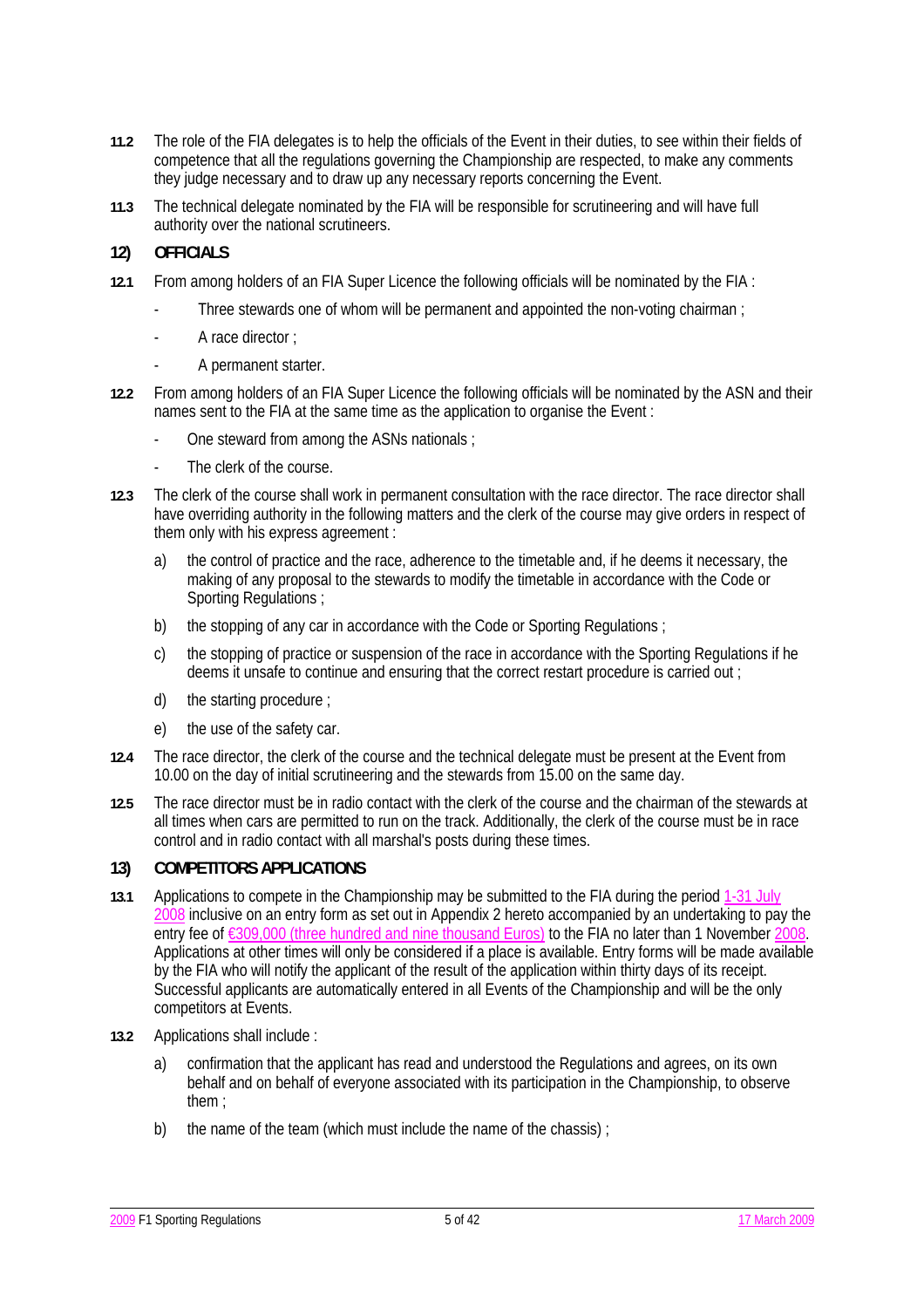- c) the make of the competing car ;
- d) the make of the engine ;
- e) the names of the drivers. A driver may be nominated subsequent to the application upon payment of a fee fixed by the FIA ;
- f) an undertaking by the applicant to participate in every Event with the number of cars and drivers entered.
- **13.3** A competitor may change the make of engine at any time during the Championship. All points scored with an engine of different make to that which was first entered in the Championship may count (and will be aggregated) for the assessment of a commercial benefit, however such points will not count towards (nor be aggregated for) the FIA Formula One Constructors Championship. A major car manufacturer may not directly or indirectly supply engines for more than two teams of two cars each without the consent of the FIA. For the purposes of this Article 13.3, a major car manufacturer is a company whose shares are quoted on a recognised stock exchange or the subsidiary of such a company.
- **13.4** With the exception of those whose cars have scored points in the Championship of the previous year, applicants must supply information about the size of their company, their financial position and their ability to meet their prescribed obligations.
- **13.5** All applications will be studied by the FIA and accepted or rejected in its absolute discretion. The FIA will publish the list of cars and drivers accepted together with their race numbers on 1 September 2008, having first notified unsuccessful applicants as set out in Article 13.1. Out-of-time applications will be considered separately.
- **13.6** No more than 24 cars will be admitted to the Championship, two being entered by each competitor.
- **13.7** If in the opinion of the Formula One Commission a competitor fails to operate his team in a manner compatible with the standards of the Championship or in any way brings the Championship into disrepute, the FIA may exclude such competitor from the Championship forthwith.

### **14) PASSES**

**14.1** No pass may be issued or used other than with the agreement of the FIA. A pass may be used only by the person and for the purpose for which it was issued.

### **15) INSTRUCTIONS AND COMMUNICATIONS TO COMPETITORS**

- **15.1** The stewards or race director may give instructions to competitors by means of special circulars in accordance with the Code. These circulars will be distributed to all competitors who must acknowledge receipt.
- **15.2** All classifications and results of practice and the race, as well as all decisions issued by the officials, will be posted on the official notice board.
- **15.3** Any decision or communication concerning a particular competitor should be given to him within twenty five minutes of such decision, and receipt must be acknowledged.

### **16) INCIDENTS**

- **16.1** "Incident" means any occurrence or series of occurrences involving one or more drivers, or any action by any driver, which is reported to the stewards by the race director (or noted by the stewards and referred to the race director for investigation) which :
	- necessitated the suspension of a race under Article 41 ;
	- constituted a breach of these Sporting Regulations or the Code ;
	- caused a false start by one or more cars ;
	- caused a collision :
	- forced a driver off the track :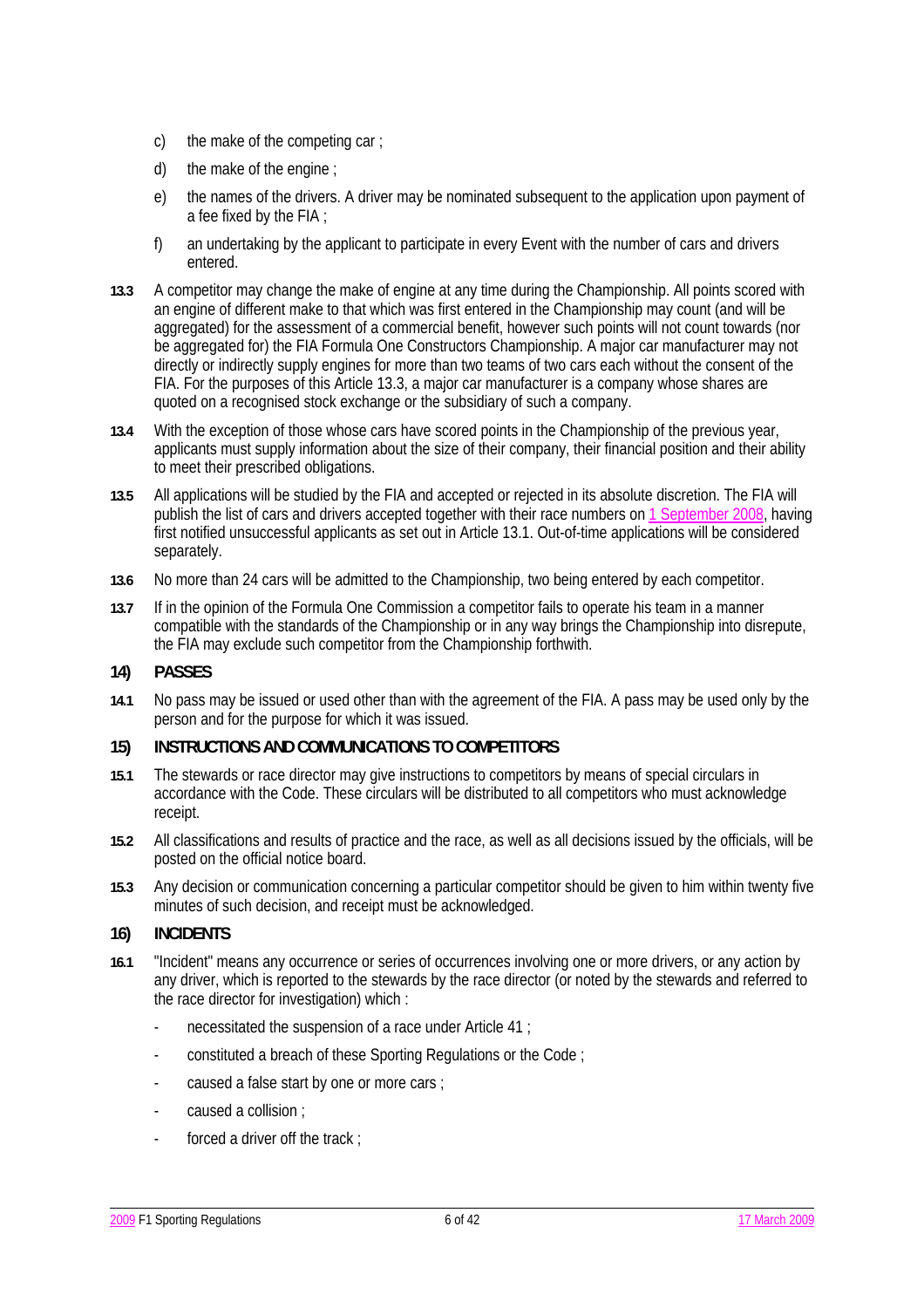- illegitimately prevented a legitimate overtaking manoeuvre by a driver;
- illegitimately impeded another driver during overtaking.

 Unless it was completely clear that a driver was in breach of any of the above, any incidents involving more than one car will normally be investigated after the race.

- **16.2** a) It shall be at the discretion of the stewards to decide, upon a report or a request by the race director, if a driver or drivers involved in an incident shall be penalised.
	- b) If an incident is under investigation by the stewards a message informing all teams which driver or drivers are involved will be displayed on the timing monitors.

 Provided that such a message is displayed no later than five minutes after the race has finished the driver or drivers concerned may not leave the circuit without the consent of the stewards.

- **16.3** The stewards may impose any one of three penalties on any driver involved in an Incident :
	- a) A drive-through penalty. The driver must enter the pit lane and re-join the race without stopping ;
	- b) A ten second time penalty. The driver must enter the pit lane, stop at his pit for at least ten seconds and then re-join the race.
	- c) a drop of ten grid positions at the driver's next Event.

 However, should either of the penalties under a) and b) above be imposed during the last five laps, or after the end of a race, Article 16.4b) below will not apply and 25 seconds will be added to the elapsed race time of the driver concerned.

- **16.4** Should the stewards decide to impose either of the penalties under Article 16.3a) or b), the following procedure will be followed :
	- a) The stewards will give written notification of the penalty which has been imposed to the competitor concerned and will ensure that this information is also displayed on the timing monitors.
	- b) From the time the stewards' decision is notified on the timing monitors the relevant driver may cover no more than three complete laps before entering the pit lane and, in the case of a penalty under Article 16.3b), proceeding to his garage where he shall remain for the period of the time penalty.

 However, unless the driver was already in the pit entry for the purpose of serving his penalty, he may not carry out the penalty after the Safety Car has been deployed. Any laps carried out behind the Safety Car will be added to the three lap maximum.

Whilst a car is stationary in the pit lane as a result of incurring a time penalty it may not be worked on. However, if the engine stops it may be started after the time penalty period has elapsed.

- c) When the time penalty period has elapsed the driver may rejoin the race.
- d) Any breach or failure to comply with Articles 16.4b) or c) may result in the car being excluded.

### **17) PROTESTS**

**17.1** Protests shall be made in accordance with the Code and accompanied by a fee of €2000.

### **18) SANCTIONS**

**18.1** The stewards may inflict the penalties specifically set out in these Sporting Regulations in addition to or instead of any other penalties available to them under the Code.

### **19) CHANGES OF DRIVER**

**19.1** a) During a season each team will be permitted to use four drivers. Changes may be made at any time before the start of the qualifying practice session provided any change proposed after 16.00 on the day of scrutineering receives the consent of the stewards.

Additional changes for reasons of force majeure will be considered separately.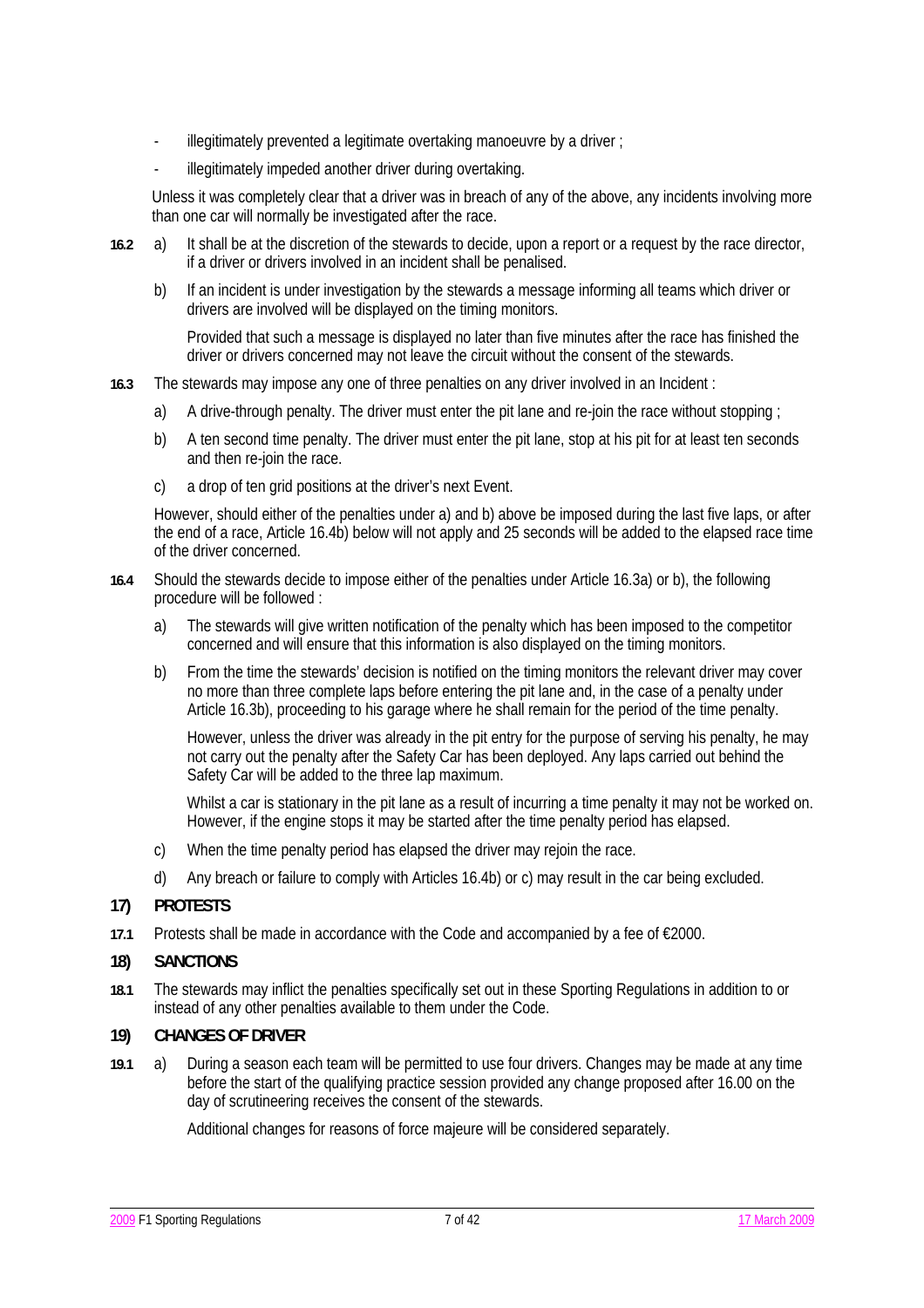Any new driver may score points in the Championship.

- b) In addition to the above each team will be permitted to run additional drivers during P1 and P2 provided :
	- the stewards are informed which cars and drivers each team intends to use in each session before the end of initial scrutineering, changes after this time may only be made with the consent of the stewards ;
	- no more than two drivers are used in any one session ;
	- they carry the race number of the nominated driver they replace :
	- they are in possession of a Super Licence.
- c) If one of the team's nominated drivers is unable to drive at some stage after the end of initial scrutineering, and the stewards consent to a change of driver, the replacement driver must use the engine, gearbox and tyres which were allocated to the original driver (see Articles 25.3 and 28.4).

### **20) DRIVING**

**20.1** The driver must drive the car alone and unaided.

#### **21) CAR LIVERY**

**21.1** The provisions of the Code relating to national colours shall not apply to the Championship.

Both cars entered by a competitor must be presented in substantially the same livery at each Event, any change to this livery during a Championship season may only be made with the agreement of the Formula One Commission.

In order that the cars of each team may be easily distinguished from one another whilst they are on the track, the on board cameras located above the principle roll structure of the first car must be predominantly fluorescent red and the second car fluorescent yellow.

- **21.2** Each car will carry the race number of its driver (or his replacement) as published by the FIA at the beginning of the season. This number must be clearly visible from the front of the car.
- **21.3** The name or the emblem of the make of the car must appear on the front of the nose of the car and in either case be at least 25mm in its largest dimension. The name of the driver must appear on the external bodywork and be clearly legible.

## **22) TRACK AND WIND TUNNEL TESTING**

- **22.1** a) Track testing shall be considered any track running time undertaken by a competitor entered in the Championship with the exception of :
	- i) promotional or demonstration events carried out using tyres provided specifically for this purpose by the appointed supplier ;
	- ii) three one day young driver training tests carried out between the end of the last Event of the Championship and 31 December of the same year, any such driver having not competed in more than two F1 World Championship Events ;
	- iii) eight one day aerodynamic tests carried out on FIA approved straight line or constant radius sites between 1 January 2009 and the end of the last Event of the Championship.
	- b) No competitor may carry out more than 15,000km of track testing during a calendar year.
	- c) No track testing may take place between the start of the week preceding the first Event of the Championship and 31 December of the same year.
	- d) During all track testing cars must be fitted with the FIA ECU required by Article 8.2 of the 2009 FIA Formula One Technical Regulations.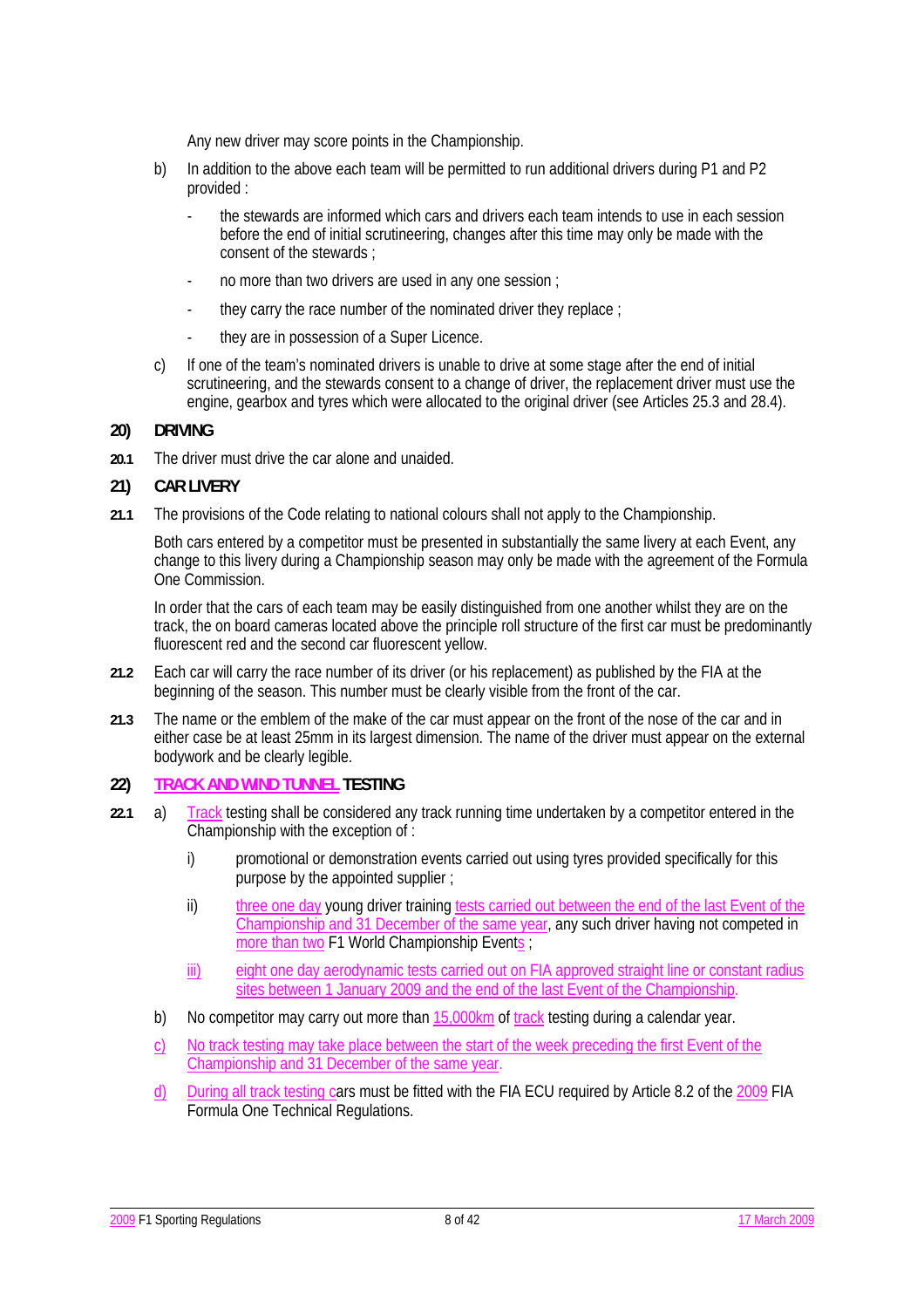- e) No track testing is permitted at sites which are not currently approved for use by Formula 1 cars. In order to ensure that venue licence conditions are respected at all times during track testing, competitors are required to inform the FIA of their test schedule in order that an observer may be appointed if deemed necessary.
- f) During all Formula One track testing :
	- red flag procedures must be respected ;
	- no other type of vehicle is permitted on the track ;
	- every reasonable effort should be made to ensure that the recommendations concerning emergency services detailed in Article 16 of Appendix H to the Code are followed.
- g) If, after an incident during track testing, the Medical Warning Light signals that threshold forces have been exceeded the driver must present himself for examination in the circuit medical centre without delay.
- h) No wind tunnel testing may be carried out using a scale model which is greater than 60% of full size.
- i) No wind tunnel testing may be carried out at a speed exceeding 50 metres/second.

## **23) PIT LANE**

- **23.1** a) For the avoidance of doubt and for description purposes, the pit lane shall be divided into two lanes. The lane closest to the pit wall is designated the "fast lane", and the lane closest to the garages is designated the "inner lane". Other than when cars are at the end of the pit lane under Articles 38.2 and 41.5, the inner lane is the only area where any work can be carried out on a car.
	- b) The FIA will designate an area in the pit lane where each team may work and one place where pit stops during both practice and the race may be carried out.
	- c) Unless a car is pushed from the grid at any time during the start procedure, cars may only be driven from the team's designated garage area to the end of the pit lane.
	- d) Any driver intending to start the race from the pit lane may not drive his car from his team's designated garage area until the 15 minute signal has been given and must stop in a line in the fast lane.

 Under these circumstances working in the fast lane will be permitted but any such work is restricted to :

- starting the engine and any directly associated preparation :
- the fitting or removal of permitted cooling and heating devices ;
- changes made for driver comfort
- changing wheels.

 When cars are permitted to leave the pit lane they must do so in the order that was established under Article 38.3 unless another car is unduly delayed. At all times drivers must follow the directions of the marshals.

- e) Other than drying, sweeping or any tyre rubber left when cars leave their pit stop position, competitors may not attempt to enhance the grip of the surface in the pit lane unless a problem has been clearly identified and a solution agreed to by the FIA safety delegate.
- f) Competitors must not paint lines on any part of the pit lane.
- g) Other than under d) above no equipment may be left in the fast lane.
- h) Team personnel are only allowed in the pit lane immediately before they are required to work on a car and must withdraw as soon as the work is complete.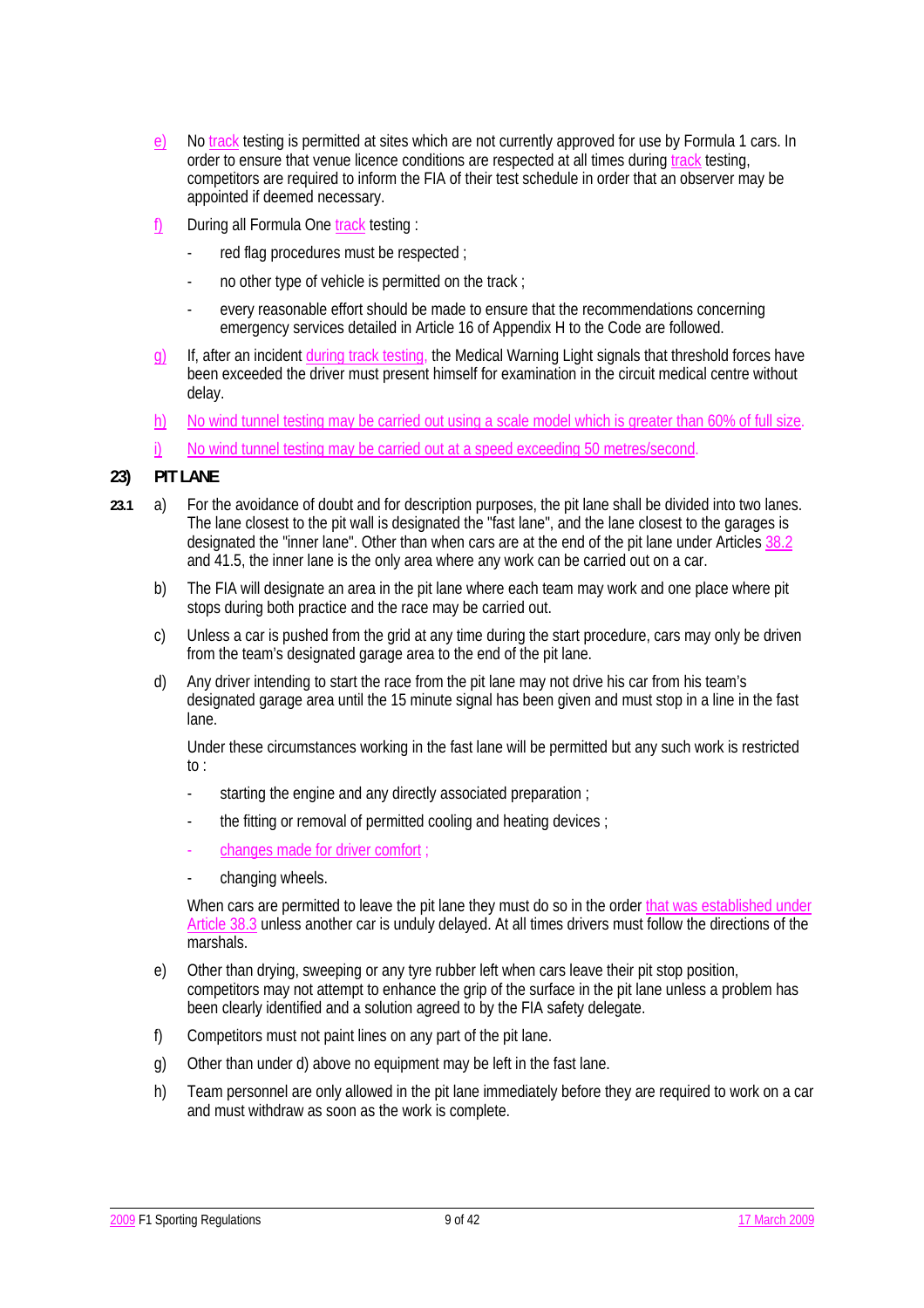i) It is the responsibility of the competitor to release his car after a pit stop only when it is safe to do so.

## **24) SCRUTINEERING**

- **24.1** Between 10.00 and 16.00 three days before the race (four days in Monaco) initial scrutineering of all cars will take place in the garage assigned to each competitor.
- **24.2** Unless a waiver is granted by the stewards, competitors who do not keep to these time limits will not be allowed to take part in the Event.
- **24.3** No car may take part in the Event until it has been passed by the scrutineers.
- **24.4** The scrutineers may :
	- a) check the eligibility of a car or of a competitor at any time during an Event;
	- b) require a car to be dismantled by the competitor to make sure that the conditions of eligibility or conformity are fully satisfied ;
	- c) require a competitor to pay the reasonable expenses which exercise of the powers mentioned in this Article may entail ;
	- d) require a competitor to supply them with such parts or samples as they may deem necessary.
- **24.5** Any car which, after being passed by the scrutineers, is dismantled or modified in a way which might affect its safety or call into question its eligibility, or which is involved in an accident with similar consequences, must be re-presented for scrutineering approval.

 Any such re-scrutineering may only take place with the consent of the stewards (following a written request from a competitor) and will be carried out the next morning.

- **24.6** The race director or the clerk of the course may require that any car involved in an accident be stopped and checked.
- **24.7** Checks and scrutineering shall be carried out by duly appointed officials who shall also be responsible for the operation of the parc fermé and who alone are authorised to give instructions to the competitors.
- **24.8** The stewards will publish the findings of the scrutineers each time cars are checked during the Event. These results will not include any specific figure except when a car is found to be in breach of the Technical Regulations.

### **25) SUPPLY OF TYRES IN THE CHAMPIONSHIP AND TYRE LIMITATION DURING THE EVENT**

**25.1** Supply of tyres :

A tyre manufacturer will be chosen by the FIA for the 2008, 2009 and 2010 seasons following an invitation for tenders to supply tyres to all the cars entered in Championship Events for the duration of these seasons.

The appointed tyre supplier must undertake to provide :

- two specifications of dry-weather tyre at each Event, each of which must be of one homogenous compound and visibly distinguishable from one another when a car is on the track ;
- one specification of intermediate tyre at each Event which must be of one homogenous compound ;
- one specification of wet-weather tyre at each Event which must be of one homogenous compound ;
- **25.2** Quantity of tyres :

 During the Event no driver may use more than fourteen sets of dry-weather tyres, four sets of intermediate tyres and three sets of wet-weather tyres.

No driver may use more than two sets of each specification of dry-weather tyre during P1 and P2.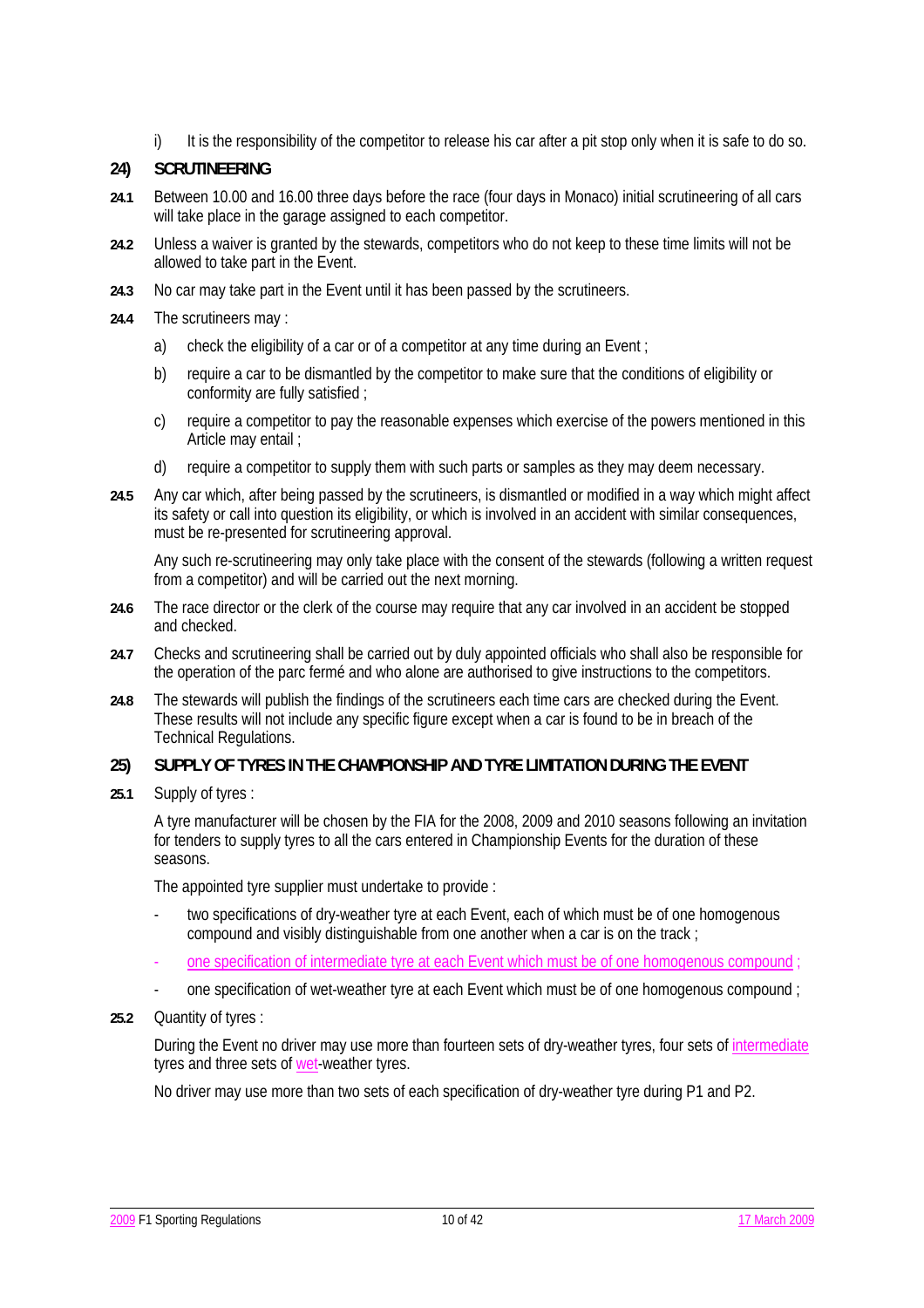A set of tyres will be deemed to comprise two front and two rear tyres all of which must be of the same specification.

- **25.3** Control of tyres :
	- a) The outer sidewall of all tyres which are to be used at an Event must be marked with a unique identification.
	- b) Other than in cases of force majeure (accepted as such by the stewards of the meeting), all tyres intended for use at an Event must be presented to the FIA technical delegate for allocation prior to the end of initial scrutineering.
	- c) At any time during an Event, and at his absolute discretion, the FIA technical delegate may select alternative dry-weather tyres to be used by any team or driver from among the stock of tyres the appointed supplier has present at the Event.
	- d) A competitor wishing to replace one unused tyre by another identical unused one must present both tyres to the FIA technical delegate.
	- e) The use of tyres without appropriate identification may result in a grid position penalty or exclusion from the race.
	- f) The only permitted type of tyre heating devices are blankets which use resistive heating elements.
- **25.4** Use of tyres :
	- a) Each nominated driver will be allocated four sets of dry-weather tyres, two of each specification, for use during P1 and P2. These are the only dry-weather tyres which may be used during these sessions and must be returned to the tyre supplier before the start of P3.

 If an additional driver is used (see Article 19.1(b) he must use the tyres allocated to the nominated driver he replaced.

- b) Each nominated driver will be allocated ten further sets of dry-weather tyres, five of each specification, for use during the remainder of the Event. However, one set of each specification must be returned to the tyre supplier before the start of the qualifying practice session and may not be used during the remainder of the Event.
- c) Prior to the start of the qualifying practice session intermediate and wet-weather tyres may only be used after the track has been declared wet by the race director, following which intermediate, wet or dry-weather tyres may be used for the remainder of the session.
- d) Unless he has used intermediate or wet-weather tyres during the race, each driver must use at least one set of each specification of dry-weather tyres during the race.
- e) If the race is started behind the safety car because of heavy rain (see Article 40.15) the use of wetweather tyres until the safety car returns to the pits is compulsory.

### **26) WEIGHING**

- **26.1** a) During the qualifying practice session cars will be weighed as follows :
	- 1) the FIA will install weighing equipment in the first pit garage (the FIA garage) which will be used for the weighing procedure ;
	- 2) cars will be selected at random to undergo the weighing procedure :
	- 3) when signalled to do so the driver will proceed directly to the FIA garage and stop his engine;
	- 4) the car will then be weighed with driver and the result given to the driver or a team representative in writing ;
	- 5) if the car is unable to reach the FIA garage under its own power it will be placed under the exclusive control of the marshals who will take the car to be weighed ;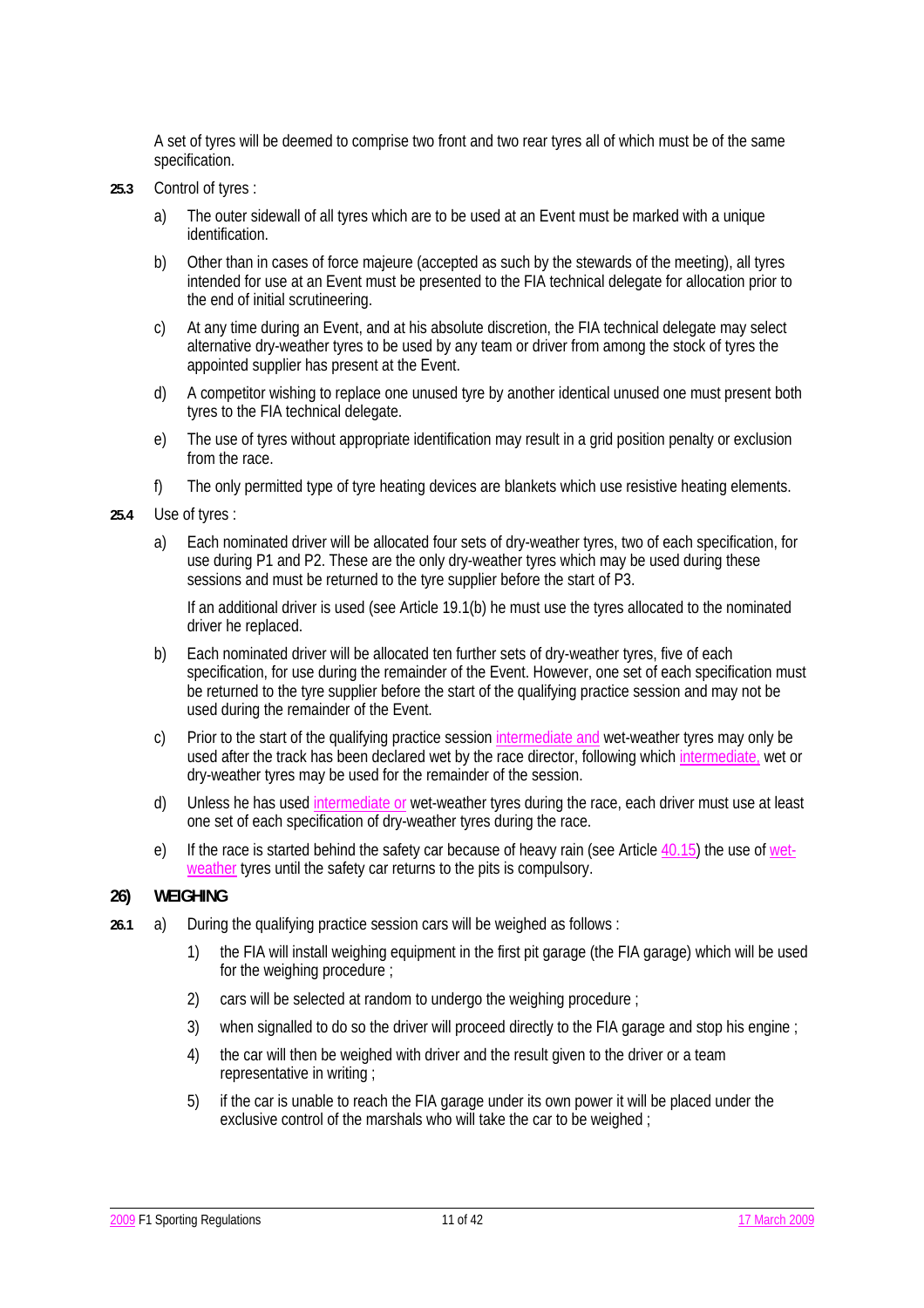- 6) a car or driver may not leave the FIA garage without the consent of the FIA technical delegate;
- 7) if a car stops on the circuit and the driver leaves the car, he must go to the FIA garage immediately on his return to the pit lane in order for his weight to be established.
- b) After the race every classified car will be weighed. If a driver wishes to leave his car before it is weighed he must ask the technical delegate to weigh him in order that this weight may be added to that of the car.
- c) The relevant car may be excluded should its weight be less than that specified in Article 4.1 of the Technical Regulations when weighed under a) or b) above, save where the deficiency in weight results from the accidental loss of a component of the car.
- d) No substance may be added to, placed on, or removed from a car after it has been selected for weighing or has finished the race or during the weighing procedure. (Except by a scrutineer when acting in his official capacity).
- e) No one other than scrutineers and officials may enter or remain in the FIA garage without the specific permission of the FIA technical delegate.
- **26.2** Within two hours of the end of qualifying practice session the race start weight of all cars eliminated in Q1 and Q2 must be declared by the relevant teams to the technical delegate. These weights, together with the weights of the top ten cars following qualifying, will then be published by the press delegate.

In order to ensure that the weight of the cars eliminated in Q1 and Q2 are as declared the FIA reserves the right to weigh the cars at random during the one hour period commencing one hour and 30 minutes before the start of the formation lap. When a car is weighed in this way its weight must be within 3kg of its declared weight

**26.3** In the event of any breach of these provisions for the weighing of cars the stewards may drop the driver such number of grid positions as they consider appropriate or exclude him from the race.

## **27) GENERAL CAR REQUIREMENTS**

- **27.1** Electromagnetic radiation between 2.0 and 2.7GHz is forbidden save with the written consent of the FIA.
- **27.2** Accident data recording :
	- a) Each car must be fitted with an FIA accident data recorder during each Event and during all tests which are attended by more than one team. Teams must use their best endeavours to ensure that the recorder is in working order at all times. The only purpose of these units is to monitor, record or control one or more of the following :
		- data relevant to an accident or incident ;
		- a deceleration warning light on board the car ;
		- a lap trigger ;
		- the driver input signal used to initiate the propulsion of the car at the start of a race.
	- b) At any time following an accident or incident competitors must make the data recorder available and accessible to the FIA. A representative of the team concerned may be present when data relevant to an accident or incident is being uploaded from the recorder. A copy of the data will be made available to the team.
	- c) Any conclusions as to the cause of an accident, or any data relevant to an accident, may only be published in the form of a report which has been agreed between the team concerned and the FIA.
- **27.3** All cars must be fitted with a car positioning system which has been manufactured by the FIA designated supplier to a specification determined by the FIA. No other parts which, in the opinion of the FIA are capable of performing a similar function, may be fitted to any car.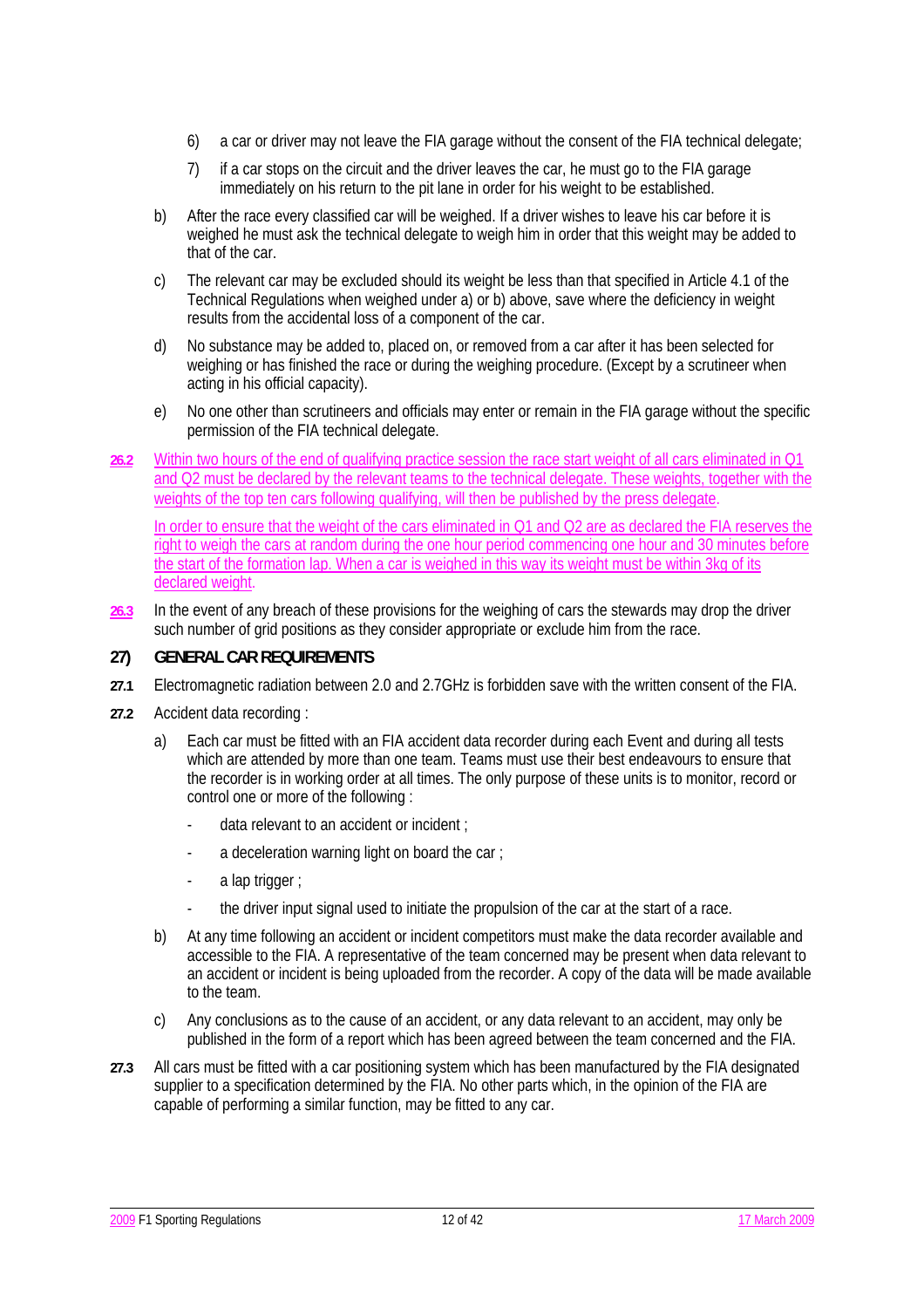**27.4** During the entire Event, no screen, cover or other obstruction which in any way obscures any part of a car will be allowed at any time in the paddock, garages, pit lane or grid, unless it is clear any such covers are needed solely for mechanical reasons, which could, for example, include protecting against fire.

In addition to the above the following are specifically not permitted :

- engine, gearbox or radiator covers whilst engines are being changed or moved around the garage :
- covers over spare wings when they are on a stand in the pit lane not being used ;
- parts such as (but not limited to) spare floors, fuel rigs or tool trolleys may not be used as an obstruction.

The following are permitted :

- covers which are placed over damaged cars or components ;
- a transparent tool tray, no more than 50mm deep, placed on top of the rear wing :
- warming or heat retaining covers for the engine and gearbox on the grid ;
- a rear wing cover designed specifically to protect a mechanic starting the car from fire ;
- tyre heating blankets ;
- covers over the tyre manufacturer's code numbers (not the FIA bar code numbers) ;
- a cover over the car in the parc ferme overnight;
- a cover over the car in the pit lane or grid if it is raining.

## **28) SPARE CARS, ENGINES AND GEARBOXES**

- **28.1** Each competitor may have no more than two cars available for use at any one time during an Event. Any partially assembled survival cell will be deemed to be a car in this context if it is fitted with an engine, any front suspension external to the survival cell, bodywork, radiators, oil tanks external to the survival cell or heat exchangers.
- **28.2** Any driver who decides to use another car or whose car has a change of survival cell following the qualifying practice session must start the race from the pit lane following the procedures detailed in Article 38.2. Under these circumstances :
	- no restrictions on fuel load will be applied ;
	- **-** the car concerned will not have to comply with the requirements of Article 34 ;
	- the car will be permitted to carry out one reconnaissance lap when the pit lane is opened for the race.
- **28.3** No change of car is permitted after the start of the race.

 A change of car will be deemed to have taken place once a driver is seated in his new car and such change may only take place in the team's designated garage area.

**28.4** a) Each driver may use no more than eight engines during a Championship season. Should a driver use more than eight engines he will drop ten places on the starting grid at the first Event during which each additional engine is used.

> An engine will be deemed to have been used once the car's timing transponder has shown that it has left the pit lane.

- b) If a driver is replaced at any time during the Championship season his replacement will be deemed to be the original driver for the purposes of assessing engine usage.
- c) After consultation with the relevant engine supplier the FIA will attach seals to each engine prior to it being used for the first time at an Event in order to ensure that no significant moving parts can be rebuilt or replaced.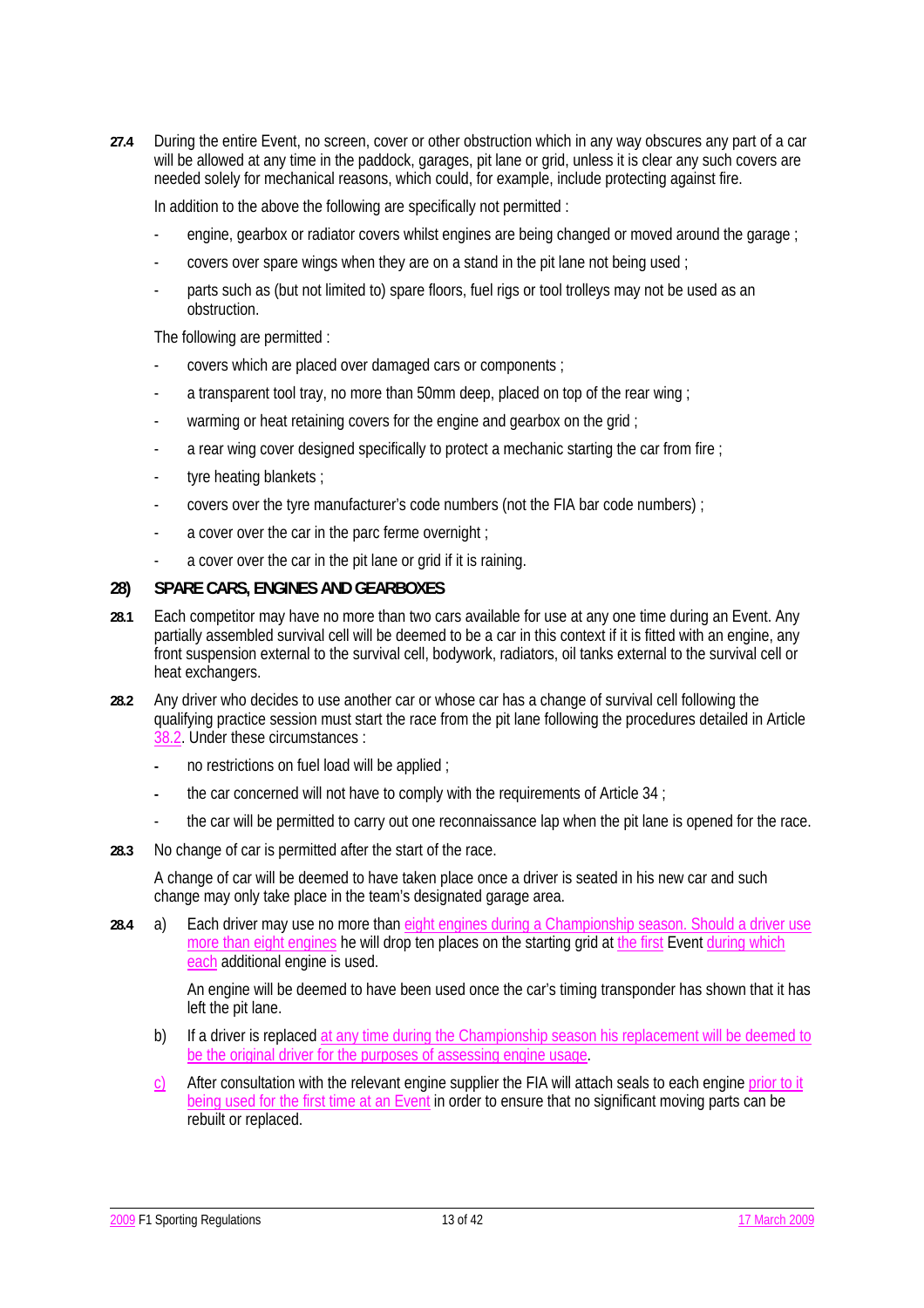Within two hours of the end of the post race parc fermé exhaust blanking plates (with one 10mm diameter inspection hole per cylinder) and further seals will be applied to all used engines in order to ensure that these engines cannot be run between Events. Upon request to the FIA these additional seals will be removed after the start of initial scrutineering at the next Event at which the engines are required. All such engines must remain within the team's designated garage area when not fitted to a car and may not be started at any time during an Event other than when fitted to a car eligible to participate in the Event.

- d) If any of the FIA seals are damaged or removed from an engine after it has been used for the first time that engine may not be used again unless they were removed under FIA supervision.
- e) If an engine is changed in accordance with Article 34.1 the engine which was replaced may not be used during any future qualifying session or race with the exception of the last Event of the Championship.
- **28.5** Only engines which have been homologated by the FIA in accordance with Appendix 6 may be used at an Event during the 2008-2012 Championship seasons.
- **28.6** For the purposes of this Article only, an Event will be deemed to comprise P3, the qualifying practice session and the race.
	- a) Each driver may use no more than one gearbox for four consecutive Events in which his team competes. Should a driver use a replacement gearbox he will drop five places on the starting grid at that Event and an additional five places each time a further gearbox is used.

Any replacement gearbox must be fitted with the same gear ratios that were declared under d) below and will only be required to complete the remainder of the Event in question. Any change to the gear ratios declared under d) below will incur a further five grid place penalty. In either case a new four race sequence may start at the following Event.

Unless the driver fails to finish the race (see below) the gearbox fitted to the car at the end of the Event must remain in it for three further Events. Any driver who failed to finish the race at the first, second or third of the four Events for reasons which the technical delegate accepts as being beyond the control of the team or driver, may start the following Event with a different gearbox without a penalty being incurred.

 A gearbox will be deemed to have been used once the car's timing transponder has shown that it has left the pit lane.

- b) If a driver is replaced after the first, second or third of a four Event period, having finished the first, second or third Events, the replacement driver must use the gearbox which the original driver had been using.
- c) After consultation with the relevant team the FIA will attach seals to each gearbox in order to ensure that no moving parts, other than those specifically permitted under d) below, can be rebuilt or replaced.
- d) At each Event seals may be broken once, under supervision and at any time prior to the second day of practice, for the sole purpose of changing gear ratios and dog rings (excluding final drives or reduction gears). Competitors must inform the FIA technical delegate which ratios they intend to fit no later than two hours after the end of P2.

 Gear ratios and dog rings (excluding final drives or reduction gears) may also be changed under supervision for others of identical specification at any time during an Event provided the FIA technical delegate is satisfied there is evident physical damage to the parts in question and that such changes are not being carried out on a systematic basis.

 e) Other than under d) above, a replacement gearbox will also be deemed to have been used if any of the FIA seals are damaged or removed from the original gearbox after it has been used for the first time.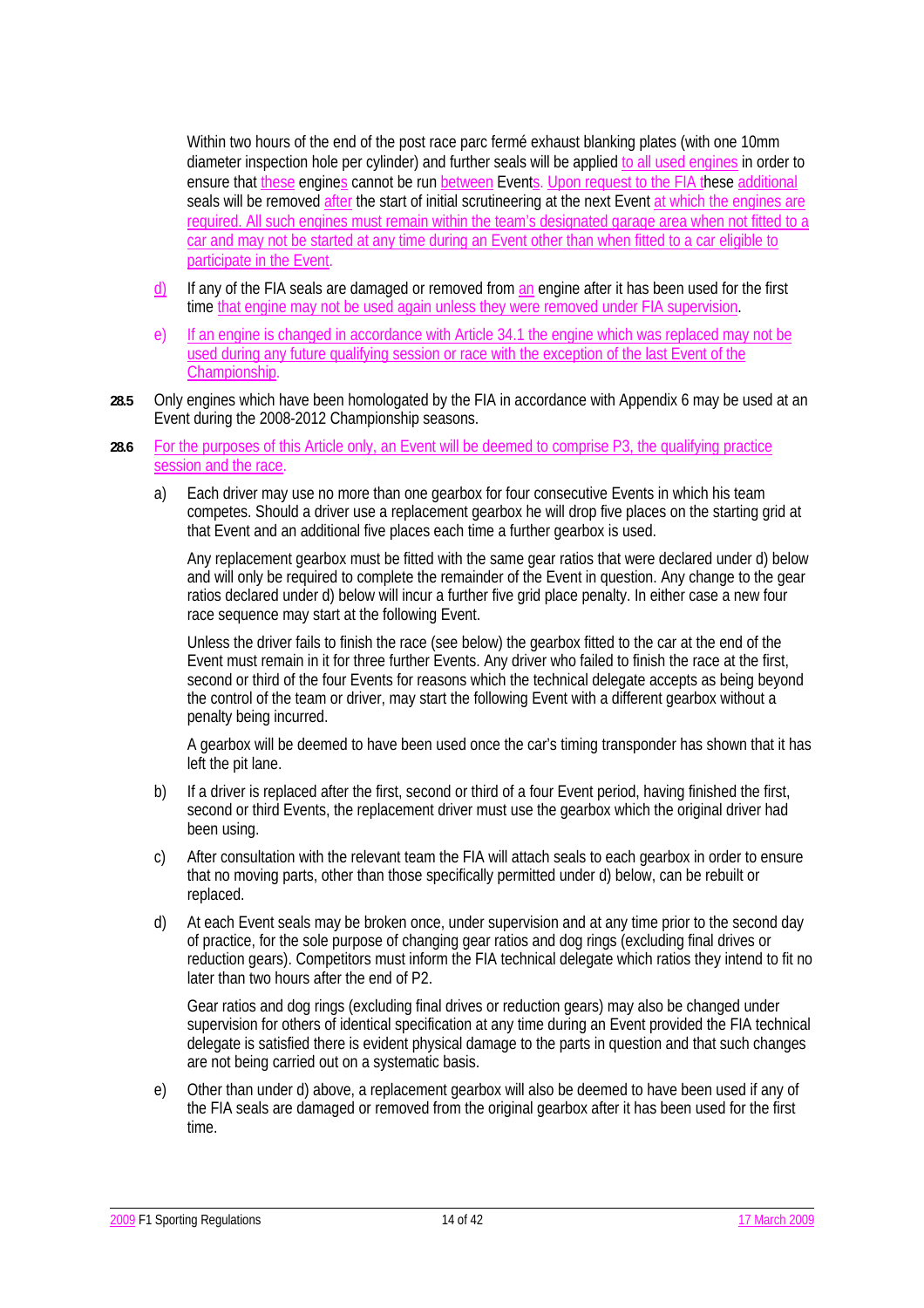## **29) REFUELLING**

- **29.1** a) Refuelling is only permitted in the team's designated garage area or the FIA garage.
	- b) Fuel may not be added to nor removed from any car eligible to take part in Q3 between the start of Q3 and the start of the race, unless any eligible car was unable to take part in which case c) below will apply.
	- c) Any competitor whose car is eligible but unable to take part Q3 must, prior to the start of Q3, inform the FIA in writing what quantity of fuel they wish to add to the car. Any such refuelling will take place when the car is released from parc ferme on the day of the race.
	- d) Other than under c) above or when a fuel breather and an external fuel pressurising device for starting the engine (in which case only fuel on board the car may be used for running the engine), no connection may be made to the fuel system of any car eligible to take part in Q3 between the start of Q3 and the start of the race.
	- e) Other than a fuel breather and an external fuel pressurising device for starting the engine (in which case only fuel on board the car may be used for running the engine), or when race fuel is being added, no connection may be made to the fuel system of any car between the end of qualifying practice and the start of the race.
	- f) If a race is suspended refuelling is forbidden unless a car is already in the pit entry or pit lane when the signal to stop is given.
- **29.2** The driver may remain in his car throughout refuelling but, unless an FIA approved race refuelling system is used, the engine must be stopped.

Race refuelling systems may only be used in the pit lane but may not be used during, or immediately after, any free practice session.

 Whilst being used during the qualifying practice session or the race all team personnel working on the car must wear clothing which will protect all parts of their body from fire.

**29.3** Each competitor must ensure that an assistant equipped with a suitable fire extinguisher of adequate capacity is beside the car throughout all refuelling operations.

### **30) GENERAL SAFETY**

- **30.1** Official instructions will be given to drivers by means of the signals laid out in the Code. Competitors must not use flags similar to these.
- **30.2** Drivers are strictly forbidden to drive their car in the opposite direction to the race unless this is absolutely necessary in order to move the car from a dangerous position.
- **30.3** a) During practice and the race, drivers may use only the track and must at all times observe the provisions of the Code relating to driving behaviour on circuits.
	- b) Other than by driving on the track, Competitors are not permitted to attempt to alter the grip of any part of the track surface.
- **30.4** If a car stops on the track it shall be the duty of the marshals to remove it as quickly as possible so that its presence does not constitute a danger or hinder other competitors. If any mechanical assistance received during the race results in the car rejoining the stewards may exclude him from the race (other than under Articles 30.9(d) or 41.3.
- **30.5** A driver who abandons a car must leave it in neutral or with the clutch disengaged, with the KERS shut down and with the steering wheel in place.
- **30.6** The organiser must make at least two fire extinguishers of 5kg capacity available to each competitor and ensure that they work properly.
- **30.7** Save as specifically authorised by the Code or these Sporting Regulations, no one except the driver may touch a stopped car unless it is in the paddock, the team's designated garage area, the pit lane or on the starting grid.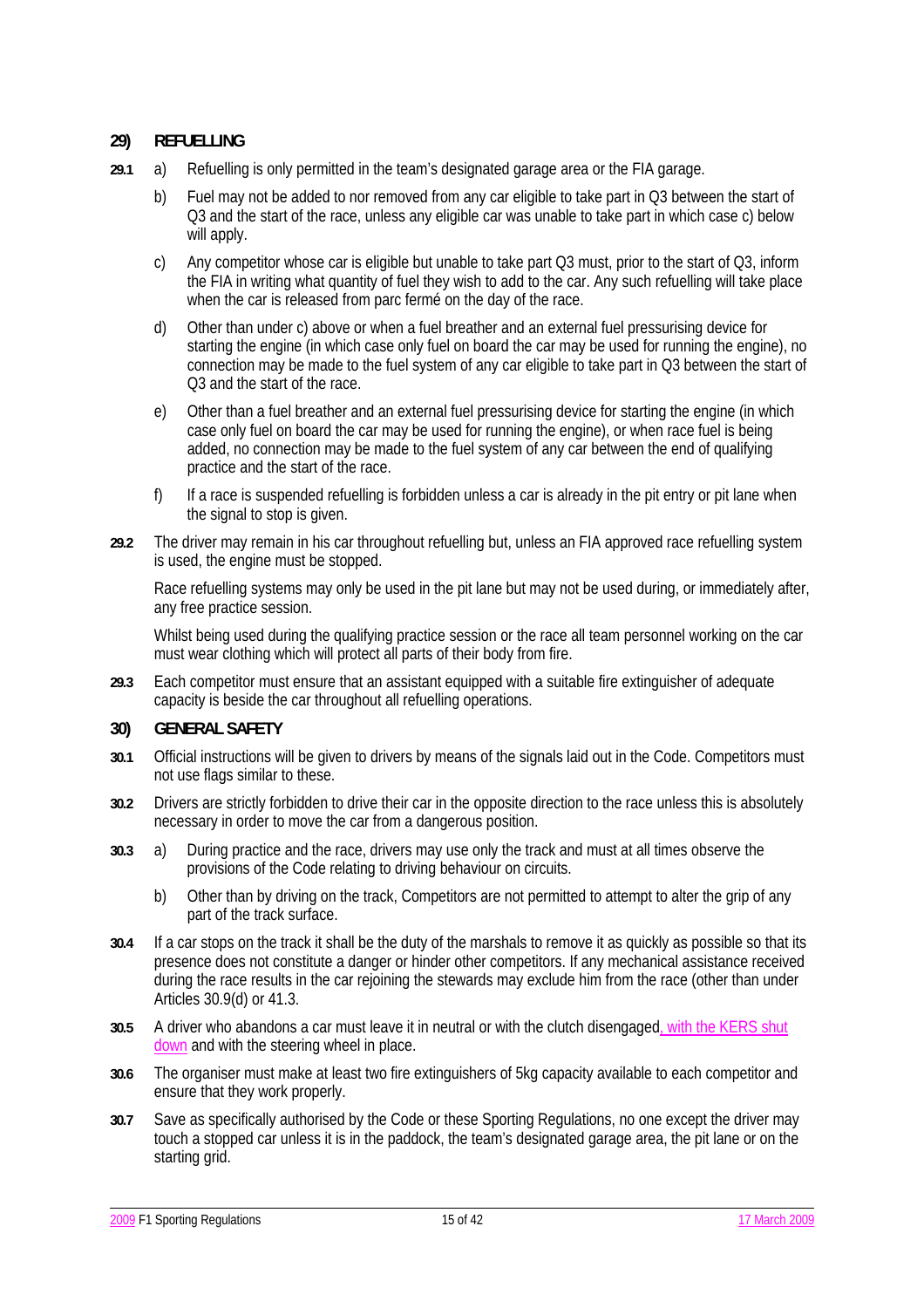- **30.8** At no time may a car be reversed in the pit lane under its own power.
- **30.9** During the period commencing 15 minutes prior to and ending 5 minutes after every practice session and the period between the commencement of the formation lap which immediately precedes the race and the time when the last car enters the parc fermé, no one is allowed on the track, the pit entry or the pit exit with the exception of :
	- a) marshals or other authorised personnel in the execution of their duty ;
	- b) drivers when driving or on foot, having first received permission to do so from a marshal :
	- c) team personnel when either pushing a car or clearing equipment from the grid after all cars able to do so have left the grid on the formation lap ;
	- d) team personnel when assisting marshals to remove a car from the grid after the start of the race.
- **30.10** During a race, the engine may only be started with the starter except in the pit lane or the team's designated garage area where the use of an external starting device is allowed.
- **30.11** Drivers taking part in practice and the race must always wear the clothes, helmets and head and neck supports specified in the Code.
- **30.12** A speed limit of 60km/h will be imposed in the pit lane during all free practice sessions, this will be raised to 100km/h for the remainder of the Event. However, this limit may be amended by the Permanent Bureau of the Formula One Commission following a recommendation from the FIA F1 safety delegate.

 Except in the race, any driver who exceeds the limit will be fined €200 for each km/h above the limit (this may be increased in the case of a second offence in the same Event). During the race, the stewards may impose either of the penalties under Article 16.3a) or b) on any driver who exceeds the limit.

- **30.13** If a driver has serious mechanical difficulties he must leave the track as soon as it is safe to do so.
- **30.14** The car's rear light must be illuminated at all times when it is running on intermediate or wet-weather tyres. It shall be at the discretion of the race director to decide if a driver should be stopped because his rear light is not working. Should a car be stopped in this way it may re-join when the fault has been remedied.
- **30.15** Only six team members per participating car (all of whom shall have been issued with and wearing special identification) are allowed in the signalling area during practice and the race.

People under 16 years of age are not allowed in the pit lane.

- **30.16** Animals, except those which may have been expressly authorised by the FIA for use by security services, are forbidden on the track, in the pit lane, in the paddock or in any spectator area.
- **30.17** The race director, the clerk of the course or the FIA medical delegate can require a driver to have a medical examination at any time during an Event.

If, after an incident, the Medical Warning Light signals that threshold forces have been exceeded the driver must present himself for examination in the circuit medical centre without delay.

### **31) PRACTICE SESSIONS**

- **31.1** Save where these Sporting Regulations require otherwise, pit lane and track discipline and safety measures will be the same for all practice sessions as for the race.
- **31.2** No driver may start in the race without taking part in at least one practice session on the second day of practice.
- **31.3** During all practices there will be a green and a red light at the end of the pit lane. Cars may only leave the pit lane when the green light is on. Additionally, a blue flag and/or a flashing blue light will be shown in the pit exit to warn drivers leaving the pit lane if cars are approaching on the track.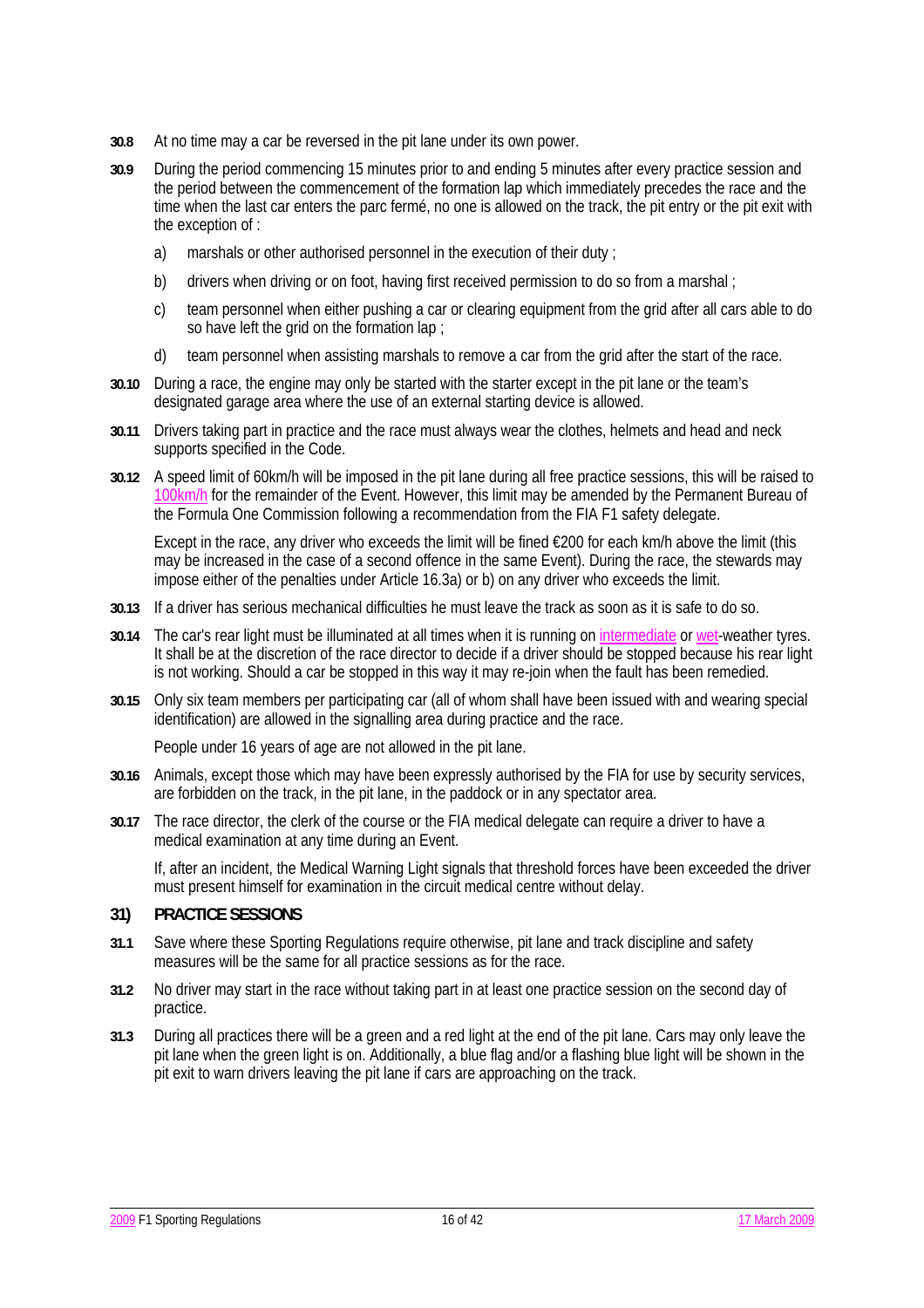- **31.4** Unless written permission has been given by the FIA to do otherwise, the circuit may only be used for purposes other than the Event after the last practice session on each day of practice and on the day of the race no less than one hour before the end of the pit lane is opened to allow cars to cover a reconnaissance lap.
- **31.5** The interval between the first and second free practice sessions, in addition to the interval between the third free practice session and the qualifying practice session, may never be less than two hours.
- **31.6** In the event of a driving infringement during any practice session the Stewards may drop the driver such number of grid positions as they consider appropriate. Unless it is completely clear that a driver committed a driving infringement any such incident will normally be investigated after the relevant session, any penalty imposed shall not be subject to appeal.

Where appropriate, regard will also be given to the provisions of Article 18.1.

- **31.7** Any driver taking part in any practice session who, in the opinion of the stewards, stops unnecessarily on the circuit or unnecessarily impedes another driver shall be subject to the penalties referred to in Article 31.6.
- **31.8** Should it become necessary to stop any practice session because the circuit is blocked by an accident or because weather or other conditions make it dangerous to continue, the clerk of the course will order red flags to be shown at all marshal posts and the abort lights to be shown at the Line.

When the signal is given to stop, all cars shall immediately reduce speed and proceed slowly back to the pit lane, and all cars abandoned on the track will be removed to a safe place.

At the end of each practice session no driver may cross the Line more than once.

**31.9** The clerk of the course may interrupt practice as often and for as long as he thinks necessary to clear the track or to allow the recovery of a car. However, only during qualifying practice will the session be extended as a result.

 Should one or more sessions be thus interrupted, no protest can be accepted as to the possible effects of the interruption on the qualification of drivers admitted to start.

### **32) FREE PRACTICE**

- **32.1** Free practice sessions will take place :
	- a) The day after initial scrutineering from 10.00 to 11.30 (P1) and from 14.00 to 15.30 (P2).
	- b) The day before the race from 11.00 to 12.00 (P3).

### **33) QUALIFYING PRACTICE**

**33.1** The qualifying practice session will take place on the day before the race from 14.00 to 15.00.

The session will be run as follows :

 a) From 14.00 to 14.20 (Q1) all cars will be permitted on the track and at the end of this period the slowest seven cars will be prohibited from taking any further part in the session.

Lap times achieved by the seventeen remaining cars will then be deleted.

 b) From 14.27 to 14.42 (Q2) the seventeen remaining cars will be permitted on the track and at the end of this period the slowest seven cars will be prohibited from taking any further part in the session.

Lap times achieved by the ten remaining cars will then be deleted.

c) From 14.50 to 15.00 (Q3) the ten remaining cars will be permitted on the track.

 The above procedure is based upon a Championship entry of 24 cars. If 22 cars are entered only six cars will be excluded after Q1 and Q2.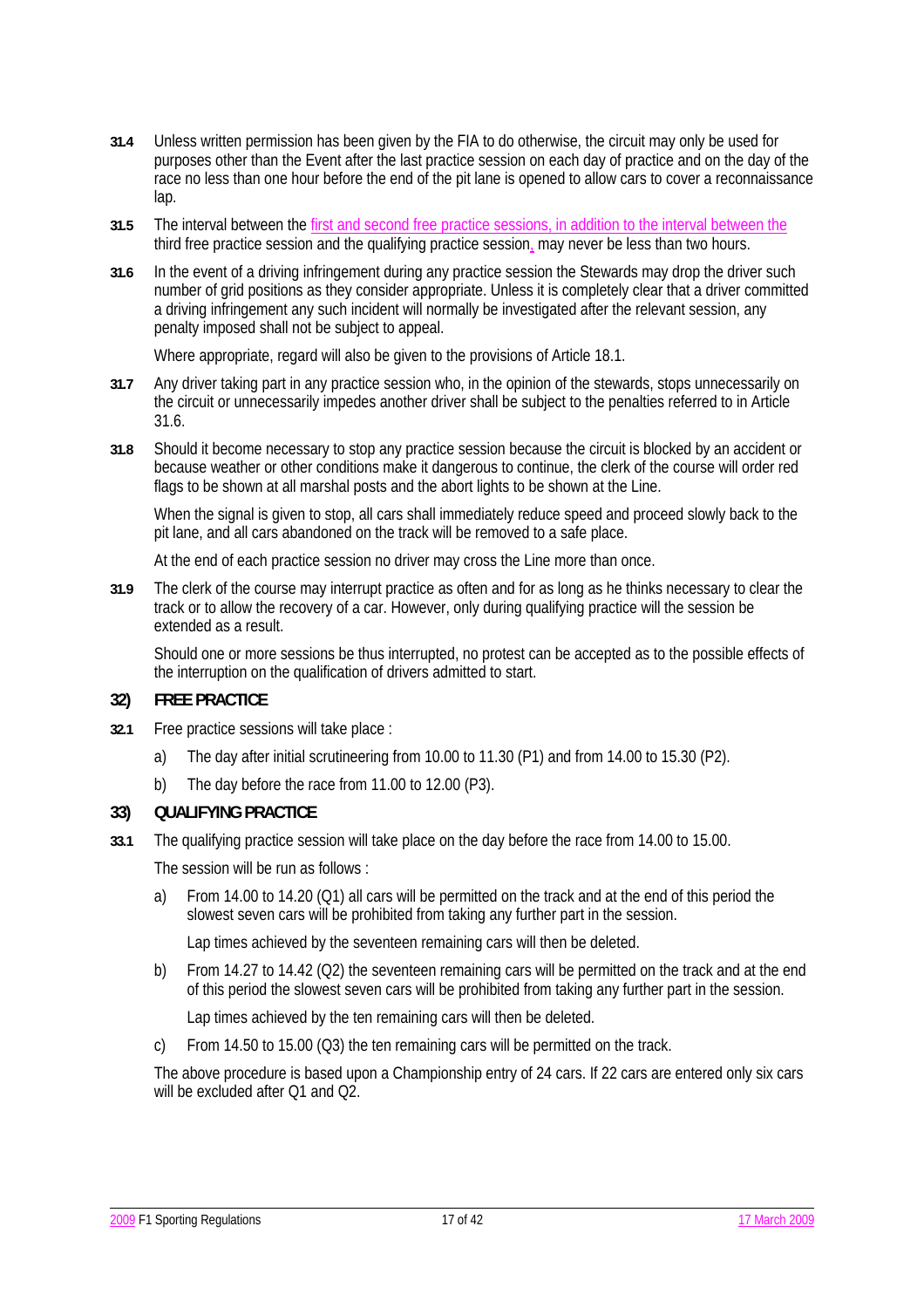**33.2** Any driver whose car stops on the circuit during the qualifying session will not be permitted to take any further part in the session. Any car which stops on the circuit during the qualifying session, and which is returned to the pits before the end of the session, will be held in parc ferme until the end of the session.

## **34) POST QUALIFYING PARC FERMÉ**

**34.1** Each car will be deemed to be in parc fermé from the time at which it leaves the pit lane for the first time during qualifying practice until the start of the race. Any car which fails to leave the pit lane during qualifying practice will be deemed to be in parc ferme at the end of Q1.

Between these times, other than when cars are returned to the parc fermé overnight, the following work may be carried out :

- engines may be started ;
- subject to the requirements of Article 29.1 fuel may be added or removed and a fuel breather fitted :
- wheels and tyres may be removed, changed or rebalanced and tyre pressures checked :
- spark plugs may be removed in order to carry out an internal engine inspection and cylinder compression checks ;
- permitted heating or cooling devices may be fitted ;
- a jump battery may be connected and on board electrical units may be freely accessed via a physical connection to the car ;
- charging and / or discharging of the KERS energy storage devices
- removal of the KERS energy storage devices which, once marked by the FIA technical delegate, may be retained overnight by the team
- the main electrical battery and radio batteries may be changed ;
- the brake system may be bled ;
- engine oil may be drained :
- compressed gases may be drained or added ;
- fluids used for replenishment must conform to the same specification as the original fluid. Fluids with a specific gravity less than 1.1 may be drained and / or replenished, however, no replenishment may take place less than one hour and 30 minutes before the start of the formation lap unless specific approval has been given by the FIA.

 In order to ensure that fluids are not being used as ballast the FIA reserves the right to weigh cars which took part in Q3 at random during the one hour period commencing one hour and 30 minutes before the start of the formation lap. When a car is weighed in this way, and taking into account any fuel added under Article 29.1, its weight must be within 3kg of its weight at the completion of its final qualifying run, if not, fluids other than fuel may be replenished or drained under FIA supervision ;

- the aerodynamic set up of the front wing may be adjusted using the existing parts. No parts may be added, removed or replaced ;
- if the FIA technical delegate is satisfied that changes in climatic conditions necessitate alterations to the specification of a car, changes may be made to the air ducts around the front and rear brakes and radiator ducts. These changes may be made at any time after the message "CHANGE IN CLIMATIC CONDITIONS" is shown on the timing monitors, from this point the choice of air ducts around the front and rear brakes and radiator ducts is free, subject always to compliance with the relevant Technical Regulations.
- bodywork (excluding radiators) may be removed and / or cleaned ;
- cosmetic changes may be made to the bodywork and tape may be added ;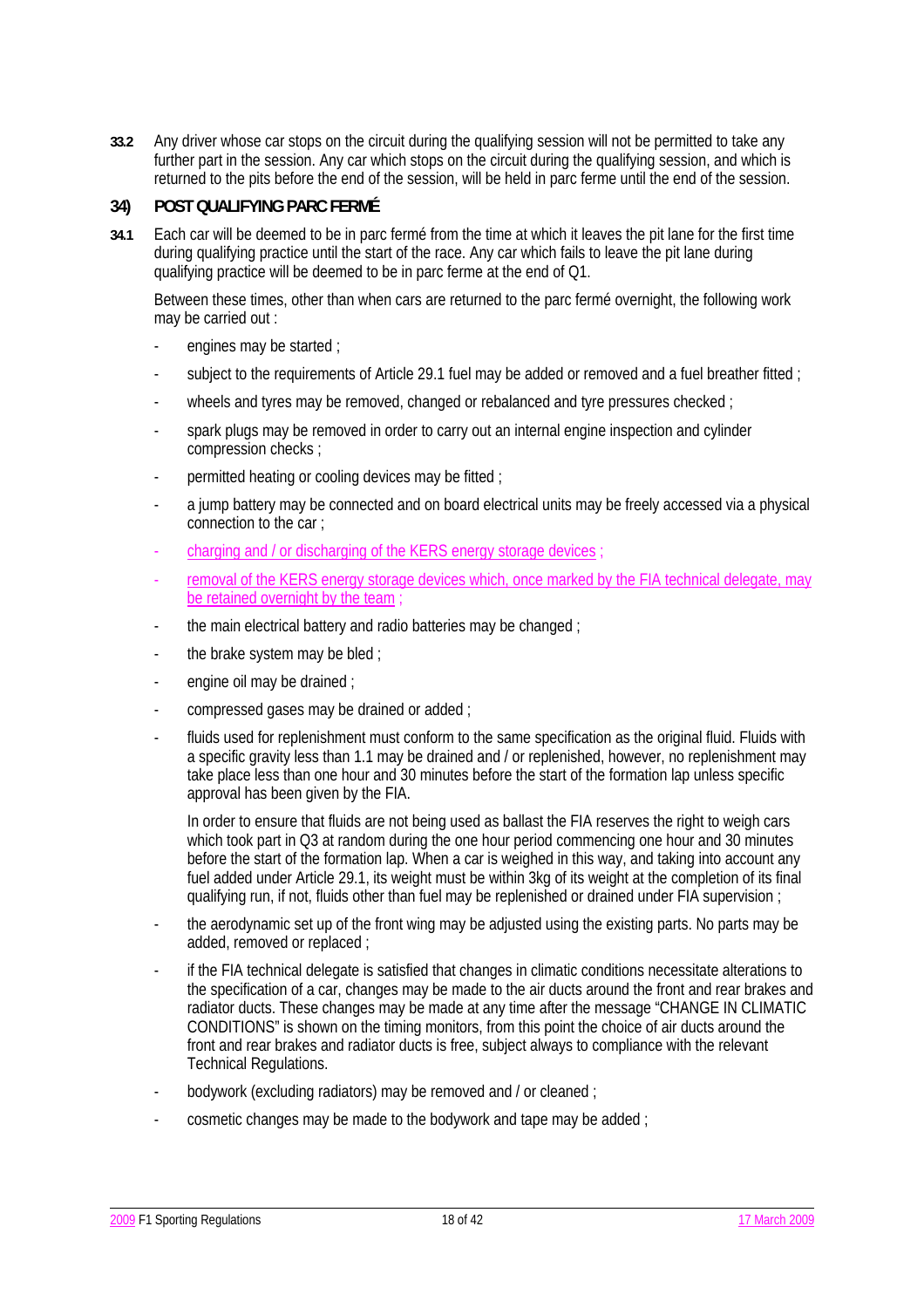- any part of the car may be cleaned ;
- on board cameras, marshalling system components, timing transponders and any associated equipment may be removed, refitted or checked ;
- any work required by the FIA technical delegate :
- changes to improve the driver's comfort. In this context anything other than the adjustment of mirrors, seat belts and pedals may only be carried out with the specific permission of the FIA technical delegate. The addition or removal of padding (or similar material) is also permitted but may only be carried out under supervision and, if required by the FIA technical delegate, must be removed before the post-race weighing procedure.
- drinking fluid for the driver may be added at any time, however, the capacity of the container for any such fluid must not exceed 1.5 litres
- repair of genuine accident damage :
- any parts which are removed from the car in order to carry out any work specifically permitted above, or any parts removed to carry out essential safety checks, must remain close to it and, at all times, be visible to the scrutineer assigned to the relevant car.

Any work not listed above may only be undertaken with the approval of the FIA technical delegate following a written request from the team concerned. It must be clear that any replacement part a team wishes to fit is similar in mass, inertia and function to the original. Any parts removed will be retained by the FIA.

However, if a team wishes to change a part during the qualifying session and/or on the grid before the start of the race, this may be done without first seeking the permission of the technical delegate, provided it is reasonable for the relevant team to believe permission would be given if there was time to ask and the broken or damaged part remains in full view of the scrutineer assigned to the car at all times.

- **34.2** At the end of the qualifying practice at least six cars will be chosen at random to undergo further checks, once informed their car has been selected the team concerned must take the car to the parc fermé immediately.
- **34.3** Within three and a half hours of the end of the qualifying practice session all cars used during the session (or which were intended for use but failed to leave the pit lane) must be taken to the parc fermé, where they will remain secure until the following day. For marketing purposes this deadline may be extended for one car from each competitor for a maximum of two hours by prior arrangement with the FIA technical delegate. However, no work of any kind may be carried out on the car any later than three and a half hours after the end of the qualifying practice session.

Whilst cars are in the parc fermé they may be covered and fitted with devices to keep them warm, no team personnel will be permitted there unless specifically authorised by the FIA technical delegate.

- **34.4** Five hours before the start of the formation lap teams will be permitted to take their cars back to their garages where, again, they will remain under parc fermé conditions until the start of the race.
- **34.5** If a competitor modifies any part on the car or makes changes to the set up of the suspension whilst the car is being held under parc fermé conditions the relevant driver must start the race from the pit lane and follow the procedures laid out in Article 38.2.
- **34.6** One scrutineer will be allocated to each car for the purpose of ensuring that no unauthorised work is carried out whilst cars are being held under parc fermé conditions.
- **34.7** A list of parts replaced with the specific agreement of the FIA technical delegate whilst cars are being held under parc fermé conditions will be published and distributed to all teams prior to the race.
- **34.8** In order that the scrutineers may be completely satisfied that no alterations have been made to the suspension systems or aerodynamic configuration of the car (with the exception of the front wing) whilst in post-qualifying parc fermé, it must be clear from physical inspection that changes cannot be made without the use of tools.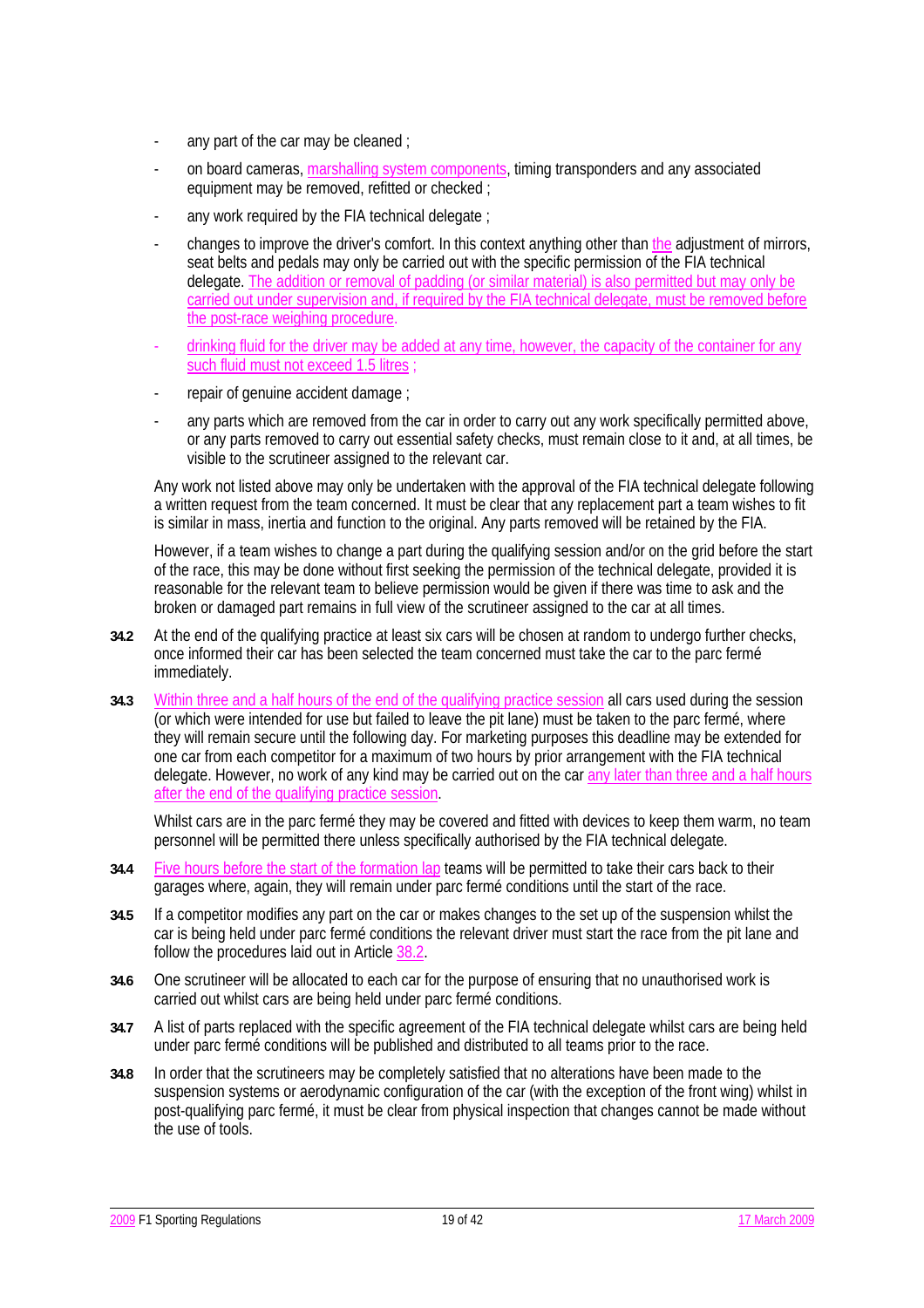## **35) PRESS CONFERENCES, MEDIA OPPORTUNITES AND DRIVERS PARADE**

#### **35.1** Day before first practice :

The FIA press delegate will choose a maximum of five drivers who must attend a press conference in the media centre for a period of one hour at 15.00 on the day before first practice. At Events taking place in North or South America this press conference will take place at 11.00. These drivers' teams will be notified no less than 48 hours before the conference. In addition, a maximum of two team personalities may be chosen by the FIA press delegate to attend this press conference.

#### **35.2** First day of practice :

On the first day of practice, a minimum of three and a maximum of six drivers and/or team personalities, (other than those who attended the press conference on the previous day and subject to the consent of the team principal) will be chosen by ballot or rota by the FIA press delegate during the Event and must make themselves available to the media for a press conference in the media centre for a period of one hour at 16.00.

 On the first day of practice (or the day before practice if more suited to the organiser's schedule) all drivers must be available for autograph signing in their designated team space in the pit lane.

Drivers must be available at all reasonable times during an Event to talk to the media as required by the FIA press delegate.

#### **35.3** Second Day of Practice :

 All drivers eliminated in Q1 or Q2 must make themselves available for media interviews immediately after the end of each session. In addition, all drivers who participated in Q3, and who are not required to take part in the post-qualifying press conference, must make themselves available for media interviews immediately after Q3.

 Immediately after the qualifying practice session the first three drivers in the session will be required to make themselves available for television interviews in the unilateral room and then attend a press conference in the media centre for a maximum period of 30 minutes.

#### **35.4** Race day :

One and a half hours before the race all drivers must attend a drivers parade. Competitors will be given details of the parade by the FIA press delegate.

 Any driver retiring before the end of the race must make himself available for media interviews after his return to the paddock.

 All drivers who finish the race outside the top three must make themselves available immediately after the end of the race for media interviews.

 During the race every team must make at least one senior spokesperson available for interviews by officially accredited TV crews.

### **36) THE GRID**

- **36.1** At the end of qualifying practice the times achieved by each driver will be officially published.
- **36.2** a) The grid will be drawn up as follows :
	- i) The last seven positions will be occupied by the cars eliminated during Q1, the fastest in 18th position.
	- ii) The next seven positions will be occupied by the cars eliminated during Q2, the fastest in 11th position.
	- iii) The top ten positions will be occupied by the cars which took part in Q3, the fastest from the position on the grid which was the pole position in the previous year or, on a new circuit, has been designated as such by the FIA safety delegate.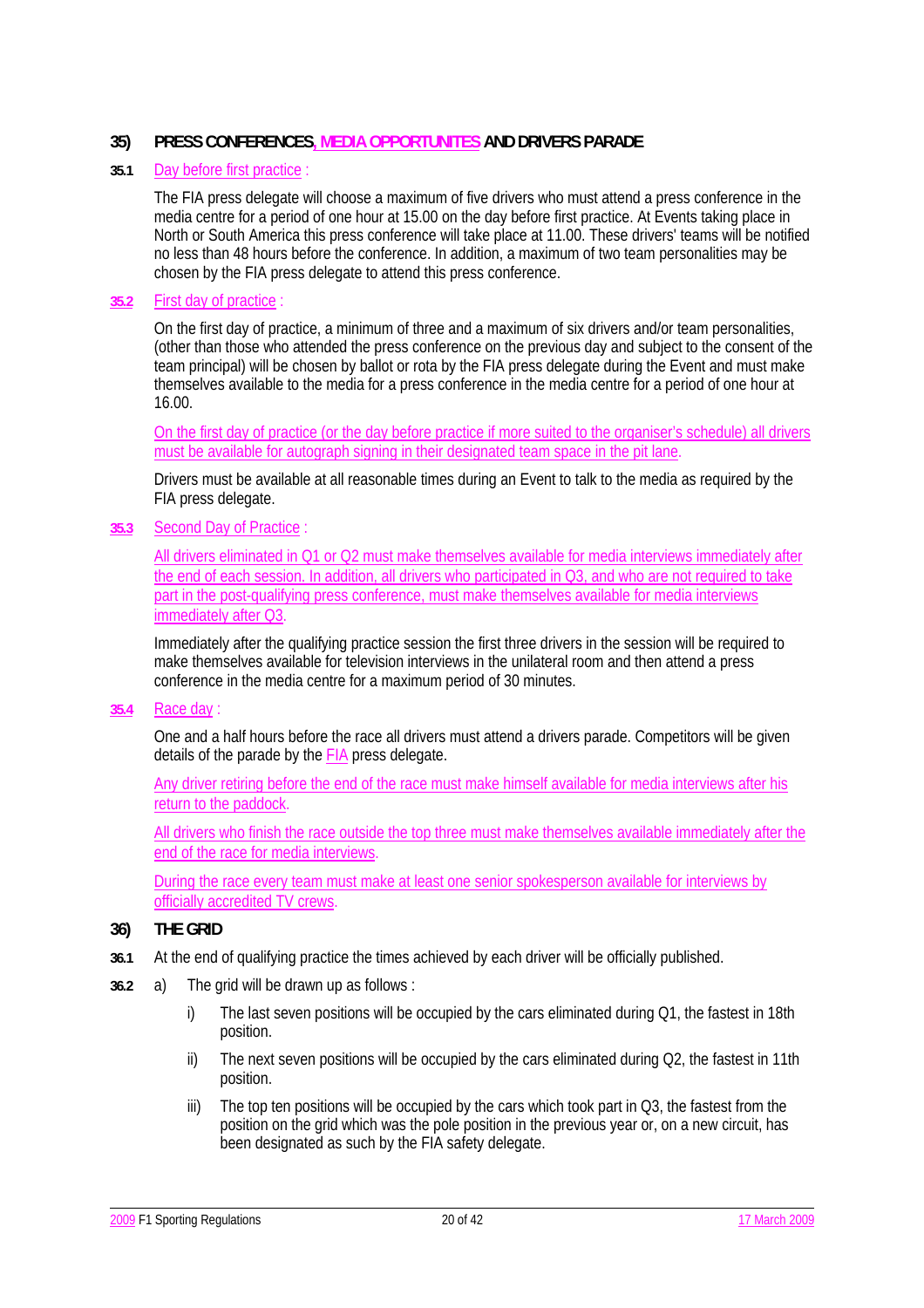If two or more drivers set identical times during Q1, Q2 or Q3 priority will be given to the one who set it first.

 If less than 24 cars are entered in the Championship appropriate amendments will be made to the above in accordance with Article 33.1.

- b) If more than one driver fails to set a time during Q1, Q2 or Q3 they will be arranged in the following order :
	- i) any driver who attempted to set a qualifying time by starting a flying lap ;
	- ii) any driver who failed to start a flying lap :
	- iii) any driver who failed to leave the pits during the period.
- c) Once the grid has been established in accordance with a) and b) above, grid position penalties will be applied to the drivers in question in the order the offences were committed. If more than one driver incurs a penalty under Article 28.4a) or Article 28.6a) preference will be given to the driver whose team first informed the technical delegate that an engine or gearbox change will be carried out.
- d) Any driver who incurs a penalty under Article 28.4c) will take precedence over any driver whose qualifying times have been deleted for any reason.

 If more than one driver falls into a single category in b) or d) above they will be arranged on the grid in numerical order.

- **36.3** The starting grid will be published no less than four hours before the start of the formation lap. Any competitor whose car(s) is (are) unable to start for any reason whatsoever (or who has good reason to believe that their car(s) will not be ready to start) must inform the stewards accordingly at the earliest opportunity and, in any event, no later than one hour and fifteen minutes before the start of the formation lap. If one or more cars are withdrawn the grid will be closed up accordingly. The final starting grid will be published one hour before the start of the formation lap.
- **36.4** The grid will be in a staggered 1 x 1 formation and the rows on the grid will be separated by 16 metres.

### **37) MEETINGS**

**37.1** Meetings, chaired by the race director, will take place at 16.00 on the day before first practice and 17.00 on the first day of practice. The first must be attended by all team managers and the second by all drivers.

Should the race director consider another meeting necessary it will take place three hours before the race. Competitors will be informed no later than three hours after the end of the qualifying practice session. All drivers and team managers must attend.

## **38) STARTING PROCEDURE**

**38.1** 30 minutes before the start of the formation lap the pit exit will be opened and cars will be permitted to leave the pit lane to cover a reconnaissance lap. At the end of this lap they will stop on the grid in starting order with their engines stopped.

Should they wish to cover more than one reconnaissance lap, this must be done by driving down the pit lane at greatly reduced speed between each of the laps.

Any car which does not complete a reconnaissance lap and reach the grid under its own power will not be permitted to start the race from the grid.

**38.2** 17 minutes before the start of the formation lap, a warning signal will be given indicating that the end of the pit lane will be closed in two minutes.

15 minutes before the start of the formation lap the end of the pit lane will be closed and a second warning signal will be given. Any car which is still in the pit lane can start from the end of the pit lane provided it got there under its own power. If more than one car is affected they must line up in the order in which they qualified. However, any car reaching the end of the pit lane after the five minute signal must start behind any car already at the pit exit.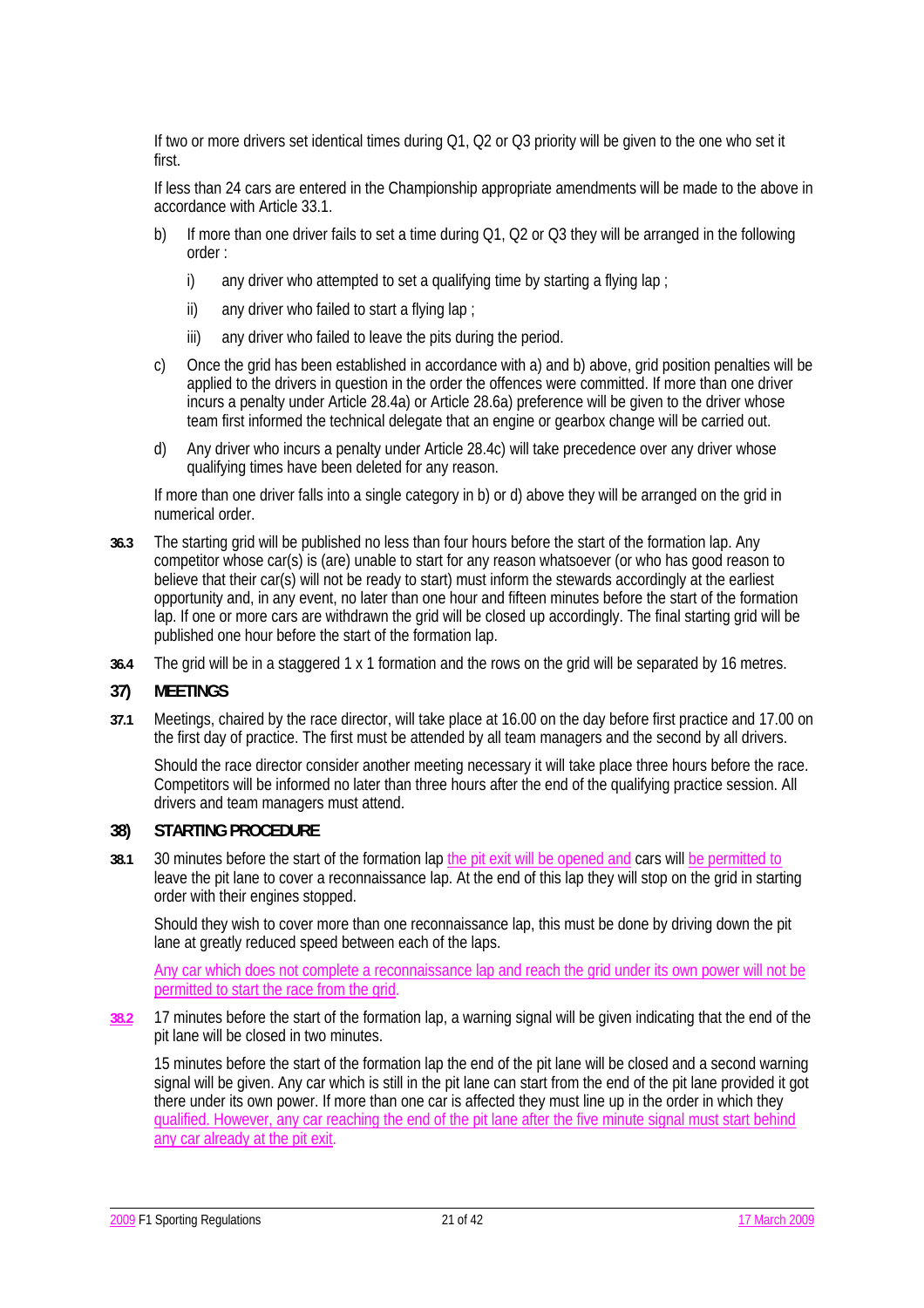All such cars may then join the race once the whole field has passed the end of the pit lane for the first time after the start.

**38.3** The approach of the start will be announced by signals shown ten minutes, five minutes, three minutes, one minute and fifteen seconds before the start of the formation lap, each of which will be accompanied by an audible warning.

When the ten minute signal is shown, everybody except drivers, officials and team technical staff must leave the grid.

**38.4** When the three minute signal is shown all cars on the grid must have their wheels fitted, after this signal wheels may only be removed in the pit lane or on the grid during a race suspension.

A ten second time penalty (see Article 16.3.b) will be imposed on any driver whose car did not have all its wheels fully fitted at the three minute signal.

- **38.5** When the one minute signal is shown, engines should be started and all team personnel must leave the grid by the time the 15 second signal is given taking all equipment with them. If any driver needs assistance after the 15 second signal he must raise his arm and, when the remainder of the cars able to do so have left the grid, marshals will be instructed to push the car into the pit lane. In this case, marshals with yellow flags will stand beside any car (or cars) concerned to warn drivers behind.
- **38.6** When the green lights are illuminated, the cars will begin the formation lap with the pole position driver leading.

When leaving the grid all drivers must proceed at a greatly reduced speed until clear of any team personnel standing beside the track. Marshals will be instructed to push any car (or cars) which remain on the grid into the pit lane by the fastest route immediately after cars able to do so have left the grid. Any driver being pushed from the grid may not attempt to start the car and must follow the instructions of the marshals.

- **38.7** During the formation lap practice starts are forbidden and the formation must be kept as tight as possible.
- **38.8** Overtaking during the formation lap is only permitted if a car is delayed when leaving its grid position and cars behind cannot avoid passing it without unduly delaying the remainder of the field. In this case, drivers may only overtake to re-establish the original starting order.

 Any driver who is delayed leaving the grid may not overtake another moving car if he was stationary after the remainder of the cars had crossed the Line, and must start the race from the back of the grid. If more than one driver is affected, they must form up at the back of the grid in the order they left to complete the formation lap. If the Line is not situated in front of pole position, and for the purposes of this Article as well as Article 40.15, it will be deemed to be a white line one metre in front of pole position.

 Either of the penalties under Articles 16.3a) or b) will be imposed on any driver who, in the opinion of the Stewards, unnecessarily overtook another car during the formation lap.

**38.9** When the cars come back to the grid at the end of the formation lap, they will stop on their respective grid positions, keeping their engines running.

There will be a standing start, the signal being given by means of lights activated by the permanent starter.

 Once all the cars have come to a halt the five second light will appear followed by the four, three, two and one second lights. At any time after the one second light appears, the race will be started by extinguishing all red lights.

- **38.10** Unless specifically authorised by the FIA, during the start of a race the pit wall must be kept free of all persons with the exception of two people from each team, officials and fire marshals.
- **38.11** Any car which is unable to maintain starting order during the entire formation lap or is moving when the one second light comes on must enter the pit lane and start from the end of the pit lane as specified in Article 38.2.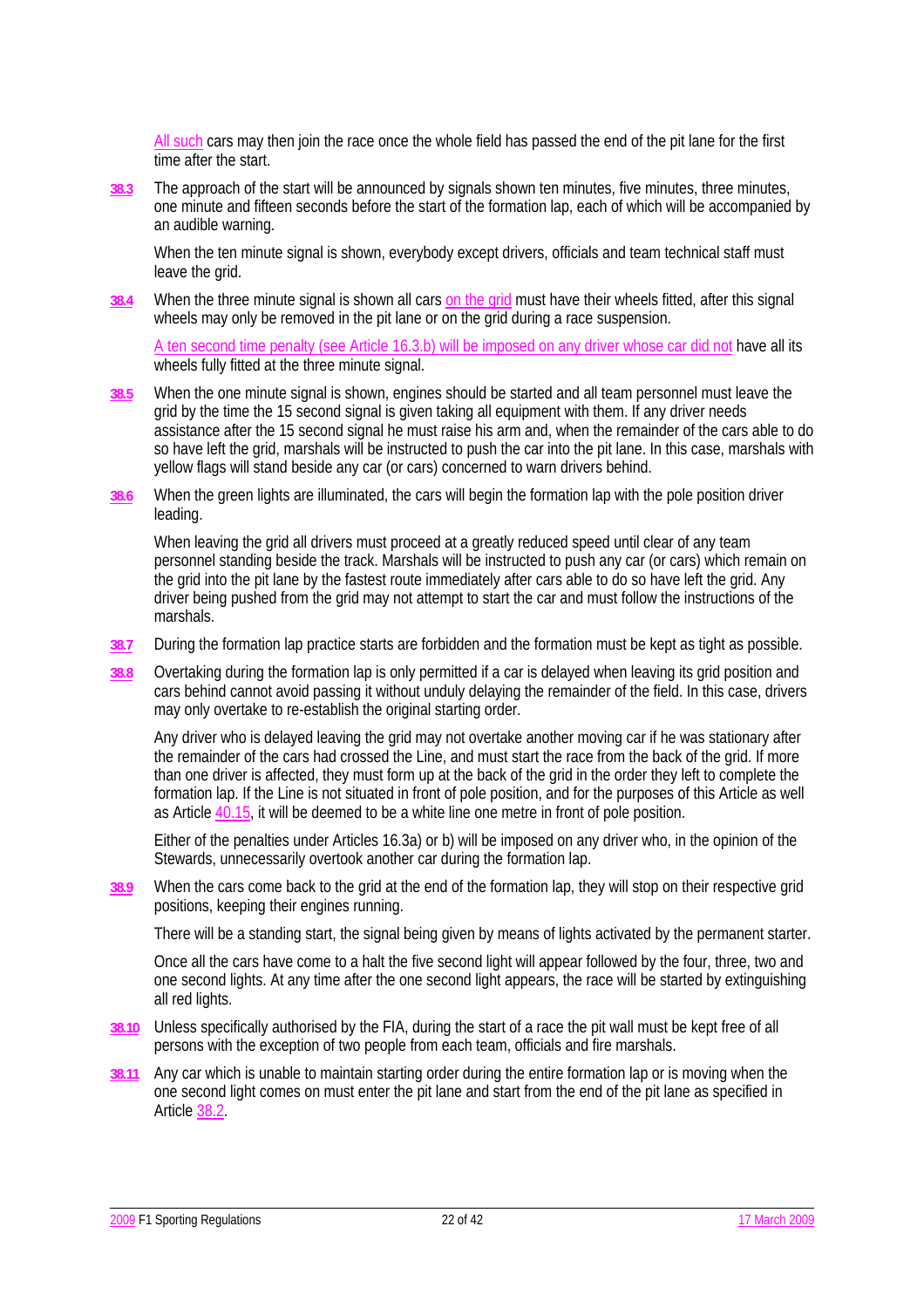This will not apply to any car which is temporarily delayed during the lap and which is able to regain its position, without endangering itself or any other car, before the leading car has taken up its position on the grid.

- **38.12** If, after returning to the starting grid at the end of the formation lap a problem arises, the following procedures shall apply :
	- a) If a car develops a problem that could endanger the start the driver must immediately raise his hands above his head and the marshal responsible for that row must immediately wave a yellow flag. If the race director decides the start should be delayed the green lights will be illuminated two seconds after the abort lights are switched on, a board saying "EXTRA FORMATION LAP" will be displayed and all cars able to do so must complete a further formation lap whilst the car which developed the problem is moved into the pit lane.

 The team may then attempt to rectify the problem and, if successful, the car may then start from the end of the pit lane. Should there be more than one car involved their starting order will be determined by the order in which they reached the end of the pit lane.

Every time this happens the race will be shortened by one lap.

- b) If any other problem arises, and if the race director decides the start should be delayed, the following procedures shall apply :
	- 1) If the race has not been started, the abort lights will be switched on, a board saying "DELAYED START" will be displayed, all engines will be stopped and the new formation lap will start five minutes later with the race distance reduced by one lap. The next signal will be the three minute signal.

Tyre changing on the grid is not permitted during such a delay.

Every time this happens the race will be shortened by one lap.

- 2) If the race has been started the marshals alongside the grid will wave their yellow flags to inform the drivers that a car is stationary on the grid.
- 3) If, after the start, a car is immobilised on the starting grid, it shall be the duty of the marshals to push it into the pit lane by the fastest route. Any driver being pushed from the grid may not attempt to start the car.
- 4) Once the car is in the pit lane his mechanics may attempt to start it, if successful the driver may rejoin the race. The driver and mechanics must follow the instructions of the track marshals at all times during such a procedure.
- **38.13** Should Article 38.12 apply, the race will nevertheless count for the Championship no matter how often the procedure is repeated, or how much the race is shortened as a result.
- **38.14** Either of the penalties under Articles 16.3a) or b) will be imposed for a false start judged using an FIA supplied transponder which must be fitted to the car as specified.
- **38.15** Only in the following cases will any variation in the start procedure be allowed :
	- a) If it starts to rain after the three minute signal but before the race is started and, in the opinion of the race director teams should be given the opportunity to change tyres, the abort lights will be shown on the Line and the starting procedure will begin again at the ten minute point.
	- b) If the start of the race is imminent and, in the opinion of the race director, the volume of water on the track is such that it cannot be negotiated safely even on wet-weather tyres, the abort lights will be shown on the Line and information concerning the likely delay will be displayed on the timing monitors. Once the start time is known at least ten minutes warning will be given.
	- c) If the race is started behind the safety car, Article  $40.15$  will apply.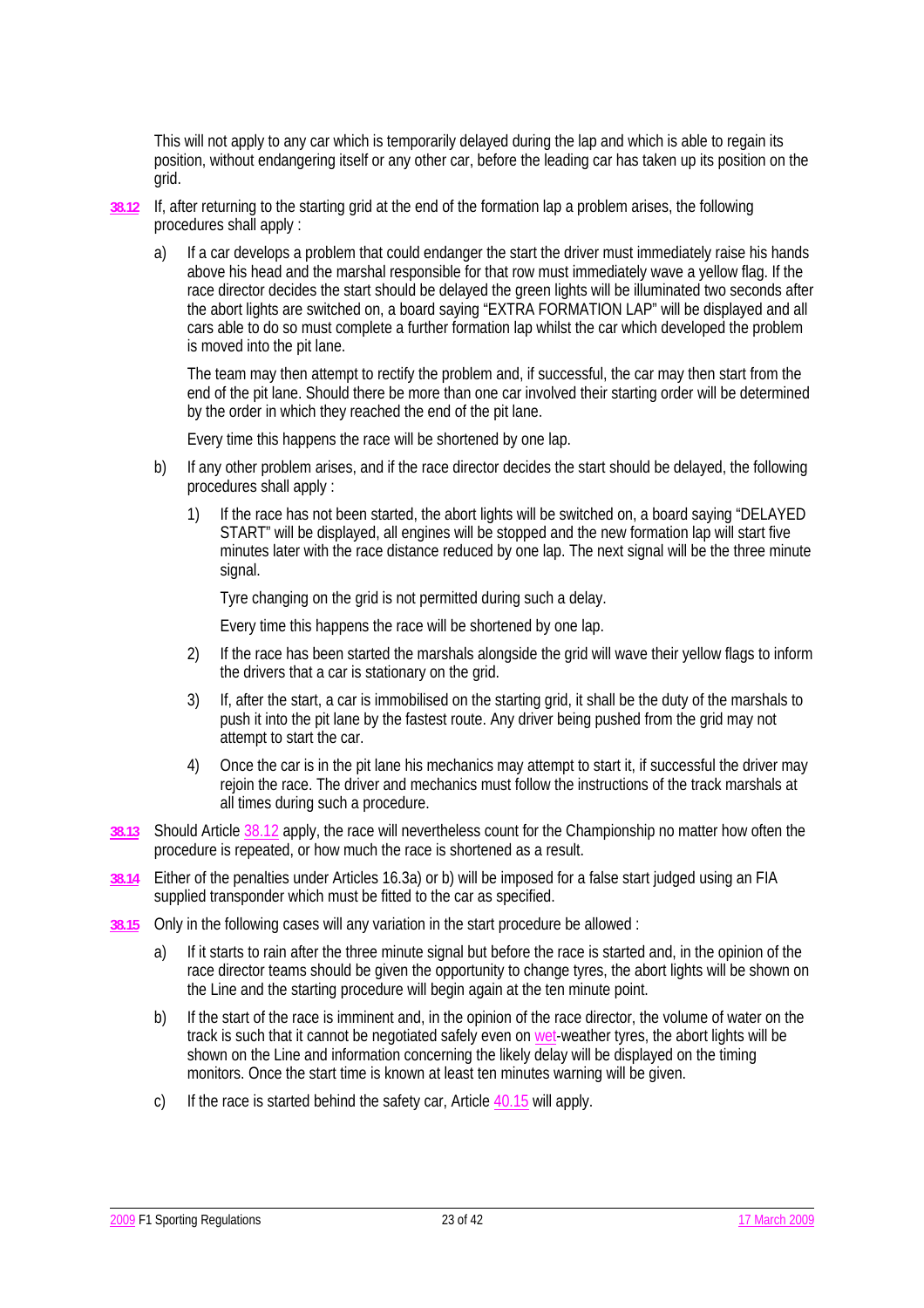**38.16** The stewards may use any video or electronic means to assist them in reaching a decision. The stewards may overrule judges of fact. A breach of the provisions of the Code or these Sporting Regulations relating to the starting procedure, may result in the exclusion of the car and driver concerned from the Event.

## **39) THE RACE**

- **39.1** Team orders which interfere with a race result are prohibited.
- **39.2** During the race, drivers leaving the pit lane may only do so when the light at the end of the pit lane is green and on their own responsibility. A marshal with a blue flag and/or a flashing blue light, will also warn the driver if cars are approaching on the track.

## **40) SAFETY CAR**

- **40.1** The FIA safety car will be driven by an FIA appointed driver and will carry an FIA observer capable of recognising all the competing cars who is in permanent radio contact with race control.
- **40.2** 30 minutes before the start of the formation lap the safety car will take up position at the front of the grid and remain there until the five minute signal is given. At this point (except under 40.15 below) it will cover a whole lap of the circuit and take up position.
- **40.3** The safety car may be brought into operation to neutralise a race upon the order of the clerk of the course.

 It will be used only if competitors or officials are in immediate physical danger but the circumstances are not such as to necessitate suspending the race.

- **40.4** When the order is given to deploy the safety car the message "SAFETY CAR DEPLOYED" will be displayed on the timing monitors and all marshal's posts will display waved yellow flags and "SC" boards for the duration of the intervention.
- **40.5** From this time, any car being driven unnecessarily slowly, erratically or which is deemed potentially dangerous to other drivers at any time whilst the safety car is deployed will be reported to the stewards. This will apply whether any such car is being driven on the track, the pit entry or the pit lane.
- **40.6** The safety car will join the track with its orange lights illuminated and will do so regardless of where the race leader is.
- **40.7** All competing cars must then reduce speed and form up in line behind the safety car no more than ten car lengths apart and overtaking, with the following exceptions, is forbidden until the cars reach the Line after the safety car has returned to the pits. Overtaking will be permitted under the following circumstances :
	- if a car is signalled to do so from the safety car :
	- under  $40.15$  below :
	- any car entering the pits may pass another car or the safety car remaining on the track after it has crossed the first safety car line ;
	- any car leaving the pits may be overtaken by another car on the track before it crosses the second safety car line;
	- when the safety car is returning to the pits it may be overtaken by cars on the track once it has crossed the first safety car line ;
	- any car stopping in its designated garage area whilst the safety car is using the pit lane (see 40.10 below) may be overtaken ;
	- if any car slows with an obvious problem.
- **40.8** When ordered to do so by the clerk of the course the observer in the car will use a green light to signal to any cars between it and the race leader that they should pass. These cars will continue at reduced speed and without overtaking until they reach the line of cars behind the safety car.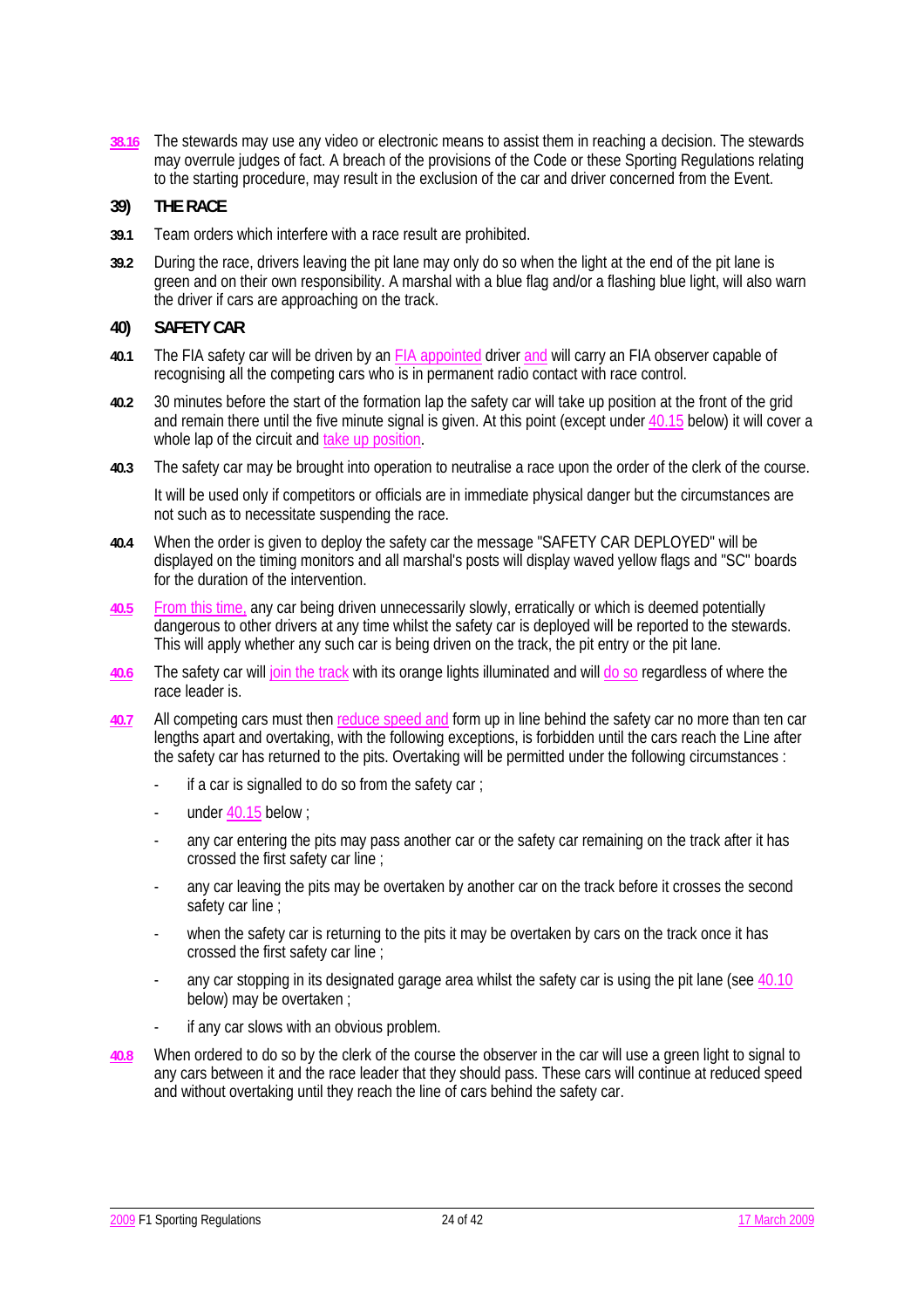**40.9** The safety car shall be used at least until the leader is behind it and all remaining cars are lined up behind him.

 Once behind the safety car, the race leader must keep within ten car lengths of it (except under 40.12 below) and all remaining cars must keep the formation as tight as possible.

**40.10** Whilst the safety car is in operation, competing cars may enter the pit lane, but may only rejoin the track when the green light at the end of the pit lane is on. It will be on at all times except when the safety car and the line of cars following it are about to pass or are passing the pit exit . A car rejoining the track must proceed at an appropriate speed until it reaches the end of the line of cars behind the safety car.

 Under certain circumstances the clerk of the course may ask the safety car to use the pit lane. In these cases, and provided it's orange lights remain illuminated, all cars must follow it into the pit lane without overtaking. Any car entering the pit lane under these circumstances may stop at its designated garage area.

**40.11** If the clerk of the course considers it safe to do so, and the message "LAPPED CARS MAY NOW OVERTAKE" is shown on the timing monitors, any lapped cars which are between the cars running on the lead lap at the time the safety car crosses the Line on the track for the first time will be required to pass the cars on the lead lap and the safety car by passing them on their right.

 They must then proceed around the track at an appropriate speed, without overtaking, and take up position at the back of the line of cars behind the safety car.

 If the clerk of the course considers track conditions are unsuitable for overtaking the message "OVERTAKING WILL NOT BE PERMITTED" will be shown on the timing monitors.

**40.12** When the clerk of the course decides it is safe to call in the safety car the message "SAFETY CAR IN THIS LAP" will be displayed on the timing monitors and the car's orange lights will be extinguished This will be the signal to the teams and drivers that it will be entering the pit lane at the end of that lap.

 At this point the first car in line behind the safety car may dictate the pace and, if necessary, fall more than ten car lengths behind it.

In order to avoid the likelihood of accidents before the safety car returns to the pits, from the point at which the lights on the car are turned out drivers must proceed at a pace which involves no erratic acceleration or braking nor any other manoeuvre which is likely to endanger other drivers or impede the restart.

 As the safety car is approaching the pit entry the yellow flags and SC boards will be withdrawn and replaced by waved green flags with green lights at the Line. These will be displayed until the last car crosses the Line.

- **40.13** Each lap completed while the safety car is deployed will be counted as a race lap.
- **40.14** If the race ends whilst the safety car is deployed it will enter the pit lane at the end of the last lap and the cars will take the chequered flag as normal without overtaking.
- **40.15** In exceptional circumstances the race may be started behind the safety car. In this case, at the ten minute signal its orange lights will be turned on. This is the signal to the drivers that the race will be started behind the safety car. When the green lights are illuminated the safety car will leave the grid with all cars following in grid order no more than ten car lengths apart. There will be no formation lap and race will start when the green lights are illuminated.

 Overtaking, during the first lap only, is permitted if a car is delayed when leaving its grid position and cars behind cannot avoid passing it without unduly delaying the remainder of the field. In this case, drivers may only overtake to re-establish the original starting order.

 Any driver who is delayed leaving the grid may not overtake another moving car if he was stationary after the remainder of the cars had crossed the Line, and must form up at the back of the line of cars behind the safety car. If more than one driver is affected, they must form up at the back of the field in the order they left the grid.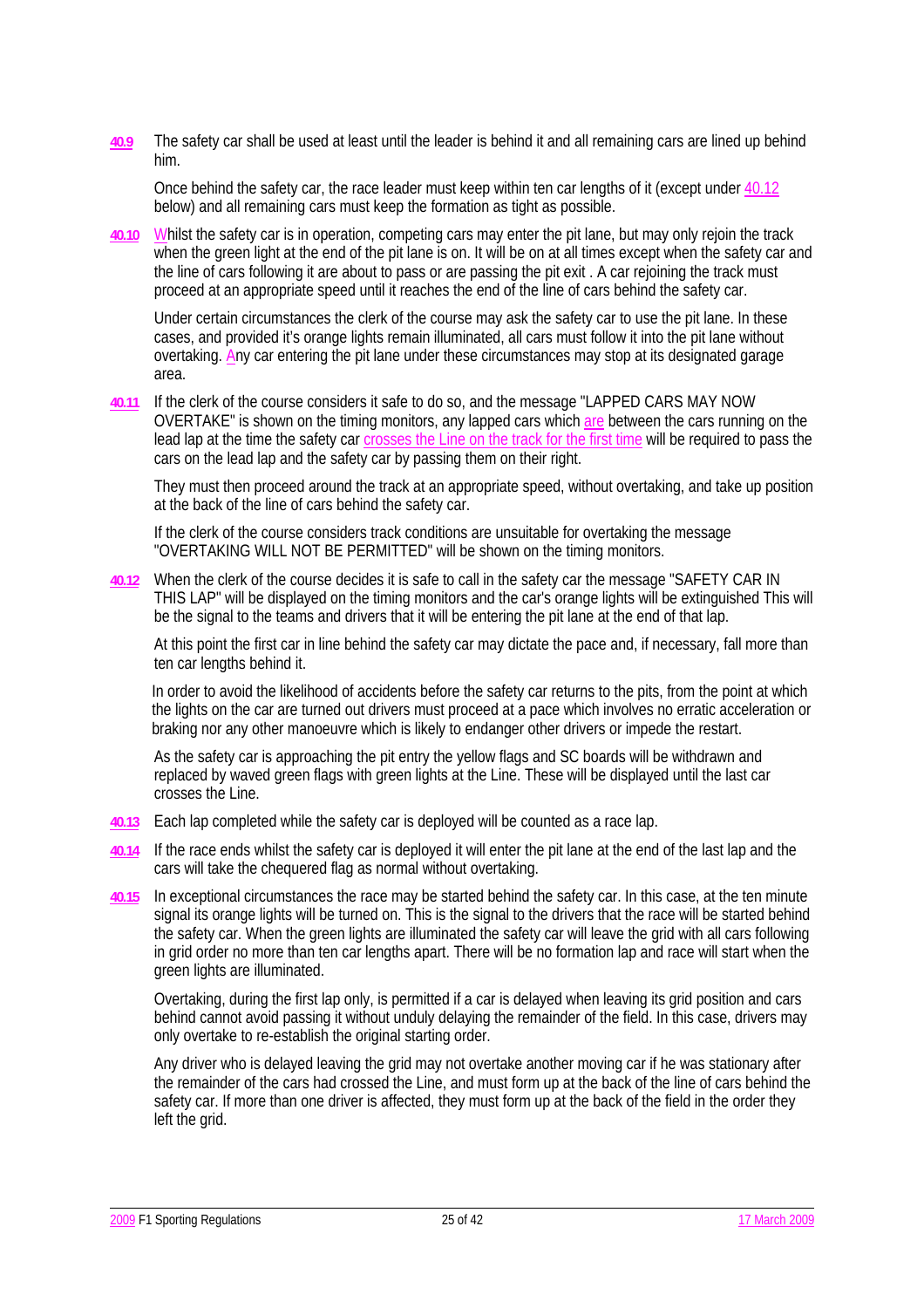Either of the penalties under Articles 16.3a) or b) will be imposed on any driver who, in the opinion of the Stewards, unnecessarily overtook another car during the first lap.

### **41) SUSPENDING A RACE**

- **41.1** Should it become necessary to suspend the race because the circuit is blocked by an accident or because weather or other conditions make it dangerous to continue, the clerk of the course will order red flags to be shown at all marshal posts and the abort lights to be shown at the Line.
- **41.2** When the signal is given overtaking is forbidden, the pit exit will be closed and all cars must proceed slowly to the red flag line where they must stop in a line on the pole position side of the track.

Any cars between the red flag line and the leader, in addition to any lapped cars between cars on the lead lap, will then be moved into a line on the opposite side of the grid. They will then resume the race from this position in accordance with Article 42.3.

 If the safety car has been directed into the pit lane (see Article 40.10) cars should stop in line in the fast lane of the pits.

**41.3** If any cars are unable to return to the grid as a result of the track being blocked they will be brought back when the track is cleared and will be arranged in the order they occupied before the race was suspended. The order will be taken at the last point at which it was possible to determine the position of all cars. Any such cars will then be permitted to resume the race.

The Safety Car will then be driven to the front of the line of cars behind the red flag line.

- **41.4** Whilst the race is suspended :
	- neither the race nor the timekeeping system will stop :
	- cars may be worked on once they have stopped behind the red flag line or entered the pits but any such work must not impede the resumption of the race ;
	- refuelling is forbidden. A ten second time penalty (see Article 16.3b) will be imposed on any driver who enters the pit lane and whose car is refuelled after the signal to suspend the race was given. However, any car which was in the pit entry or pit lane when the signal to suspend the race was given will not incur a penalty :
	- only team members and officials will be permitted on the grid.
- **41.5** Cars may not enter the pit lane when the race is suspended. A drive through penalty (see Article 16.3.a) will be imposed on any driver who enters the pit lane or whose car is pushed from the grid to the pit lane after the race has been suspended. Any car which was in the pit entry or pit lane when the race was suspended will not incur a penalty. However, if the cars have been directed into the pit lane (see Articles 40.10 and 41.2) a penalty will only be imposed on any driver whose car is moved from the fast lane to any other part of the pit lane.

 All cars in the pit lane will be permitted to leave the pits once the race has been resumed but any which were in the pit entry or pit lane when the race was suspended will be released before any others. Subject to the above, any car intending to resume the race from the pit exit may do so in the order they got there under their own power, unless another car was unduly delayed.

 Under these circumstances working in the fast lane will be permitted but any such work will be restricted to:

- starting the engine and any directly associated preparation ;
- the fitting or removal of permitted cooling and heating devices ;
- changes made for driver comfort
- changing wheels.

At all times drivers must follow the directions of the marshals.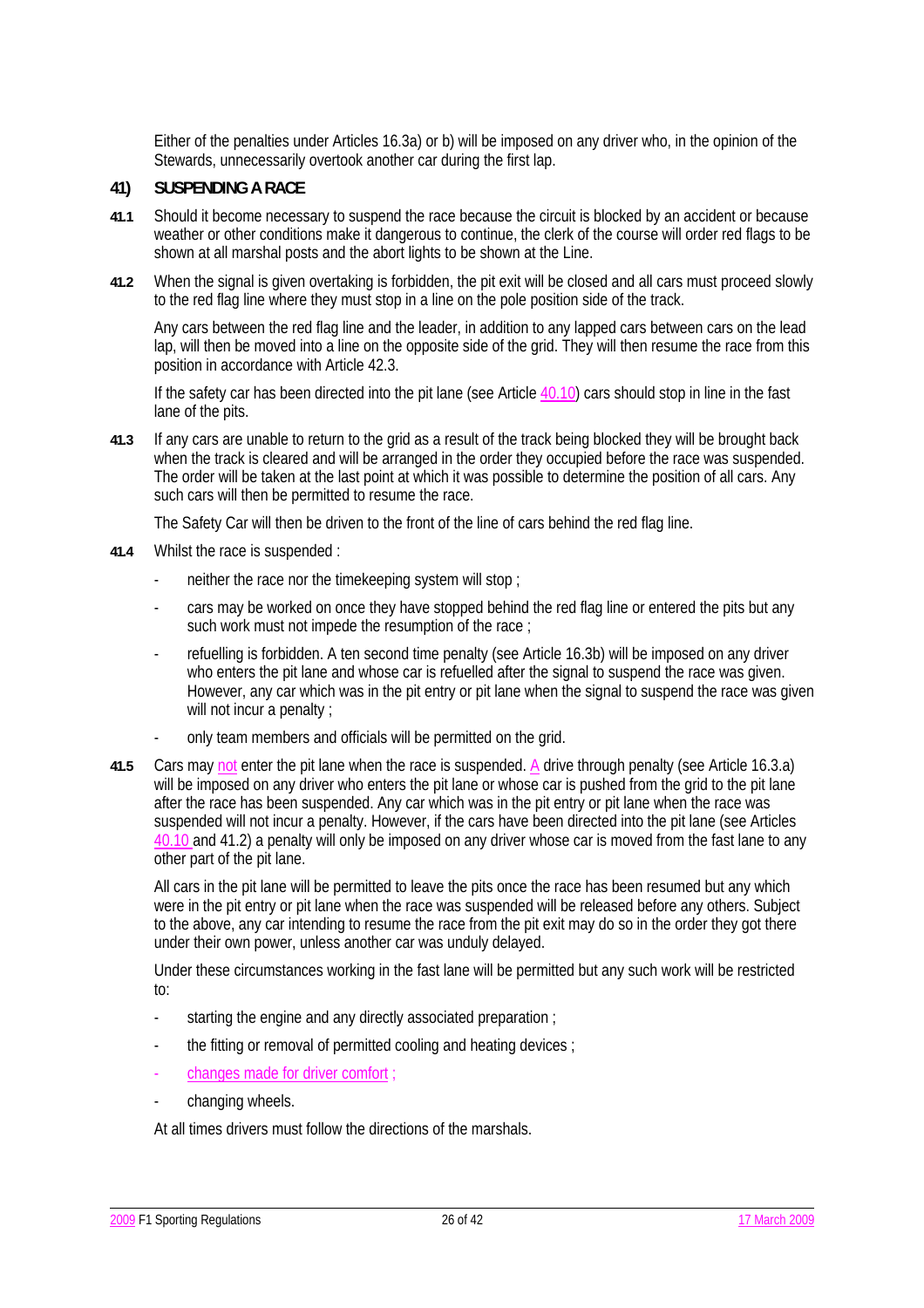#### **42) RESUMING A RACE**

- **42.1** The delay will be kept as short as possible and as soon as a resumption time is known teams will be informed via the timing monitors, in all cases at least ten minutes warning will be given.
- **42.2** Signals will be shown ten minutes, five minutes, three minutes, one minute and fifteen seconds before the resumption and each of these will be accompanied by an audible warning.
- **42.3** When the three minute signal is shown all cars on the grid must have their wheels fitted, after this signal wheels may only be removed in the pit lane or on the grid during a further race suspension. If the race has been suspended in the pit lane (see Article 41.2) all cars in the fast lane must have their wheels fitted at the three minute signal.

A ten second time penalty (see Article 16.3.b) will be imposed on any driver whose car did not have all its wheels fully fitted at the three minute signal.

 At some point after the three minute signal, which will be dependent upon the expected lap time, any cars between the red flag line and the leader, in addition to any lapped cars between cars on the lead lap, will be waved off to complete a further lap, without overtaking, and join the line of cars behind the safety car.

- **42.4** When the one minute signal is shown, engines should be started and all team personnel must leave the grid by the time the 15 second signal is given taking all equipment with them. If any driver needs assistance after the 15 second signal he must raise his arm and, when the remainder of the cars able to do so have left the grid, marshals will be instructed to push the car into the pit lane. In this case, marshals with yellow flags will stand beside any car (or cars) concerned to warn drivers behind.
- **42.5** The race will be resumed behind the safety car when the green lights are illuminated. The safety car will enter the pits after one lap unless :
	- all cars are not yet in a line behind the safety car:
	- team personnel are still clearing the grid ;
	- a further incident occurs necessitating another intervention.

When the green lights are illuminated the safety car will leave the grid with all cars following no more than ten car lengths apart. Soon after the last car in line behind the safety car passes the end of the pit lane (including any cars which were waved off under 42.3 above) the pit exit light will be turned green, any car in the pit lane may then enter the track and join the line of cars behind the safety car.

**42.6** Overtaking during the lap is permitted only if a car is delayed when leaving the red flag line and cars behind cannot avoid passing it without unduly delaying the remainder of the field. In this case, drivers may only overtake to re-establish the order before the race was suspended.

 Any driver who is delayed leaving the red flag line may not overtake another moving car if he was stationary after the remainder of the cars had crossed the Line, and must form up at the back of the line of cars behind the safety car. If more than one driver is affected, they must form up at the back of the field in the order they left the grid.

**42.7** Either of the penalties under Article 16.3a) or b) will be imposed on any driver who, in the opinion of the stewards, unnecessarily overtook another car during the lap.

During this lap Articles 40.12, 40.13, 40.14 and 40.15 will apply.

**42.8** If the race cannot be resumed the results will be taken at the end of the penultimate lap before the lap during which the signal to suspend the race was given.

### **43) FINISH**

**43.1** The end-of-race signal will be given at the Line as soon as the leading car has covered the full race distance in accordance with Article 5.3.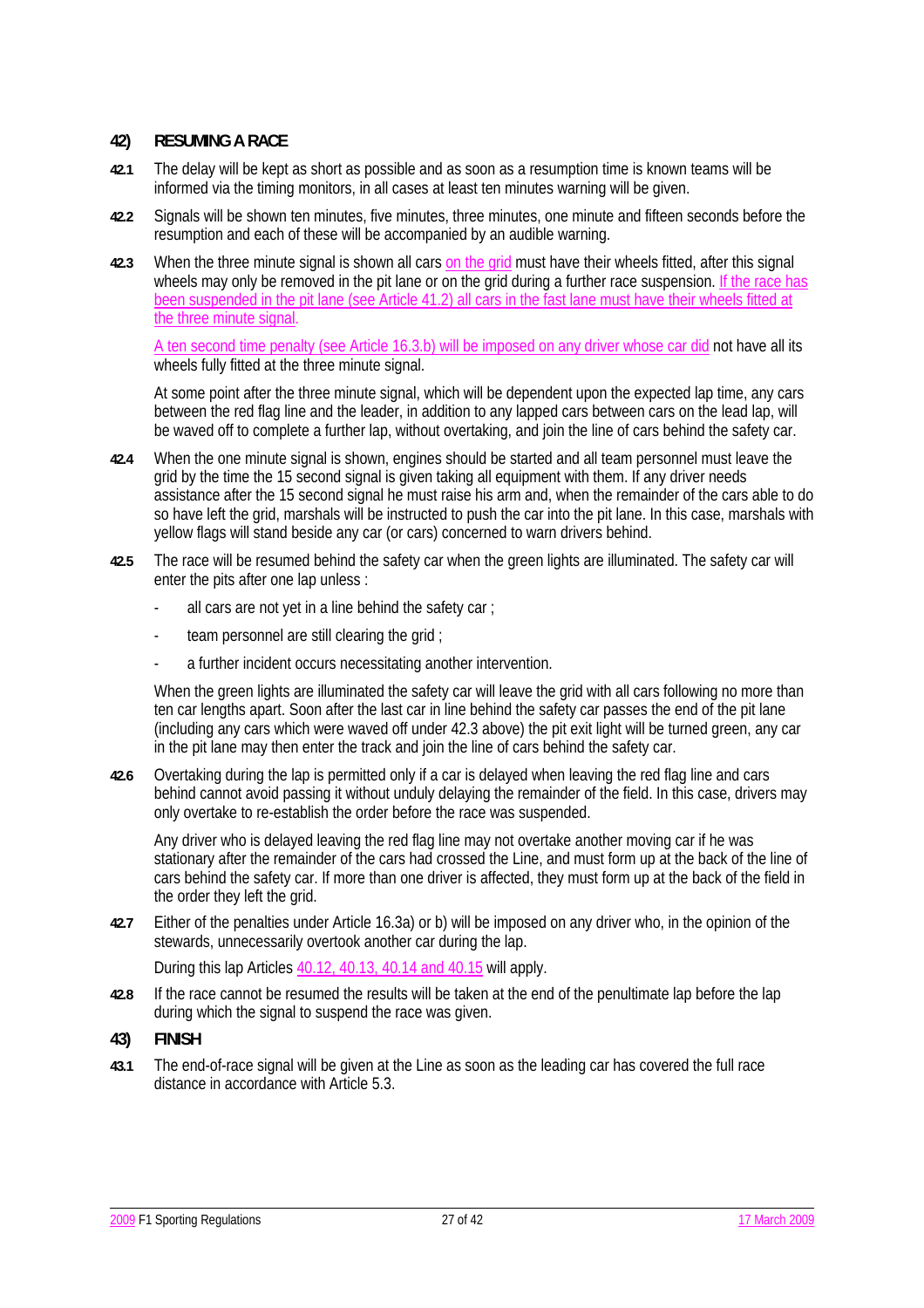**43.2** Should for any reason the end-of-race signal be given before the leading car completes the scheduled number of laps, or the prescribed time has been completed, the race will be deemed to have finished when the leading car last crossed the Line before the signal was given.

 Should the end-of- race signal be delayed for any reason, the race will be deemed to have finished when it should have finished.

**43.3** After receiving the end-of-race signal all cars must proceed on the circuit directly to the post race parc fermé without any unnecessary delay, without receiving any object whatsoever and without any assistance (except that of the marshals if necessary).

 Any classified car which cannot reach the post race parc fermé under its own power will be placed under the exclusive control of the marshals who will take the car to the parc fermé.

### **44) POST RACE PARC FERME**

- **44.1** Only those officials charged with supervision may enter the post race parc fermé. No intervention of any kind is allowed there unless authorised by such officials.
- **44.2** When the parc fermé is in use, parc fermé regulations will apply in the area between the Line and the parc fermé entrance.
- **44.3** The parc fermé shall be secured such that no unauthorised persons can gain access to it.

### **45) CLASSIFICATION**

- **45.1** The car placed first will be the one having covered the scheduled distance in the shortest time, or, where appropriate, passed the Line in the lead at the end of two hours (or more if the race is suspended, see Article 5.3). All cars will be classified taking into account the number of complete laps they have covered, and for those which have completed the same number of laps, the order in which they crossed the Line.
- **45.2** Cars having covered less than 90% of the number of laps covered by the winner (rounded down to the nearest whole number of laps), will not be classified.
- **45.3** The official classification will be published after the race. It will be the only valid result subject to any amendments which may be made under the Code and these Sporting Regulations.

### **46) PODIUM CEREMONY AND POST EVENT PRESS CONFERENCE**

**46.1** The drivers finishing the race in 1st, 2nd and 3rd positions and a representative of the winning constructor must attend the prize-giving ceremony on the podium and abide by the podium procedure set out in Appendix 3 (except Monaco); and immediately thereafter make themselves available for a period of one hour and 30 minutes for the purpose of television unilateral interviews and the press conference in the media centre.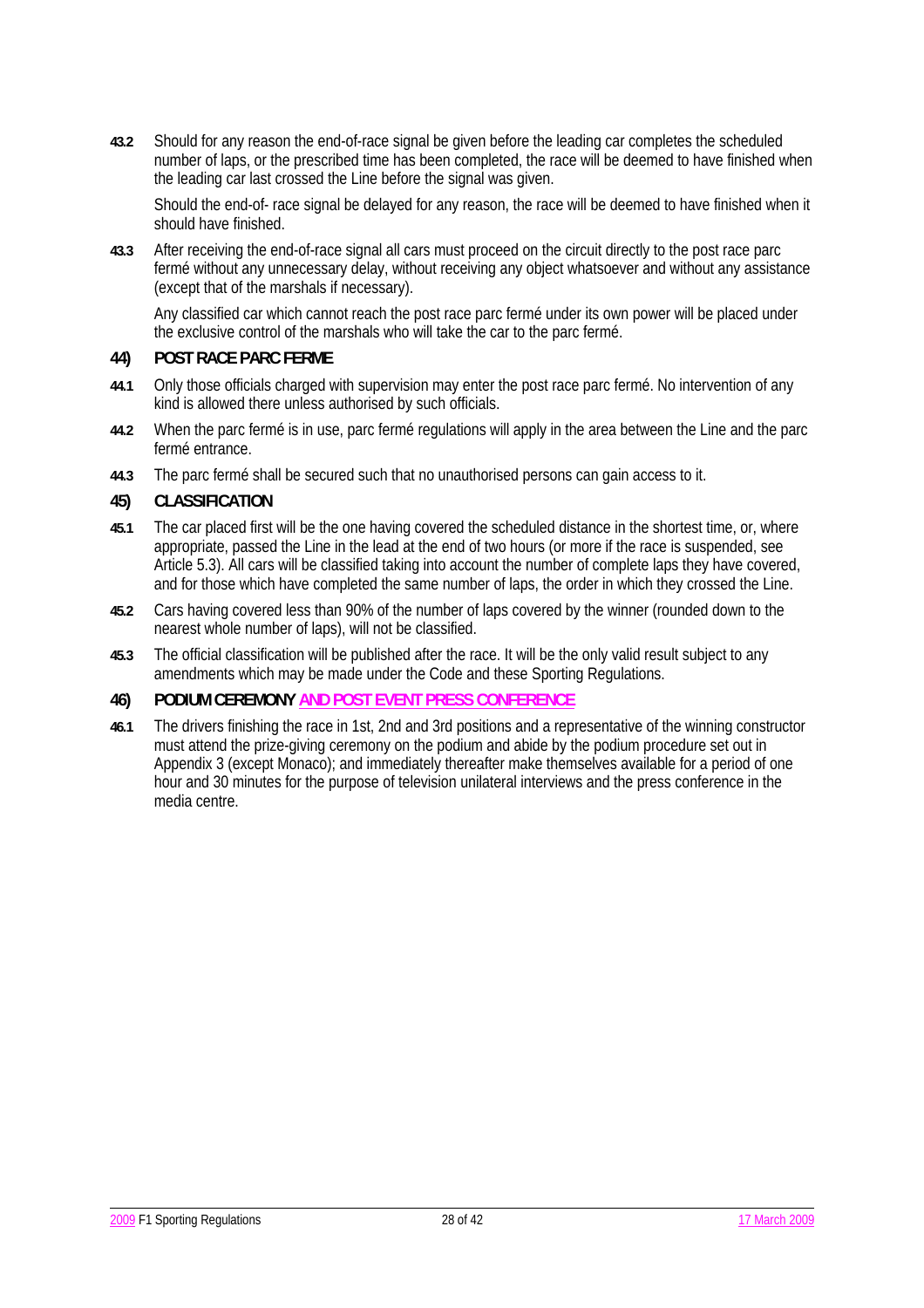## **INFORMATION REQUIRED UNDER ARTICLE 9.2**

## **PART A.**

- 1. NAME AND ADDRESS OF THE NATIONAL SPORTING AUTHORITY (ASN).
- 2. NAME AND ADDRESS OF THE ORGANISER.
- 3. DATE AND PLACE OF THE EVENT.
- 4. START TIME OF THE RACE (AS AGREED WITH THE PERMANENT BUREAU OF THE FIA FORMULA ONE COMMISSION).
- 5. ADDRESS AND TELEPHONE, FAX AND TELEX NUMBERS TO WHICH ENQUIRIES CAN BE ADDRESSED.
- 6. DETAILS OF THE CIRCUIT, WHICH MUST INCLUDE :
	- LOCATION AND HOW TO GAIN ACCESS,
	- LENGTH OF ONE LAP,
	- NUMBER OF LAPS FOR RACE,
	- DIRECTION (CLOCKWISE OR ANTI-CLOCKWISE),
	- LOCATION OF END OF THE PIT LANE IN RELATION TO LINE.
- 7. PRECISE LOCATION AT THE CIRCUIT OF :
	- STEWARDS' OFFICE,
	- RACE DIRECTOR'S OFFICE,
	- FIA OFFICE,
	- PARC FERMÉ,
	- DRIVERS' AND COMPETITORS' BRIEFING,
	- OFFICIAL NOTICE BOARD,
	- WINNER'S PRESS CONFERENCE.
- 8. LIST OF ANY TROPHIES AND SPECIAL AWARDS.
- 9. THE NAMES OF THE FOLLOWING OFFICIALS OF THE EVENT APPOINTED BY THE ASN:
	- STEWARDS OF THE MEETING,
	- CLERK OF THE COURSE,
	- SECRETARY OF THE MEETING,
	- CHIEF NATIONAL SCRUTINEER,
	- CHIEF NATIONAL MEDICAL OFFICER.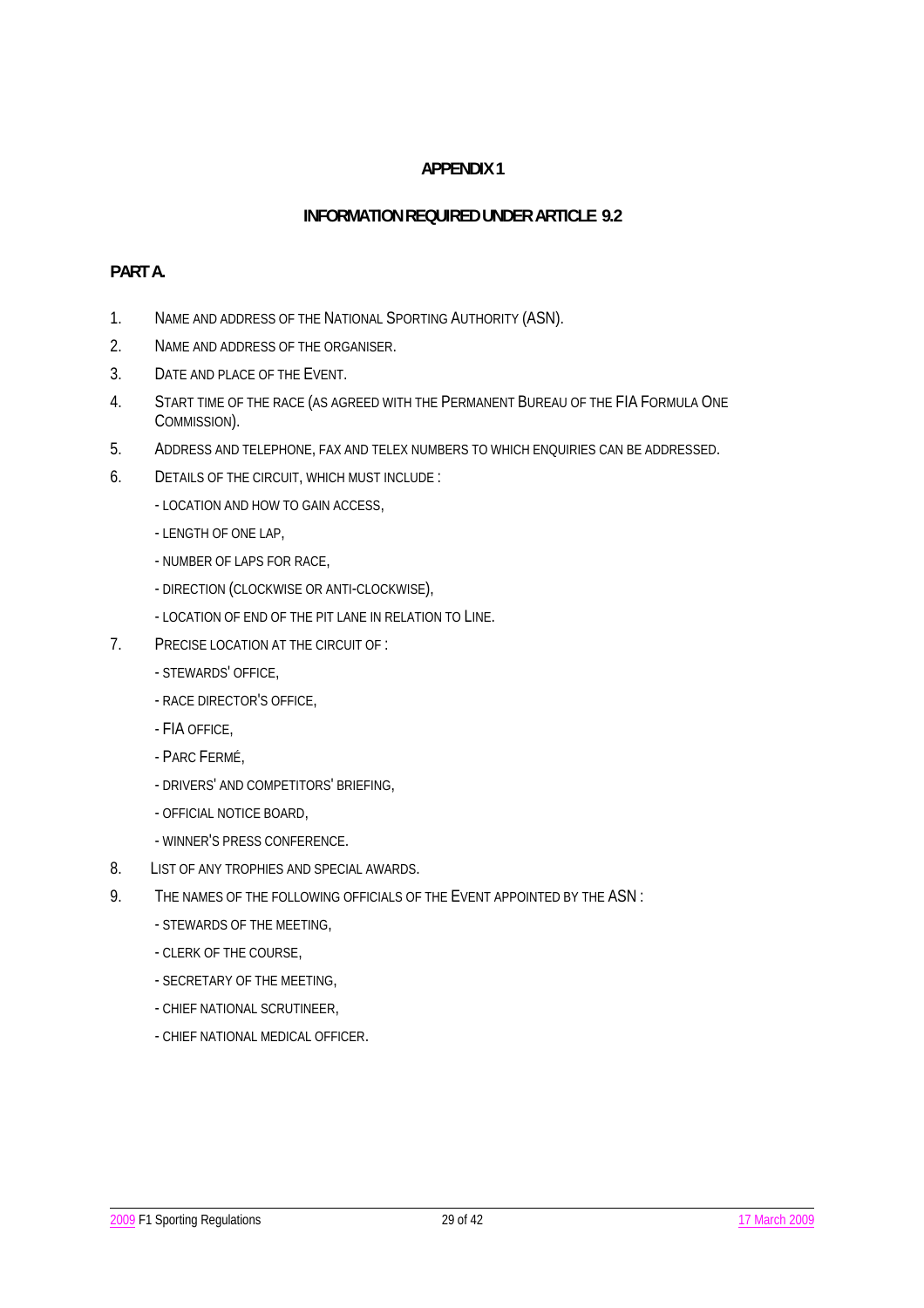# **PART B.**

- 1. FIA STEWARDS OF THE MEETING,
- 2. RACE DIRECTOR,
- 3. SAFETY DELEGATE,
- 4. PERMANENT STARTER,
- 5. MEDICAL DELEGATE,
- 6. TECHNICAL DELEGATE,
- 7. PRESS DELEGATE.
- 8. STEWARD'S ADVISER, AND, IF APPROPRIATE,
- 9. A REPRESENTATIVE OF THE PRESIDENT OF THE FIA,
- 10. AN OBSERVER,
- 11. A SAFETY CAR DRIVER,
- 12. A MEDICAL CAR DRIVER.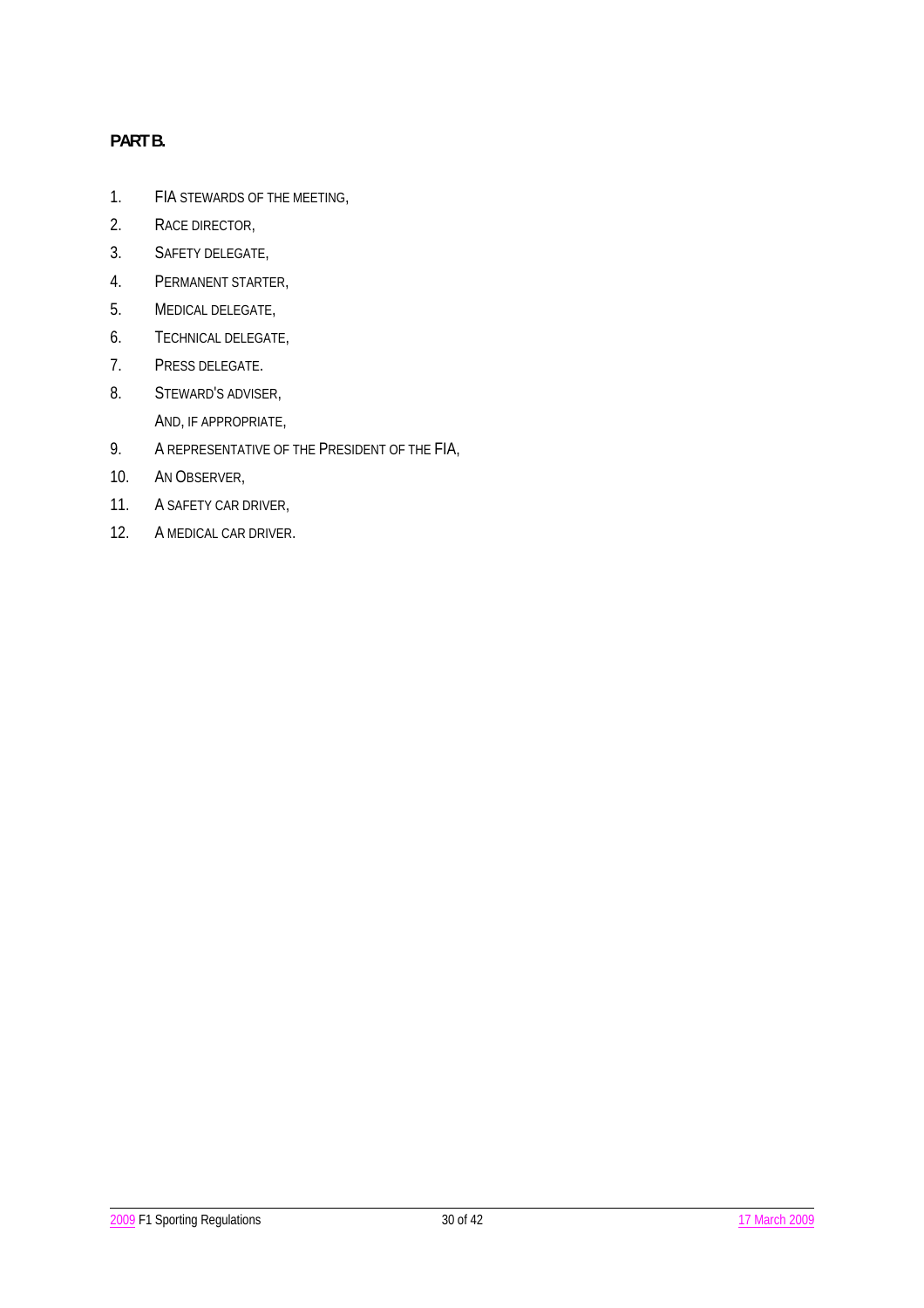# FEDERATION INTERNATIONALE DE L'AUTOMOBILE

# ENTRY FORM FOR THE 2009 FIA FORMULA ONE WORLD CHAMPIONSHIP

| THE APPLICANT              |  |
|----------------------------|--|
| Full Company Name          |  |
| Country Of Incorporation   |  |
| <b>Registration Number</b> |  |
| Date Of Incorporation      |  |
| Country Of Residence       |  |
| Registered Office          |  |
|                            |  |
|                            |  |
|                            |  |
|                            |  |
| <b>Trading Address</b>     |  |
|                            |  |
|                            |  |
|                            |  |
|                            |  |
|                            |  |
|                            |  |
|                            |  |
| <b>Directors</b>           |  |
|                            |  |
|                            |  |
|                            |  |
|                            |  |
|                            |  |
| <b>Team Principal</b>      |  |
|                            |  |
|                            |  |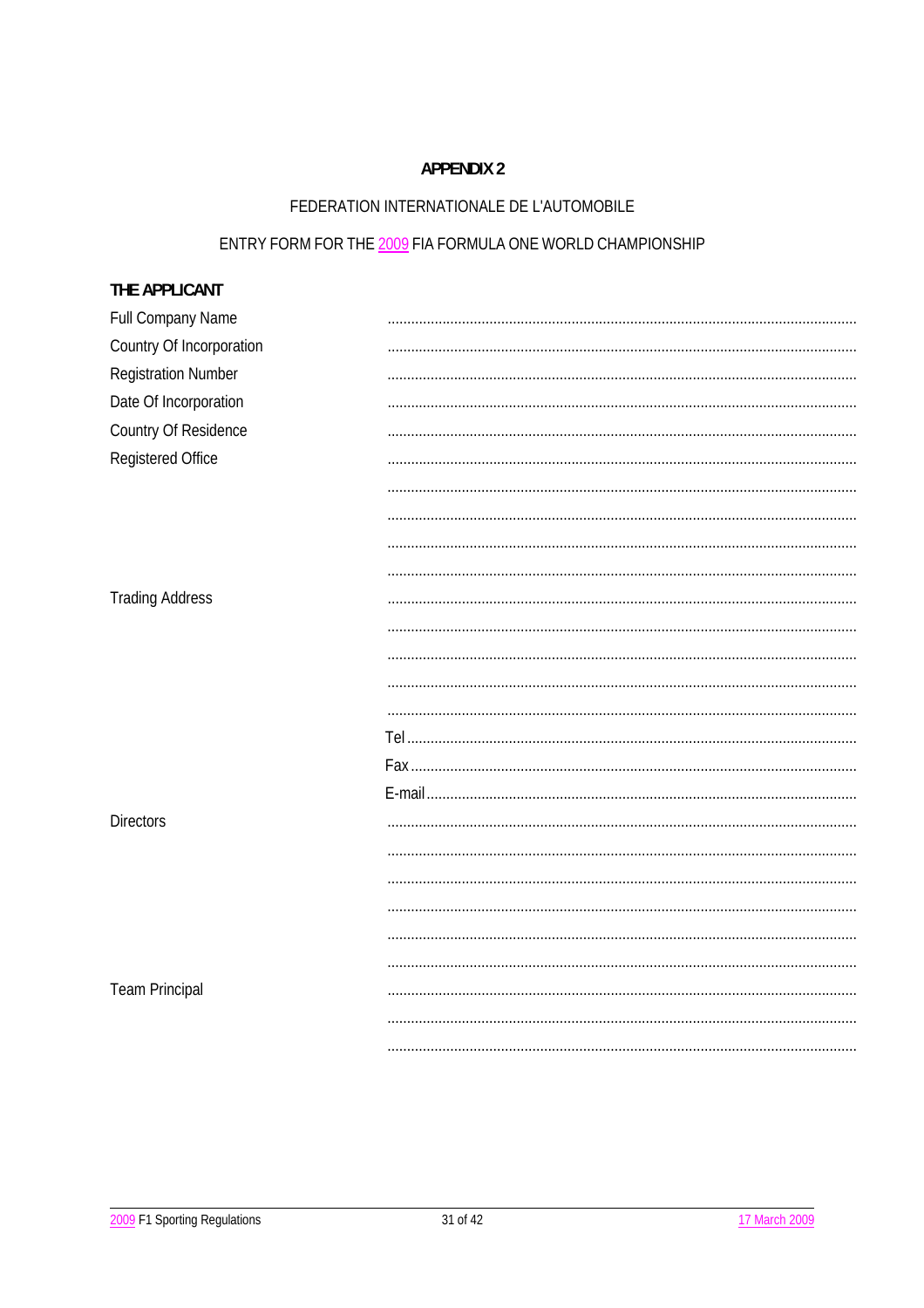| <b>Team Manager</b>                 |  |
|-------------------------------------|--|
|                                     |  |
| <b>Authorised Representatives</b>   |  |
| with sole power to bind the company |  |
|                                     |  |

# **CONSTRUCTOR'S DETAILS OF ENTRY**

| National Competitor Licence    |                                                                                                                    |
|--------------------------------|--------------------------------------------------------------------------------------------------------------------|
| Number                         |                                                                                                                    |
| <b>Team Name</b>               |                                                                                                                    |
| (which must include the        |                                                                                                                    |
| Name of the chassis)           |                                                                                                                    |
| each and every Event:          | We hereby apply to enter the 2009 FIA Formula One World Championship and we undertake to participate in            |
| Regulations                    | i) With the make of the car referred to below which we nominate for the purpose of Article 6.2 of the Sporting     |
| Name of the Chassis            |                                                                                                                    |
| Make of the Engine             |                                                                                                                    |
| Regulations                    | ii) With the drivers referred to below which we nominate for the purpose of Articles 13.2e) & 19.1 of the Sporting |
|                                |                                                                                                                    |
| Licence Number                 |                                                                                                                    |
| Driver of the second car [or*] |                                                                                                                    |
| Licence Number                 |                                                                                                                    |
|                                |                                                                                                                    |

(tick only if applicable)

 $[ ]^*$  We wish to nominate the name of the driver of the first car subsequent to this application. For this purpose we expressly agree to be bound by the provisions of Article 13.2e) of the Sporting Regulations.

 $[ ]^*$  We wish to nominate the name of the driver of the second car subsequent to this application. For this purpose we expressly agree to be bound by the provisions of Article 13.2(e) of the Sporting Regulations.

We confirm that we have read and understand the provisions of the International Sporting Code, the 2009 Formula One Technical Regulations and the 2009 Formula One Sporting Regulations. We agree to be bound by them (as supplemented or amended) and further we agree on our own behalf and on behalf of everyone associated with our participation in the 2009 FIA Formula One World Championship to observe them.

We declare that we have examined this Entry Form and that the information given is true, correct and complete and we undertake to pay the entry fee of €309,000 (three hundred and nine thousand Euros) to the FIA no later than 1 November 2008. We understand and agree that any changes must be notified to the FIA in writing within 7 days of such change to allow reappraisal of the entry.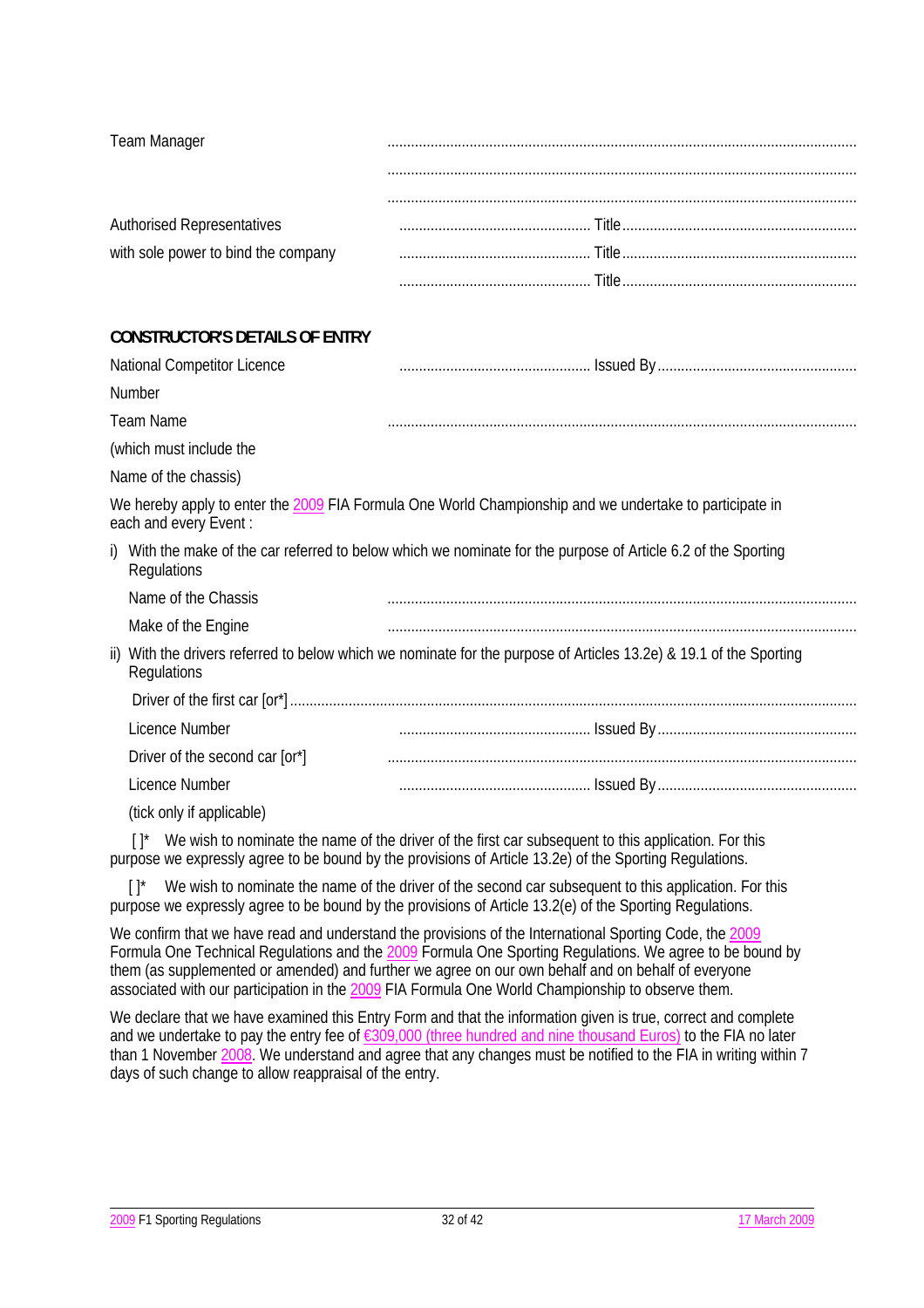| SIGNED BY |                                |
|-----------|--------------------------------|
|           |                                |
|           | being a person duly authorised |
|           | to sign for and on behalf of   |
|           |                                |
| Date.     |                                |

# TO BE COMPLETED BY THE FIA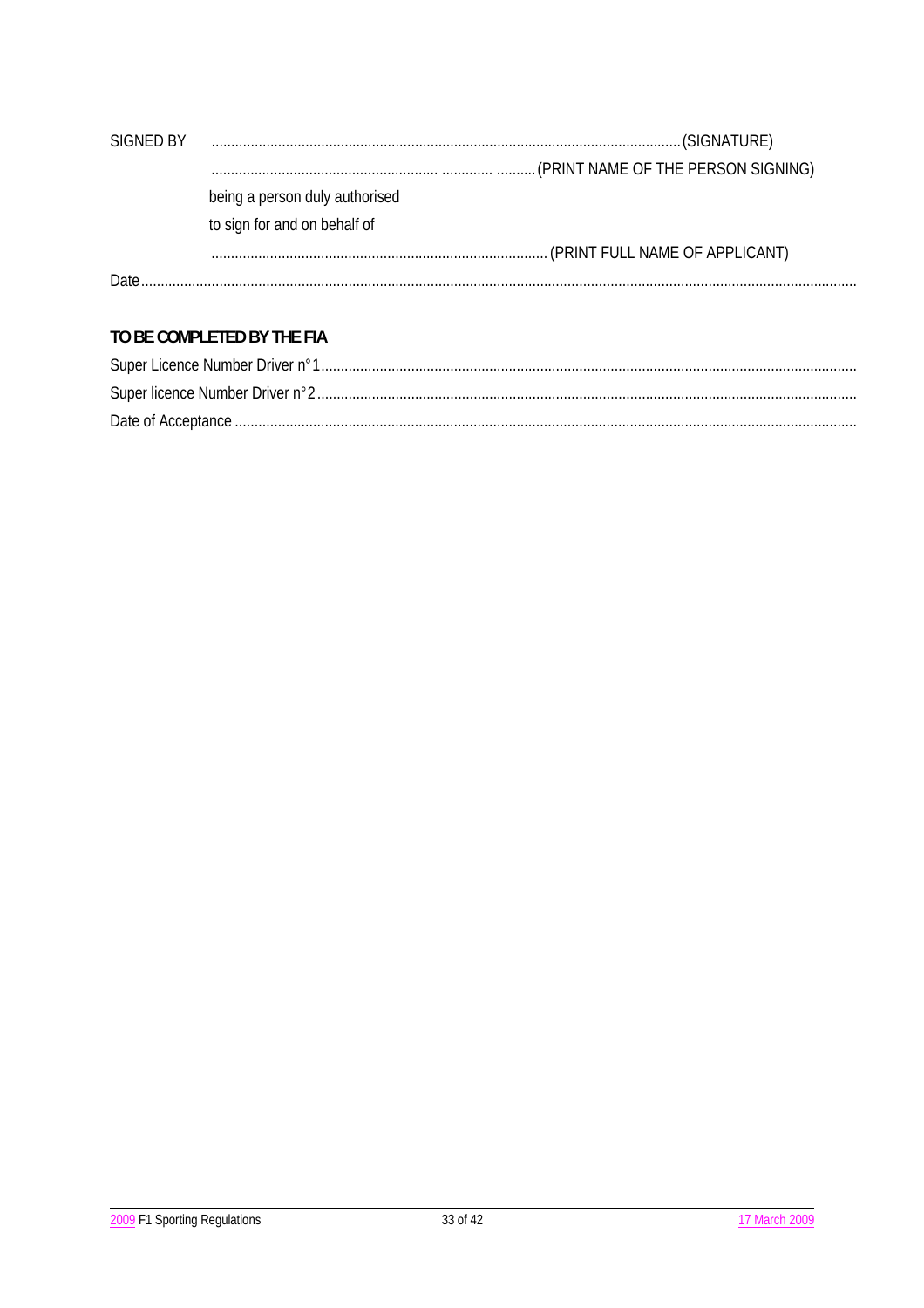## **PODIUM CEREMONY**

## **1. MASTER OF CEREMONIES**

A master of ceremonies will be appointed by the FIA to conduct the entire podium ceremony.

## **2. PODIUM**

### a) ROSTRUM AND DAIS

The dimensions of the dais must follow those found in the FIA graphic design manual.

 The distance between the edge of the winner's dais and the retaining barrier of the podium should be a minimum of 120cm to provide a walkway.

 The place where each person presenting a trophy should stand must be marked on the floor of the podium.

 Trophies must be laid out on a single table on one side of the podium. The champagne must be on the dais.

b) FLAGS

 Olympic Games style "flat flags" should be used. There must be a minimum space of 50cm behind the podium structure for the flag men.

c) FLOOR

The podium and steps should be covered in green or dark blue carpet.

### **3. ANTHEMS**

- a) The national anthem of the winning driver and winning team will be played. The Nationalities of the teams and drivers will be notified to the organiser by the FIA and will accord with Article 112 of the Code.
- b) A suitable sound system should be installed to ensure that national anthems, (initiated by the master of ceremonies) are clearly heard with an audio link to the TV broadcast.
- c) When the champagne shower begins, music should be played. This should not start until the presenters have left the podium.
- d) A commentary of the podium ceremony should be broadcast to the general public from the platform erected for the TV cameras.

# **4. TROPHIES**

Only 4 trophies will be presented during the podium ceremony:

- a) winning driver
- b) a representative of the winning constructor
- c) second driver
- d) third driver.

The trophies, which must be in the form of traditional cups, will be provided by the ASN and must show:

- a) the FIA Formula 1 World Championship official logo
- b) the official name of the event
- c) the driver's position.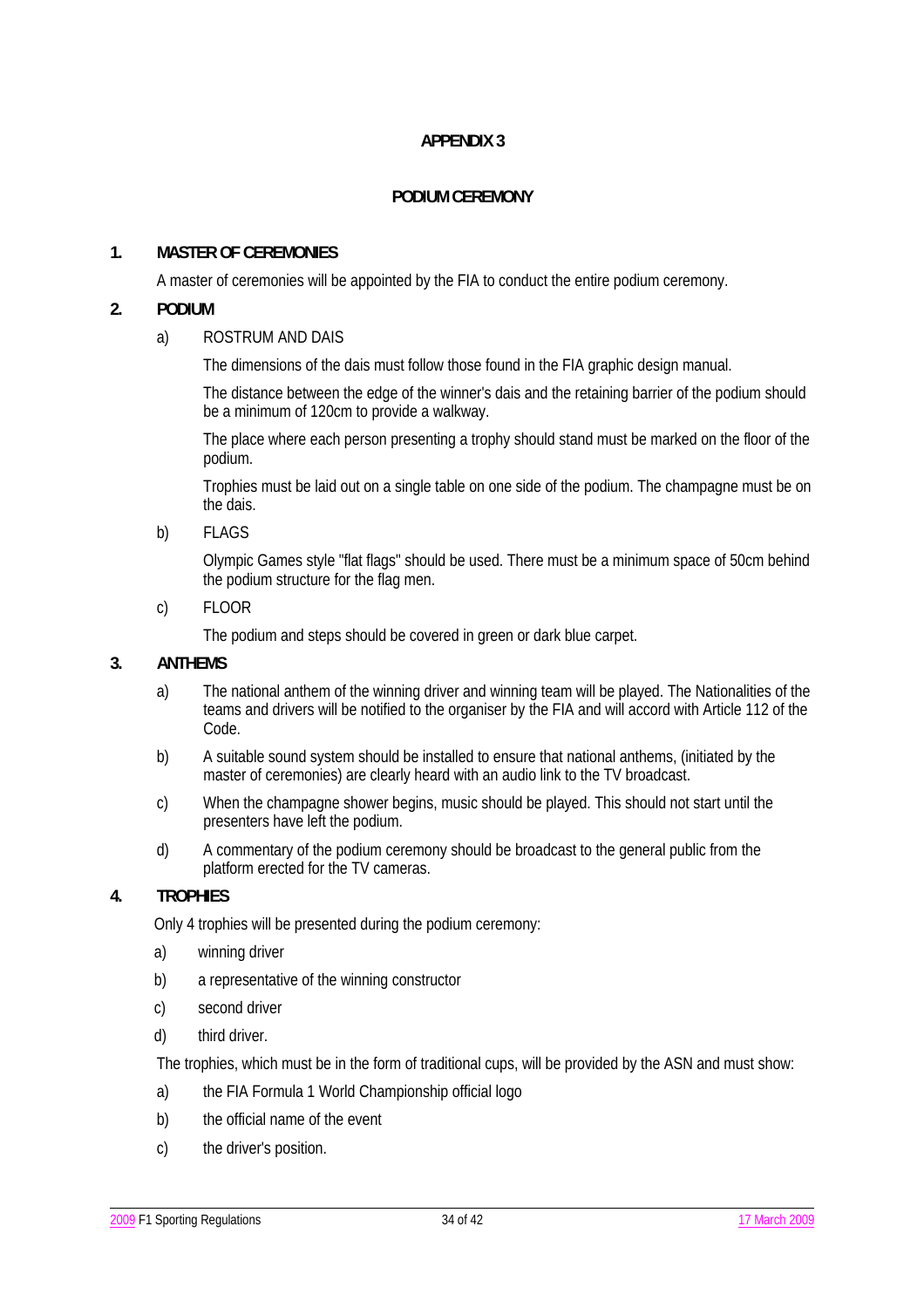The height of the trophies shall be:

- a) winner's and constructor's trophies no less than 50cm
	- and no more than 65cm high
- b) second and third drivers' trophies no less than 35cm

and no more than 45cm high

 The maximum weight per trophy must not exceed 5 kilos. Trophies must be of a design that is capable of being handled and transported without damage.

#### **5. SCENARIO (See attached designs)**

- a) Only three persons should be on the podium to present the trophies. In exceptional circumstances, the master of ceremonies may increase this to four.
- b) No police, bodyguards or persons not authorised by the master of ceremonies are allowed on the podium.
- c) The master of ceremonies will inform the TV and public address commentator of the names of the persons presenting the trophies.
- d) The master of ceremonies must be on the side of the podium where the trophies are located. The persons presenting the trophies will be on the other side. The master of ceremonies will hand the trophies to those presenting them.

### **6. TELEVISION**

 The ideal position for the TV camera is immediately opposite the podium and at the same height. Under no circumstances must there be a TV camera man on the podium.

### **7. PARC FERME**

 The parc fermé must be positioned as close as possible to the podium, preferably immediately below, with direct access.

 As soon as all the cars have crossed the Line, a course car must go round the track to collect any driver who has finished in the first three but is stranded on the circuit.

 The drivers must not be delayed in the parc fermé. One person, nominated by the master of ceremonies and in radio contact with him, will be responsible for moving the drivers from the parc fermé to the podium without delay. Only persons authorised by the master of ceremonies may make contact with the drivers before the end of the TV unilateral interviews.

### **8. UNILATERAL ROOM**

 The unilateral room must be adjacent to the podium. The master of ceremonies will see that the drivers proceed there immediately after the podium ceremony. The room should be suitably ventilated (or air conditioned if the temperature is above 25°C).

### **9. PRESS ROOM**

Immediately after the TV interviews, drivers must go to the press room for interviews.

### **10. WATER + TOWELS**

- 3 bottles of water must be put in the parc fermé (no identification)
- 3 bottles of water must be put in the unilateral room (no identification)
- 3 towels must be available in the unilateral room

No other drinks are permitted in the parc fermé or unilateral room.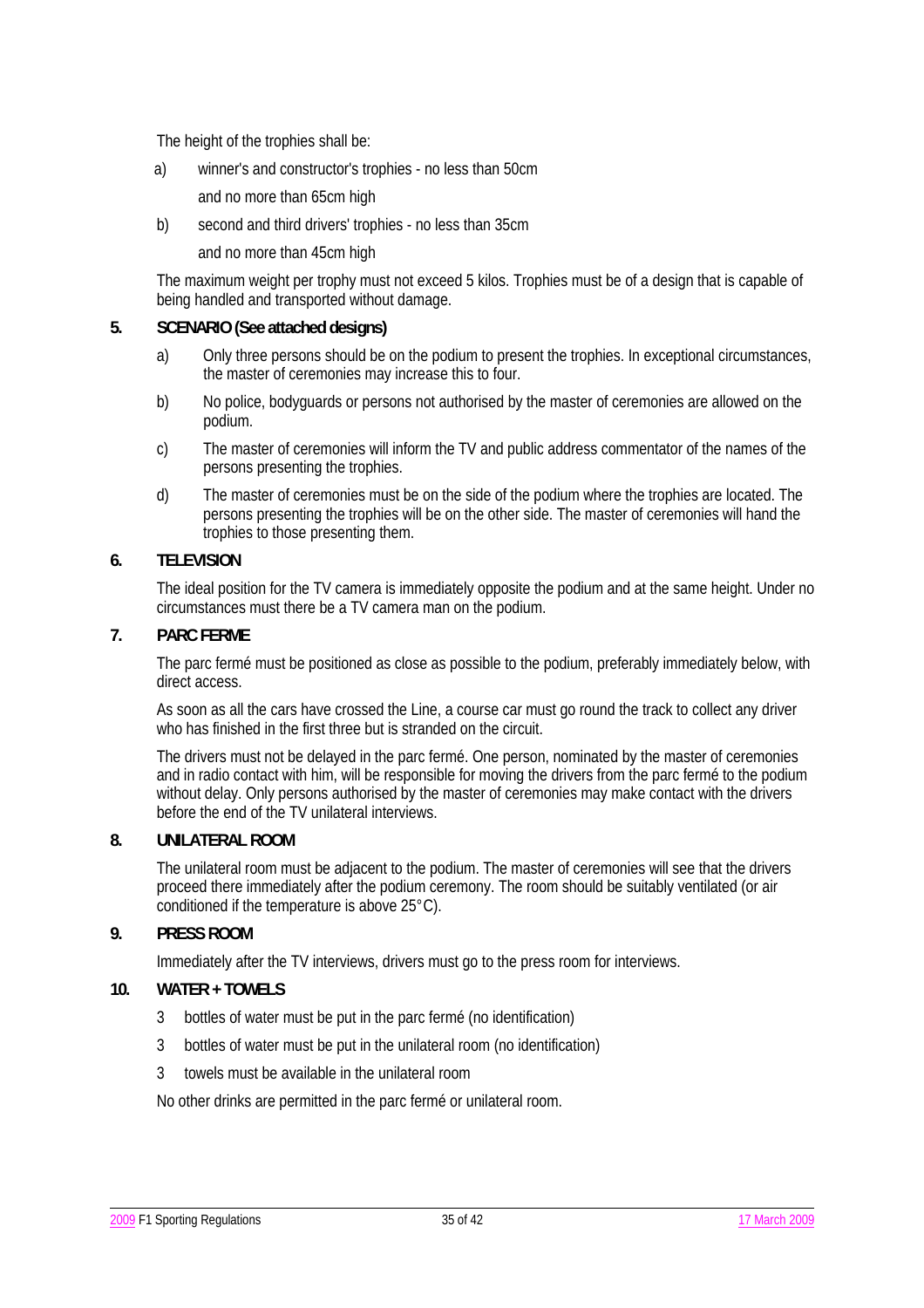## **11. PODIUM PROTOCOL (except for Monaco)**

 The winning driver's award will be presented by the head of state or the prime minister of the host country or the FIA President. If such a person is not available, a comparable person within the host country, or a dignitary of international status should be invited. Should neither of these be available, the President of the ASN will be invited to present the winner's trophy.

 The constructor's award must be presented by the official representative of the naming rights sponsor of the Event. In the absence of a naming rights sponsor, the master of ceremonies will select a suitable person.

 The second and third drivers' awards must be presented by the President of the ASN, unless local circumstances require an additional dignitary to be present. In this case, the latter will present the second award and the ASN president the third. Should the ASN president be unavailable or presenting the winning driver's trophy, the master of ceremonies will select a suitable replacement.

 An invitation will be issued to each person attending the podium ceremony, with clear instructions as to the procedure to follow.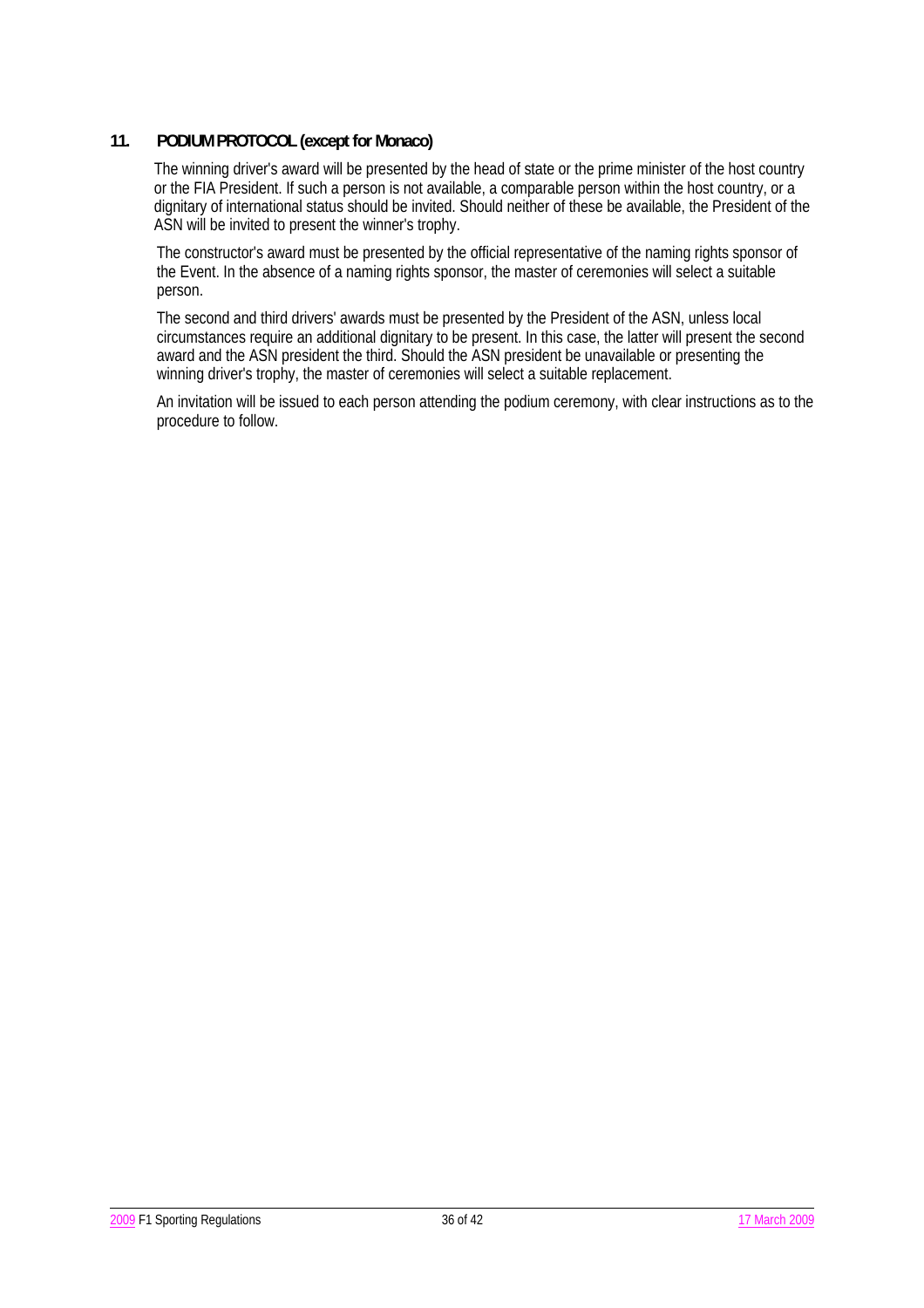## **ORGANISATION AGREEMENT**

THIS AGREEMENT is made the …… day of ………....

#### BETWEEN

- (1) The Federation Internationale de l'Automobile declared in conformity with the French law of 1 July 1901 and enjoying consultative status at the Council of Europe and at the United Nations having its office at 8, Place de la Concorde Paris 75008 France, (the "FIA") represented by its President who has been granted full powers in this respect.
- (2) [The Organiser] (the "Organiser")
- (3) [The ASN] (the "ASN")

#### WHEREAS:

- (A) Under the terms of The 2009 Formula One Sporting Regulations the FIA agrees to enter into contracts with the Organisers of FIA Formula One World Championship Events.
- (B) The Promoters have entered into an agreement with the Commercial Rights Holder to promote the [details of Grand Prix event] (the "Event") and have proposed to the ASN that the Organiser should organise the Event. The FIA has approved the proposal of the ASN that the Organiser should organise the Event subject to it being entered on the Calendar of FIA Formula One World Championship Events.

#### IT IS HEREBY AGREED AS FOLLOWS:

- 1. The Organiser undertakes to organise the Event in consideration for and subject to such Event being duly listed by the FIA in the Calendar of the 2009 FIA Formula One World Championship following an application by its ASN prior to the date hereof.
- 2. The Organiser undertakes to apply in their entirety all the provisions of the International Sporting Code, the 2009 Formula One Technical Regulations and the 2009 Formula One Sporting Regulations (collectively referred to herein as "the Regulations").
- 3.1 The Event shall be deemed to commence at the scheduled time for scrutineering and sporting checks and shall include all practice and the race itself and shall end at the time for the lodging of a protest under the terms of the FIA International Sporting Code or the time when a technical or sporting verification has been carried out under the terms of such Sporting Code, whichever occurs later.
- 3.2 The Event will be run in accordance with the Regulations and in particular the Sporting Regulations of the FIA F1 Championship laid down by the FIA (the "Sporting Regulations") of which the Organiser declares his full knowledge having received a copy thereof and any other rules issued by the FIA for the FIA Formula One World Championship.
- 3.3 The Organiser undertakes to allow all the cars of the competitors appearing on the Official Formula One World Championship list published by the FIA to take part in the Event and to refuse all other cars unless the FIA gives its agreement.
- 4.1 The Organiser has obtained exclusively all the required rights from its ASN to organise the Event on the circuit of ……… (the "Circuit") approved by the FIA and has also obtained all the national and sporting authorisations required for the Event to be run including government municipal and police authorisation, of which he undertakes to give proof to the FIA.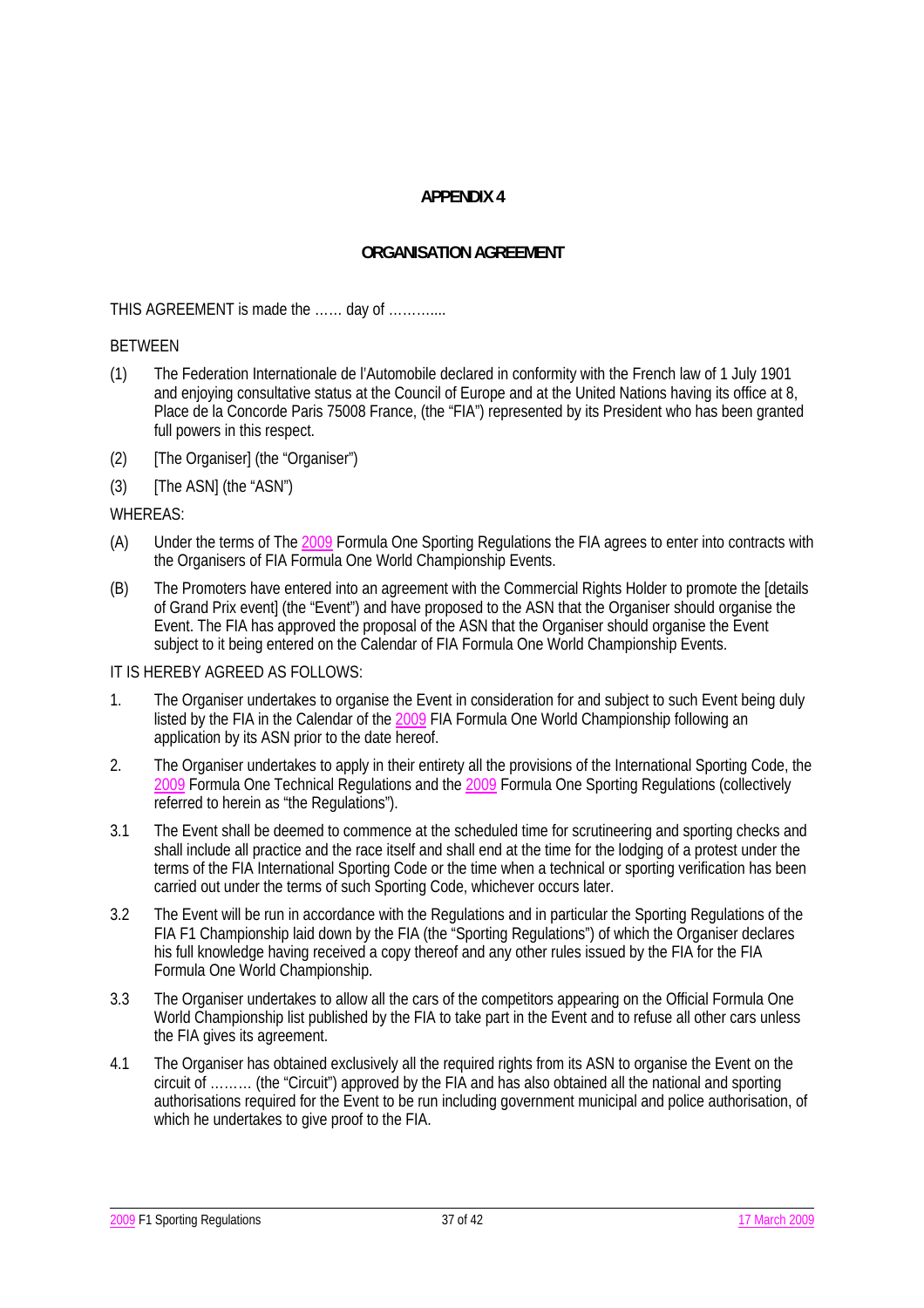- 5.1 The Organiser is responsible for the competence of the persons designated to fulfil positions of responsibility in the sporting control of the Event and guarantees that they have received the appropriate training. The Clerk of the Course and National Steward must have a good knowledge of English.
- 5.2 The Organiser undertakes to ensure that if any of the competitors' cars are abandoned by the driver on or adjacent to the track during the Event they will take whatever action is necessary to protect it from damage and will ensure that all spectators are kept at a safe and proper distance from it and that they are not in a position to interfere with it in any way and to ensure that suitable equipment is provided to recover cars in such a way that they are returned to the competitors without suffering further damage.
- 6. The Organiser warrants that the Circuit, its equipment, its personnel and the safety measures put into effect (and in particular a special medical team and equipment) shall comply in all respects and for the whole duration of the Event with the regulations and requirements of the competent FIA bodies and commissions and national laws in force during the Event. The Organiser undertakes to respect scrupulously the timetable of the Event.
- 7. The Organiser agrees not to seek to limit or modify advertising or decoration on the competitors' vehicles drivers or personnel unless obliged to by the laws of the country in question and provided that it has informed the FIA of this at the time application was made to include the Event on the International Calendar. Likewise no advertising and/or decoration on competitors' vehicles drivers or personnel shall be imposed by the Organiser. The Organiser will not permit any such persons to use any championship logo other than the official FIA Formula One World Championship logo (in the format supplied by the FIA) in any visual material connected with the Event, save only to the extent first approved by the FIA.
- 8.1 The Organiser shall ensure that no person can, whether on payment or otherwise gain access to any part of the Circuit which is not protected in the event of an accident to at least the degree required by local laws and by the FIA for the general public and, without prejudice to the generality of the foregoing, to the paddock, pits, pit lane and track, unless such person is in possession of a pass or tabard issued by or on behalf of the FIA (a "Pass"). The Organiser further undertakes that each such person to whom a Pass is issued will wear it in the prescribed manner at all times when on duty.
- 8.2 The Organiser will supply to the FIA no later than 60 days before the Event, a list of all persons concerned with the organisation of the Event who will need passes or tabards in order to carry out their duties, together with the function of each such person and the Organiser undertakes that such Passes will only be used by such persons as the Organiser has thus listed or described.
- 8.3 The Organiser will ensure that access to all parts of the Circuit not open to the paying public will be denied save to persons in possession of a Pass worn in the prescribed manner.
- 8.4 The Organiser will ensure that ingress and egress is afforded to Pass holders at all times during the Event to and from all areas for which the relevant Pass is valid.
- 9. The Organiser shall provide a covered area where the FIA can install weighing equipment and operate a secure parc fermé. Such area must be agreed to with the FIA prior to allocation of space for competitors in accordance with the Sporting Regulations.
- 10. The ASN and the Organiser, if the Organiser is not the ASN, must enter into a contract which they will send to the FIA for approval establishing the fact that they have absolute authority over the Event for all the technical sporting organisational and safety (including fire) problems on the territory of the Circuit and that they will at all times exercise this authority as required by the FIA and/or by the FIA's authorised representatives.
- 11. All documents, regulations, programmes etc. must conform to the criteria issued by the FIA.
- 12.1 The information required by the Sporting Regulations must be sent to the FIA by the Organiser at least 90 days before the Event.
- 12.2 If the Organiser is not the ASN, it must satisfy the ASN that the medical and fire fighting equipment and facilities at the Event comply with the FIA standards applicable for all Events. If an ASN has not objected within 14 days of being notified by the Organisers of the details of its medical and fire fighting equipment and facilities, the ASN will be deemed to be satisfied.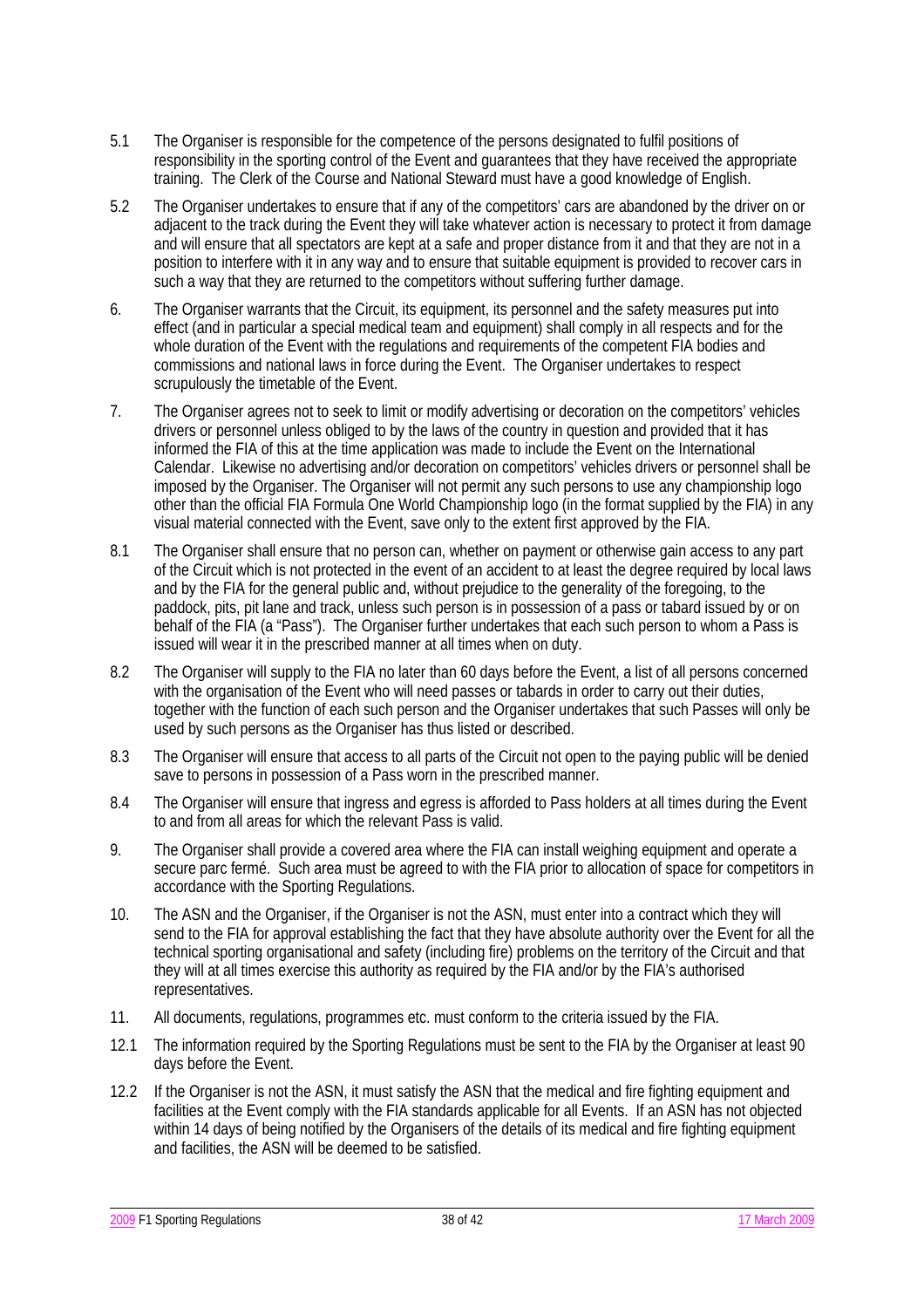- 13.1 The Organiser must make available for the exclusive use of the FIA on the Circuit such offices and facilities as are necessary for the FIA properly to fulfil its duties in relation to the Event. Such facilities must be agreed to with the FIA prior to the allocation of space for other uses.
- 13.2 A clearly marked sign with the FIA emblem must be placed outside the Race Control building.
- 13.3 Likewise a pole must be reserved beside the national flagpole on which the FIA flag will fly throughout the Event.
- 13.4 The Organiser must ensure that no equipment other than the electronic and/or computerised timekeeping services supplied by or on behalf of the Commercial Rights Holder are used for determining the results at an Event without the prior written permission of the FIA.
- 14. The Organiser confirms that the Circuit has been or will be eligible for the grant of a FIA Track Licence and undertakes that all the safety work demanded by the FIA will be carried out and that the advice of the FIA Safety Delegate will be respected. Any modification to the track is prohibited notwithstanding who may have requested it without the prior written approval of the FIA.
- 15. The Organiser will take all measures to see that the Event maintains its World Championship prestige in particular by:
	- (a) a complete ban on anybody crossing the track during practice or the race; and
	- (b) the immediate elimination of any action prejudicial to the moral interests and dignity of the World Championship.
- 16. Any fault committed by the Organiser which is harmful to the Championship, especially delays in the timetable, lack of medical or safety (including fire) equipment may result in any of the sanctions or proceedings provided for by the FIA International Sporting Code.
- 17. The present Organisation Agreement is drawn up uniquely for the organisation and running of a Formula One World Championship Event, of which the Organiser acknowledges the FIA to be the exclusive owner.
- 18. Words and expressions defined in the Regulations shall, except where the context otherwise requires, have the same meanings when used herein.
- 19. This Agreement shall be governed by and construed in accordance with the laws of France.

IN WITNESS WHEREOF this Agreement has been signed on the date first above written :

Signed for and on behalf of **ITHE ORGANISERI** 

…………………….. by a person duly authorised so to do

Signed for and on behalf of THE FEDERATION INTERNATIONALE DE L'AUTOMOBILE

……………………. by a person duly authorised so to do

Signed for and on behalf of **Ithe ASNI** 

……………………. by a person duly authorised so to do

2009 F1 Sporting Regulations 29 of 42 17 March 2009 F1 Sporting Regulations 39 of 42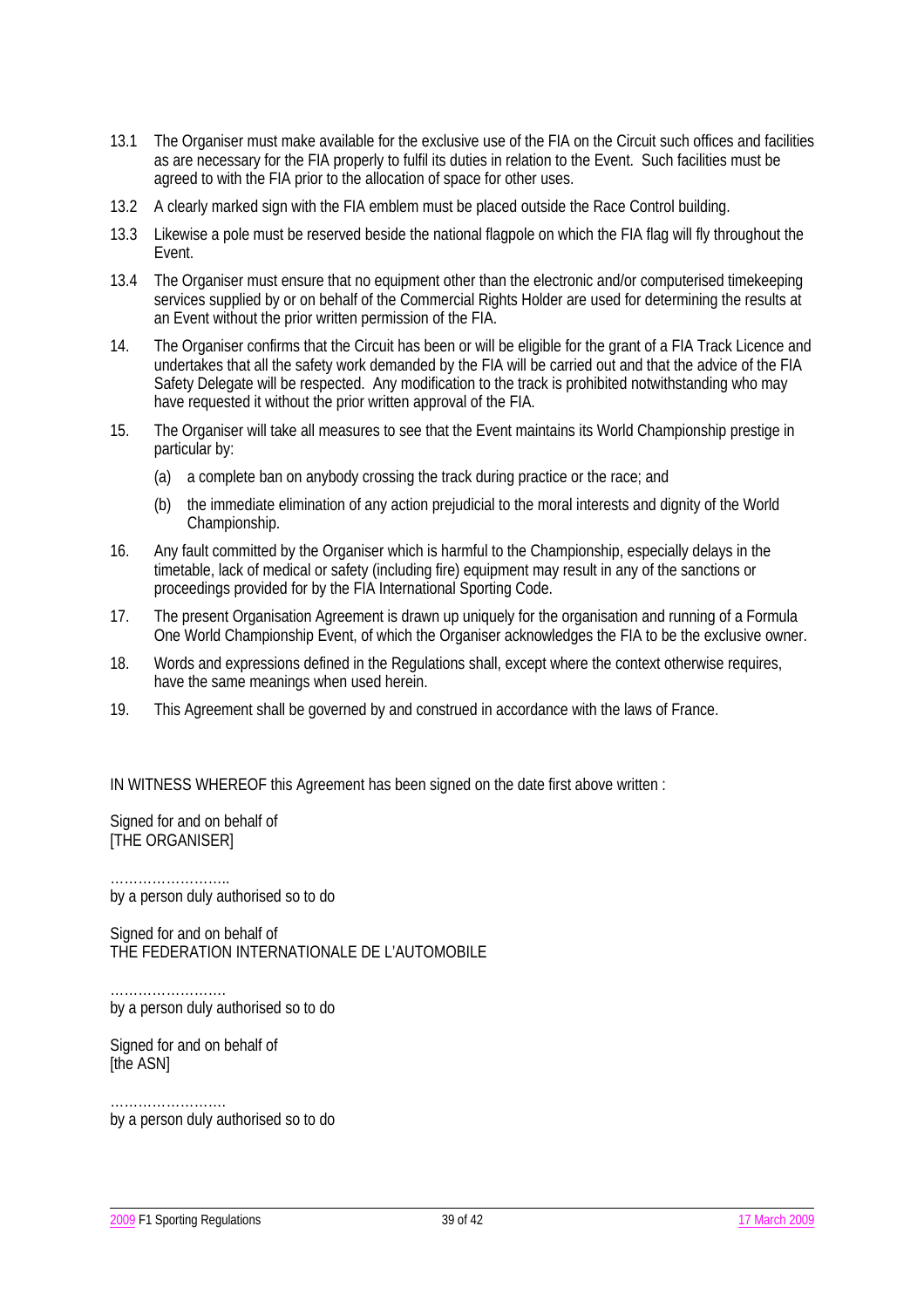## **RULE CHANGES**

- 1. Changes to the Technical Regulations will be proposed by the Technical Working Group (TWG) consisting of one senior technical representative from each team and chaired by a representative of the FIA.
- 2. Changes to the Sporting Regulations will be proposed by the Sporting Working Group (SWG) consisting of one senior representative from each team and chaired by a representative of the FIA.
- 3. Decisions in the TWG and SWG will be taken by a simple majority vote. The FIA representative will not vote unless the teams' representatives are equally divided, in which case he will exercise a casting vote.
- 4. Proposals from the TWG and the SWG will go to the Formula One Commission consisting of six representatives from the teams, five representatives from the race promoters and one representative each from the Commercial Rights Holder and the FIA. At least two race promoters must be from Europe and at least two from outside Europe. Decisions of the Commission will be by simple majority. The FIA will have a casting vote in the event of equality.
- 5. The Formula One Commission may accept or refuse a proposal of the TWG or the SWG, but not amend it. A proposal which is refused may be sent back to the relevant Working Group for further consideration.
- 6. Proposals accepted by the Formula One Commission will be put before the World Motor Sport Council for a final decision. Proposals which are not accepted by the World Motor Sport Council may be sent back to the Formula One Commission and the relevant Working Group for further consideration.
- 7. Changes required for safety reasons will be considered separately by the FIA, which will take into account any representations made by the TWG or SWG.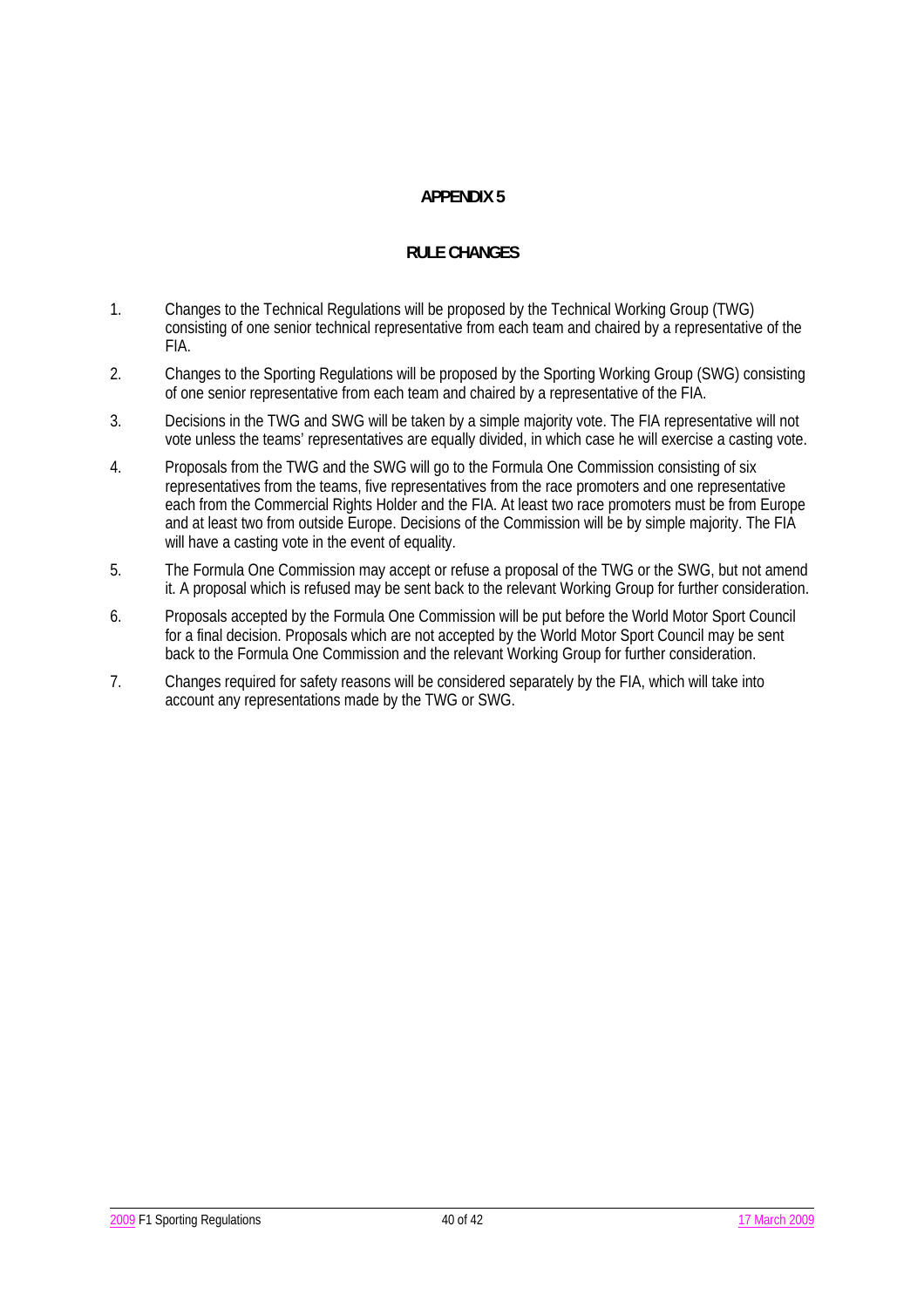#### **ENGINE HOMOLOGATION**

- 1. A homologated engine is an engine identical in every respect to either :
	- (i) An engine delivered to the FIA no later than 31 March 2008\*.

 Other than the specific exceptions below, any such engine must include all the parts described in Article 5.4.4 of the 2009 F1 Technical Regulations and be identical to one which completed two race Events during the 2007 Championship season.

The exceptions are :

- a) the homologated parts of the intake system up to and including the air filter, fuel rail and injectors, ignition coils, engine mounted sensors and wiring, alternator, coolant pumps and oil pumps need not be identical to the parts used during the 2007 Championship season ;
- b) three different designs of intake trumpet may be homologated no later than 1 March 2009 and used freely during the homologation period ;
- c) parts solely associated with engine installation in different types of car and which have no performance benefit, which may be changed from time to time during the homologation period with the consent of the FIA.

 Once homologated in accordance with the above, and subject to (iii) below, no changes may be made to the design or construction of the homologated parts for the duration of the homologation period laid out in Article 28.5 of the 2009 F1 Sporting Regulations.

 \* Or at the first opportunity in the event that a competitor has no engine available which has completed two race Events in the 2008 Championship season.

- (ii) An engine delivered to the FIA on or prior to 1 March 2009, such engine being identical to one delivered under (i) above but which has been modified for the sole purpose of mounting a Kinetic Energy Recovery System. Any such changes will be permitted at either the front or rear of the engine but must :
	- have a minimal impact on the homologated engine;
	- in no way enhance the performance of the homologated engine :
	- not reduce the weight of the homologated engine or any of its component parts.

 If a competitor intends to modify the homologated engine in this way he must provide precise details of the planned changes to the FIA on or before 15 December 2008. Once details have been provided in this way no further changes will be permitted.

 (iii) An engine delivered to the FIA after 31 March 2008, or modified and re-delivered to the FIA after 31 March 2008, which the FIA is satisfied, in its absolute discretion and after full consultation with all other suppliers of engines for the Championship, could fairly and equitably be allowed to compete with other homologated engines.

 All such engines should be delivered in such a condition that the seals required under Article 28.4 can be fitted. Engines will be held by the FIA throughout the homologation period.

- 2. The supplier of a homologated engine and/or the team using the homologated engine must take and/or facilitate such steps as the FIA may at any time and in its absolute discretion determine in order to satisfy the FIA that an engine used at an Event is indeed identical to the corresponding engine delivered to and held by the FIA.
- 3. The FIA, in consultation with the TWG and the engine suppliers, will from time to time issue indicative information as to the tests and inspection procedures to be applied.